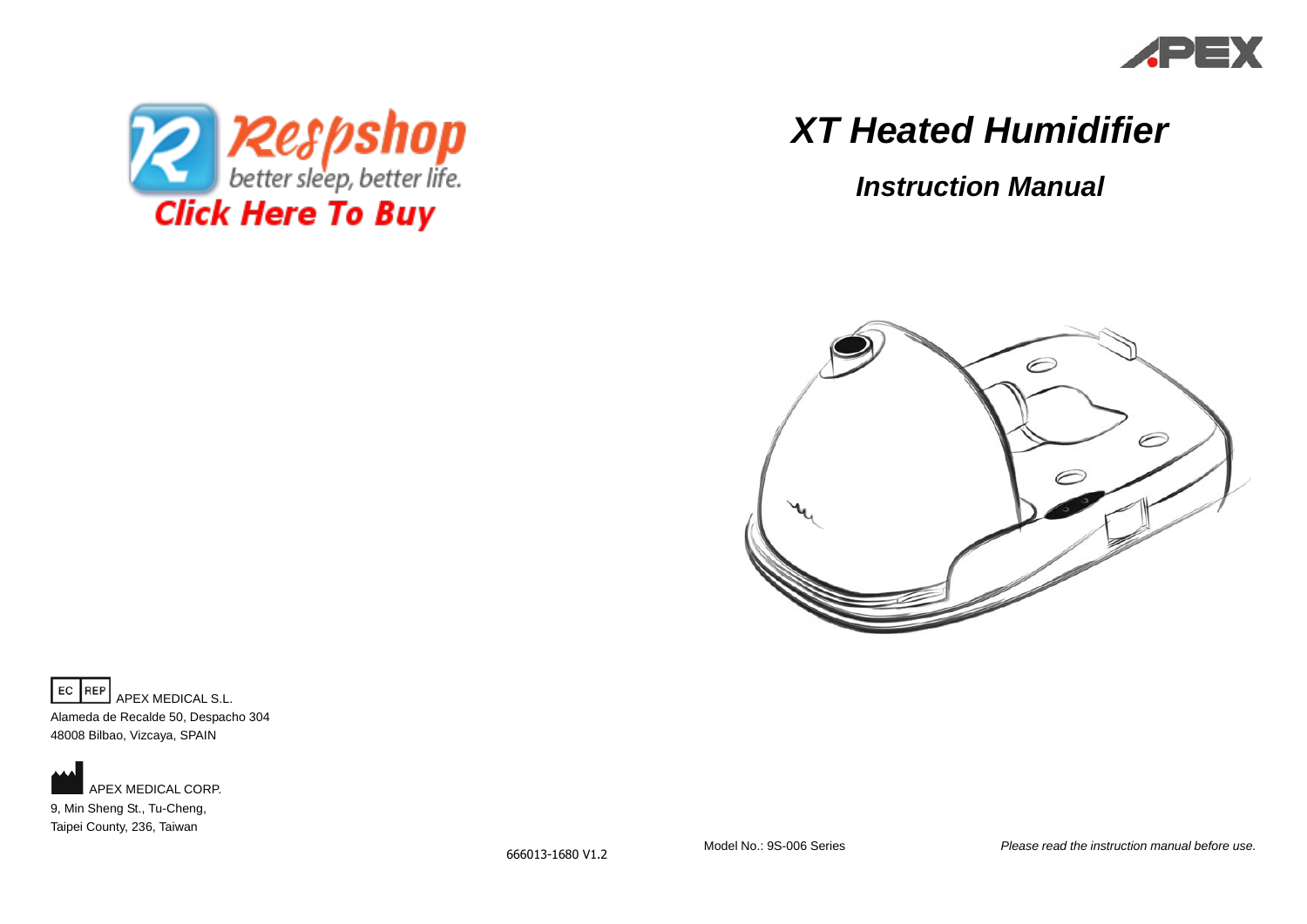# **USER'S MANUAL**

| English                   |             |
|---------------------------|-------------|
|                           | P. 1        |
| Español                   |             |
| Manual de Instrucciones · |             |
| Português                 |             |
| Instruções de Utilização  | P.32        |
| <b>Français</b>           |             |
|                           | <b>P.48</b> |
| German                    |             |
|                           | P.65        |

## **German**

**Empfohlene Abstände zwischen tragbaren und mobilen HF-Kommunikationsgeräten und diesem Gerät** 

Dieses G erät i st für d en E insatz in ein er elek tromagnetischen Umgebung m it kontr ollierten, abgestrahlten HF-Störungen vorgesehen. Der Käufer oder Nutzer dieses Gerätes kann zur Minderung elektromagnetischer Störungen durch Beibehaltung eines minimalen Abstandes gemäß nachstehender Auflistung zwischen tragbaren oder mobilen HF-Kommunikationsgeräten (Sendern) und diesem Gerät hinsichtlich maximaler Ausgangsleistung der Kommunikationsgeräte beitragen.

|                                                                                               | Abstand gemäß Sendefreguenz m            |                                          |                                         |
|-----------------------------------------------------------------------------------------------|------------------------------------------|------------------------------------------|-----------------------------------------|
| Maximale<br>Senderausgangsleistung<br>W                                                       | 150 kHz bis 80 MHz<br>$d = 1, 2\sqrt{P}$ | 80 MHz bis<br>800 MHz<br>$d=1,2\sqrt{P}$ | 800 MHz<br>$2,5$ GHz<br>$d=2,3\sqrt{P}$ |
| 0,01 0,12                                                                                     |                                          | 0,12                                     | 0,23                                    |
| 0,10,38                                                                                       |                                          | 0,38                                     | 0,73                                    |
| 11,2                                                                                          |                                          | 1,2                                      | 2,3                                     |
| 103,8                                                                                         |                                          | 3,8                                      | 7,3                                     |
| 100 12                                                                                        |                                          | 12                                       | 23                                      |
| Bei Sendern mit einer n icht oben angegebenen maximalen Au sgangsleistung kann der empfohlene |                                          |                                          |                                         |

Abstand d in Metern (m) mit Hilfe der für die jeweilige Frequenz des Senders zutreffenden Gleichung geschätzt werde n; P steh t für die maximaler Au sgangsleistung d es Send ers i n Watt ( W) gemäß Hersteller des Senders.

**Hinweis 1:** Bei 80 und 800 MHz gilt der Abstand für den höheren Frequenzbereich.

**Hinweis 2:** Diese Rich tlinien kö nnen mö glicherweise n icht in s ämtlichen Si tuationen um gesetzt werden. Die elektromagnetische Ausbreitung wird durch Absorp tion und Refl exionen von bau lichen Einrichtungen, Objekten und Personen beeinflusst.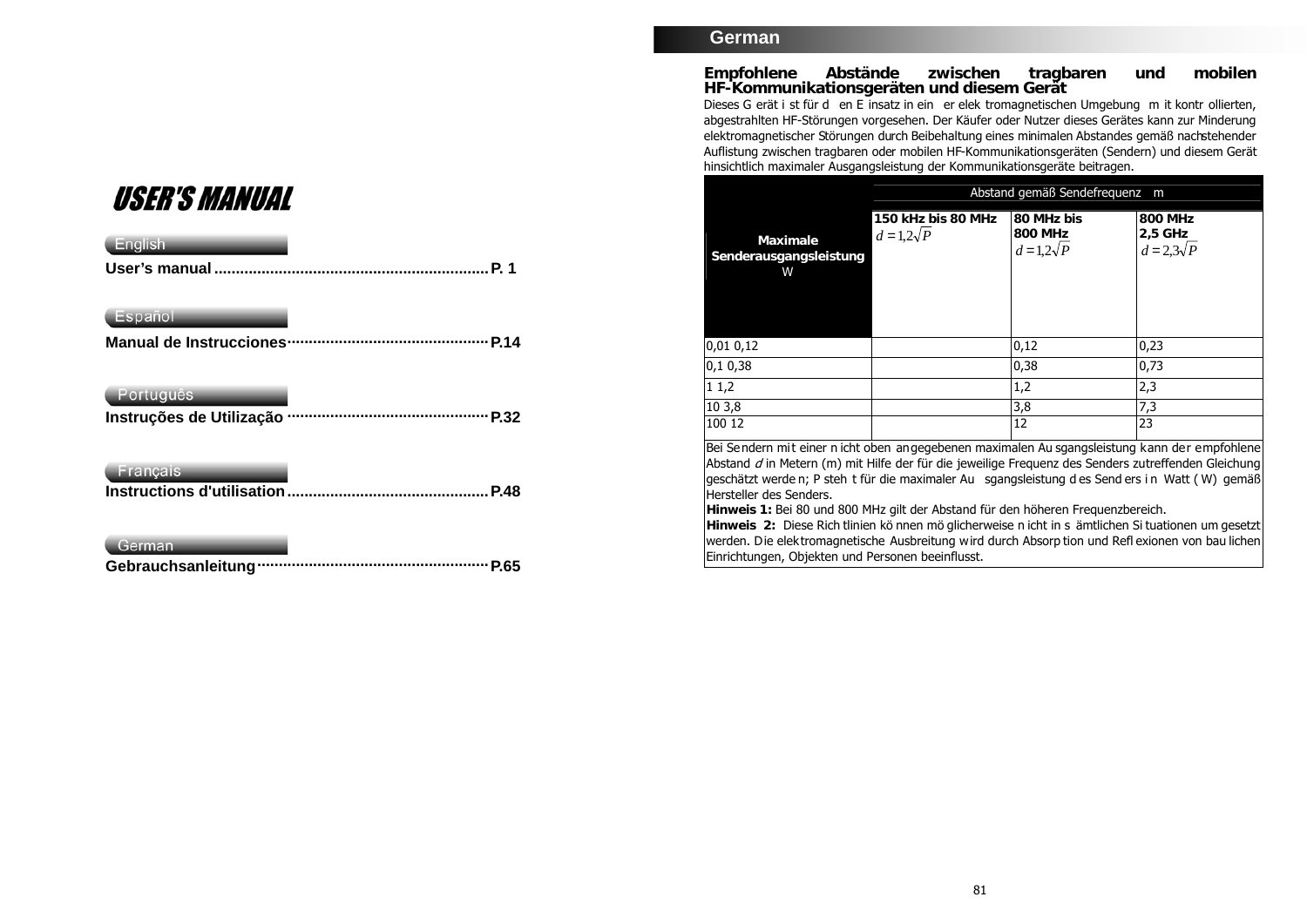a/ Die ISM-Bänder (für industrielle, wissenschaftliche und medizinische Anwendungen) zwischen 150 kHz und 80 MHz befinden sich bei 6,765 MHz bis 6,795 MHz; 13,553 MHz bis 13,567 MHz; 26,957 MHz bis 27,283 MHz und 40,66 MHz bis 40,70 MHz.

b/ Die vorgegeb enen Pegel in d en ISM-Frequenzbändern zwischen 150 kHz und 80 M Hz und i <sup>m</sup> Frequenzbereich 80 M Hz bi s 2,5 GHz <sup>s</sup> ollen di e Wah rscheinlichkeit v on St örungen durch mobile/tragbare Kommuni kationsgeräte v ermindern, f alls solche v ersehentlich i n di <sup>e</sup> Patientenbereiche gebracht werd en. Aus diesem Grunde wird ei n zusätzlicher Faktor von 10/3 zur Berechnung des empfohlenen Abstands von Sendern in diesen Frequenzbereichen genutzt.

c/ Die Feldstärken von festen Sendern wie Funk-Basisstationen von schnurlosen oder Mobiltelefonen, beweglichen Landfunkdiensten, Amateurfunkgeräten, Radiosendern sowie Fernsehsendern können in der Theorie nicht exakt prognostiziert werden. Zur Bemessung von elektromagnetischen Umgebungen mit festen HF-Sendern sollte eine elektromagnetische Standortprüfung in Betracht gezogen werden. Falls die gemessenen Feldstärken am Einsatzort des Gerätes die oben angegebenen HF-Vorgabepegel überschreiten sollten, sollte das Gerät hi nsichtlich normalem Betrieb unt er Beob achtung gestellt werden. Falls ein anormaler Betrieb beobachtet werden sollte, können zusätzliche Maßnahmen – wie Neuplatzierung oder Neuausrichtung des Gerätes – erforderlich sein.

d/ Im Frequenzbereich 150 kHz bis 80 MHz sollten Feldstärken weniger als 3 V/m betragen.

# **IMPORTANT SAFEGUARDS – PLEASE MAKE THIS PRECAUTIONS LIST AVAILABLE TO ALL USERS and PROVIDERS**

READ ALL INSTRUCTIONS BEFORE USING THIS SYSTEM

**DANGER –** Reducing the risk of electrocution:

- Always unplug this product immediately after using.
- Do not use while bathing.
- Do not place or store product where it can fall into or be pulled into a tub or sink.
- Do not place in or immerse into water or other liquids.
- Do not reach for the unit if it is immersed in water. Unplug the unit immediately.

WARNING – Reducing the risk of burns, electrocution, fire, or personal injury.

- Do not operate CPAP (Continuous Positive Airway Pressure, which is used for Obstructive Sleep Apnea treatment) before mask and humidifier is installed.
- Disconnect the humidifier from CPAP unit when not in use. Water entering the CPAP unit may result in electrical hazard (shock) or damage to the CPAP unit.
- Do not use if water comes in contact with the CPAP unit or enters the tubing.
- XT Heated Humidifier (9S-006) is not for use with patients whose supraglottic airways have been bypassed.
- Do not use the XT Heated Humidifier (9S-006) on the floor.
- The docking platform of the XT Heated Humidifier is only intended for the 9S-005 (XT) series CPAP. If used with other devices, you may encounter potential electrical hazards (shock) or damage to the XT Heated Humidifier unit.
- Do not cover the humidifier with blankets, clothes or other material.
- Do not rem ove the water cham ber while the humidifier is on an d heating the ch amber. Do not touch the heating plate for 30 minutes after the device is disconnected from the electrical socket.
- This product should never be left unattended when plugged in.
- Close supervision is necessary when this product is used by, on or near children or individuals.
- Use this product only for its intended use as described in this manual. Use this product only under a physician's supervision. Do not use the equipment with accessories other than those supplied with this unit. Contact your local dealer/EU representative for additional information.
- Never operate this product if a) it has a damaged cord or plug, b) it is not operating properly, c) it has been dropped or otherwise traumatized, d) it has been immersed into water. Return the product to a qualified service center, distributor or EU representative for examination and repair.
- Keep the cord away from heated surfaces.
- Never block the air openings of this product or allow objects to fall or be inserted into the air vent openings. Do not place unit on soft surfaces such as beds or couches, where the air openings may become obstructed.
- $\bullet$  This device IS NOT to be used if the room temperature is warmer than 35°C (95°F) to prevent the temperature of air delivered to nasal mask from exceeding  $41^{\circ}C(104^{\circ}F)$ . **CAUTION** –

 $\bullet$  Use humidifier only with an XT series CPAP system and CE certified or  $510(k)$  certified accessories **NOTE** –

U.S. Federal law restricts this device to sale by, or on the order of, a licensed physician.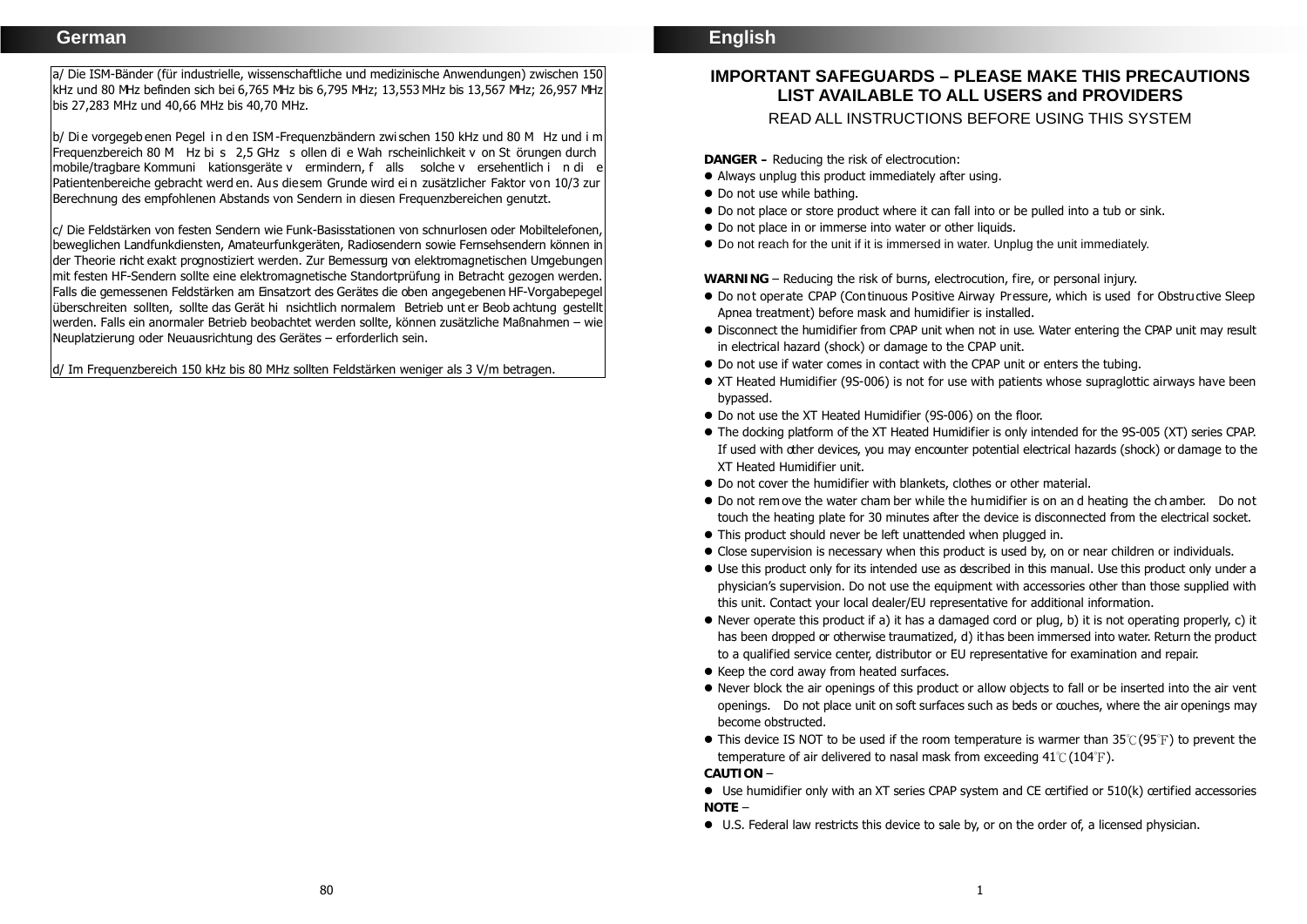# **English**

## **NOTES, PRECAUTIONS AND WARNINGS**

| DANGER:  | Indicates an extreme and immediate hazardous situation which can result in death<br>or serious injury.                                                  |
|----------|---------------------------------------------------------------------------------------------------------------------------------------------------------|
| WARNING: | Calls attention to a potential danger that requires correct procedures or practices<br>in order to prevent personal injury                              |
| CAUTION: | Refers to correct operating or maintenance procedures that is required in order to<br>prevent damage or destruction to the equipment or other property. |

NOTE: Refers to information that requires special attention.

#### **SYMBOLS**



Manufacturer



Authorised representative in the European community



The BF symbol indicates that this product complies with regulations protecting against electrical shock for type BF equipment.





Grounding terminal



High Water Mark Fill line (for water chamber)

Attention to warnings or safety precautions.



Air flow direction



Disposal of Electrical & Electronic Equipment (WEEE):

This product should be handed over to an applicable collection point for the recycling of electronic equipment. For more detailed information about the recycling of this product, please contact your local city office, household waste disposal service or the retail store where you purchased this product.

## **German**

**Hinweise und Herstellererklärungen – Elektromagnetische Verträglichkeit:**  Dieses G erät ist zur Nu tzung in nachstehe nd angegebenen e lektromagnetischen Umgebungen vorgesehen. Anwender dieses Gerätes sollten dafü r Sorge tragen, dass das Gerät in einer sol chen Umgebung eingesetzt wird.

| Immunitätstest                                                                     | IEC60601-Prüfpegel Einhaltung von Angaben zum                                                            |                             |                                                                                                                                                                                                                                                                                                                                                                                                                                                                                                                                                                                                                                                                                                                                                                                                                                                                                                                                                                                                |
|------------------------------------------------------------------------------------|----------------------------------------------------------------------------------------------------------|-----------------------------|------------------------------------------------------------------------------------------------------------------------------------------------------------------------------------------------------------------------------------------------------------------------------------------------------------------------------------------------------------------------------------------------------------------------------------------------------------------------------------------------------------------------------------------------------------------------------------------------------------------------------------------------------------------------------------------------------------------------------------------------------------------------------------------------------------------------------------------------------------------------------------------------------------------------------------------------------------------------------------------------|
| Hochfrequenzleitung<br>IEC 61000-4-6<br>Abgestrahlte Hochfrequenz<br>IEC 61000-4-3 | 3 Vrms, 150 kHz bis<br>80 MHz außerhalb<br>der ISM-Bänder <sup>a</sup><br>3 V/m, 80 MHz bis<br>$2,5$ GHz | Vorgaben<br>3 Vrms<br>3 V/m | elektromagnetischen Umfeld<br>Der Abstand von tragbaren und<br>mobilen<br>HF-Kommunikationsgeräten zu<br>beliebigen Teilen dieses Gerätes<br>(einschließlich Kabeln) sollte<br>den empfohlenen<br>Mindestabstand, der sich aus<br>der für den Sender passenden<br>Gleichung ergibt, nicht<br>unterschreiten.<br>Empfohlener Mindestabstand<br>$d = 1.2\sqrt{P}$ 150 kHz bis 80<br><b>MHz</b><br>$d = 1.2\sqrt{P}$ 150 kHz bis 80 MHz<br>$d = 2.3\sqrt{P}$ 80 MHz bis 2,5 GHz<br>P entspricht der maximalen<br>Ausgangsleistung des Senders<br>in Watt (W) gemäß Hersteller<br>des Senders, d entspricht dem<br>empfohlenen Abstand in Metern<br>(m). <sup>b</sup><br>Feldstärken von festen<br>HF-Sendern, ermittelt durch<br>elektromagnetische<br>Standortprüfung <sup>c</sup> , sollten<br>unterhalb der Vorgabe des<br>jeweiligen Frequenzbereiches<br>liegen <sup>d</sup> .<br>Störungen können in der Nähe<br>von Geräten auftreten, die mit<br>folgendem Symbol<br>gekennzeichnet eind. |
| HINWEIS 1: Bei 80 und 800 MHz gilt der höhere Frequenzbereich.                     |                                                                                                          |                             |                                                                                                                                                                                                                                                                                                                                                                                                                                                                                                                                                                                                                                                                                                                                                                                                                                                                                                                                                                                                |

werden. Die elektromagnetische Ausbreitung wird durch Absorptio n und Reflexionen von baulichen Einrichtungen, Objekten und Personen beeinflusst.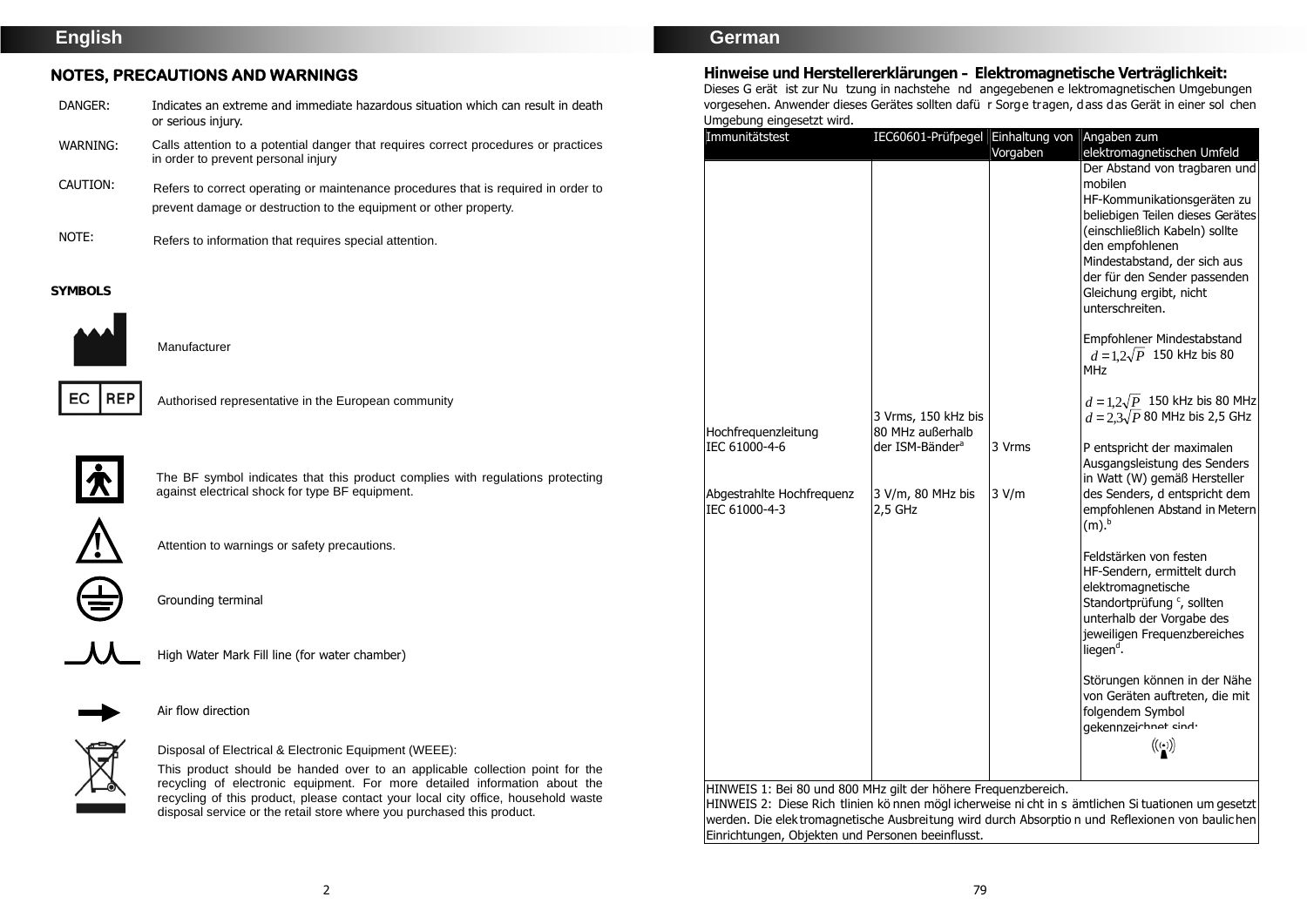## **German**

|                                                                                          | Sekunden Seku | nden  | Batterien/Akkus betrieben<br>werden.                                                                                                  |
|------------------------------------------------------------------------------------------|---------------|-------|---------------------------------------------------------------------------------------------------------------------------------------|
| Magnetfelder mit<br>energietechnischen<br>Frequenzen (50/60 Hz)<br>IEC61000-4-8          | 3 A/m         | 3 A/m | Magnetfelder mit<br>energietechnischen Freguenzen<br>sollten typische Pegel einer<br>Ikommerziellen oder<br>Klinikumgebung aufweisen. |
| $ $ HINWEIS: U <sub>T</sub> entspricht der Wechselspannung vor Anwendung des Prüfpegels. |               |       |                                                                                                                                       |

## **English**

# **1. Introduction**

This manual is provided to explain initial set up and operating instructions. This manual should be stored in a safe location and be readily accessible for future reference.

## **1.1 General Information**

This system has been tested and successfully approved by the following standards.



## **EMC Warning Statement**

This equipment has been tested and found to comply with the limits for medical devices for

IEC 60601-1-2:2004. These limits are designed to provide reasonable protection against harmful interference in a typical medical installation. This unit generates, uses and can radiate radio frequency energy and, if not installed and used in accordance with the instructions, may cause harmful interference to other devices in the vicinity. However, there is no guarantee that interference will not occur in a particular installation. If this equipment does cause harmful interference to other devices, which can be determined by turning the equipment off and on, the user is encouraged to try to correct the interference by one or more of the following measures:

- Reorient or relocate the unit.
- Increase the distance between the conflicting equipment.
- Connect the unit into an outlet that is on a different circuit than the other device(s).
- Consult the manufacturer or field service technician for help.

This system has been tested and is in compliance with the following volunteer standards. **FDA** 

#### **1.2 Intended use**

XT Heated Humidif ier is inte nded for use with th e XT series CP AP un it. It has been designed to increase the moisture in the air delivered from the CPAP, alleviating symptoms of a dry nose and throat which may result from ordinary airflow from the CPAP unit.

**NOTE: This equipment is not suitable for use in the presence of a flammable anesthetic mixture with oxygen and/or nitrous oxide.**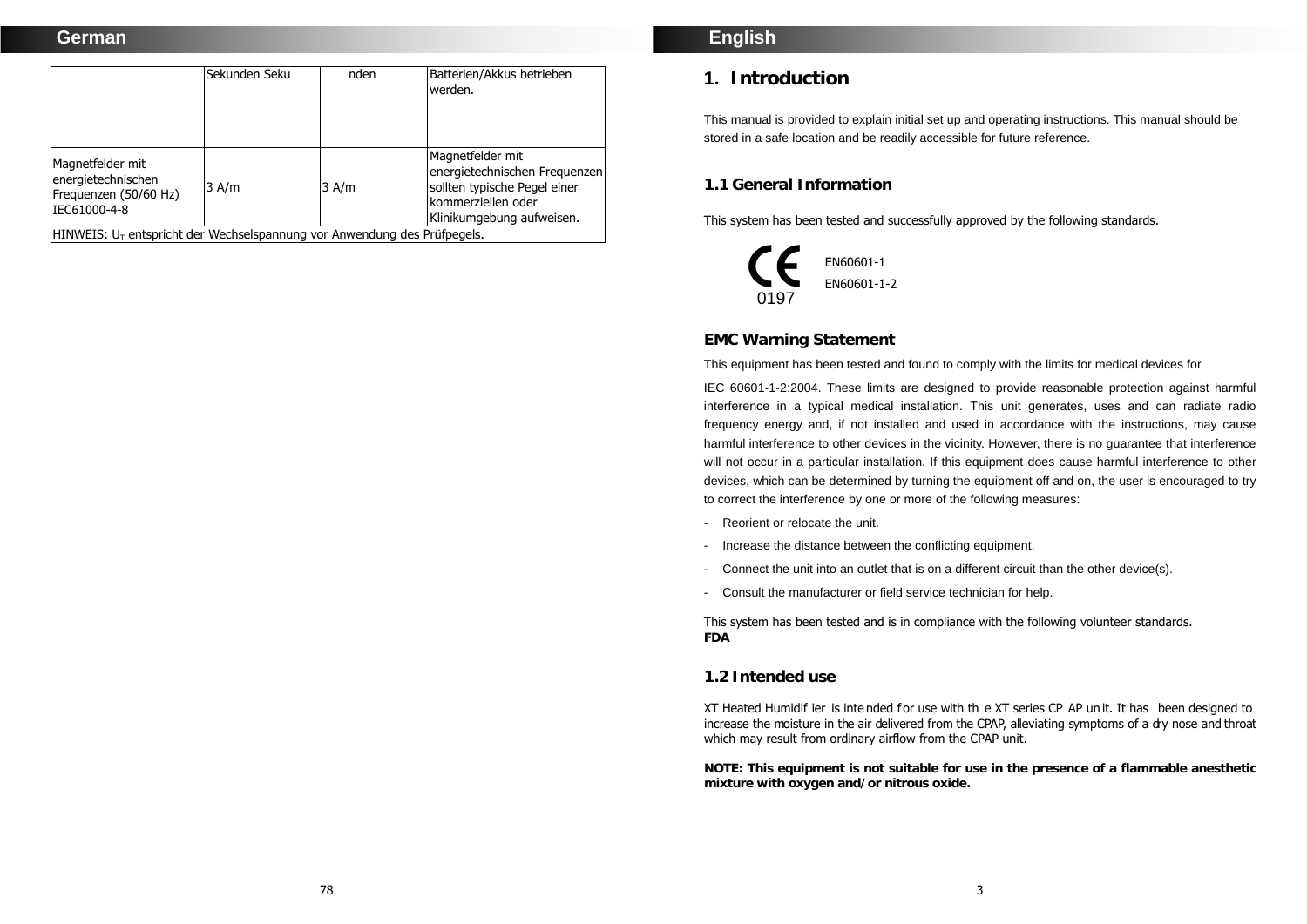# **English**



## **German**

# **Anhang A: EMV-Informationen**

**Hinweise und Herstellererklärungen – Elektromagnetische Emissionen:** 

Dieses G erät ist zur Nu tzung i n nac hstehend angegebenen e lektromagnetischen Umgebungen vorgesehen. Anwender dieses Gerätes sollten dafü r Sorge tragen, dass das Gerät in einer sol chen Umgebung eingesetzt wird.

| Emissionstest                    | Einhaltung von<br>Vorgaben | Angaben zum elektromagnetischen Umfeld             |
|----------------------------------|----------------------------|----------------------------------------------------|
| Harmonische Emissionen Klasse A  |                            | Dieses Gerät eignet sich zum Einsatz in sämtlichen |
| IEC61000-3-2                     |                            | Betriebsumgebungen einschließlich häuslichem       |
| Spannungsschwankungen Entspricht |                            | Umfeld und Einsatz in direkt an öffentliche        |
| / Flicker                        |                            | Niederspannungsnetze angeschlossenen               |
| IEC61000-3-3                     |                            | Umgebungen.                                        |

**Hinweise und Herstellererklärungen – Elektromagnetische Verträglichkeit:** 

Dieses G erät ist zur Nu tzung in nachstehe nd angegebenen e lektromagnetischen Umgebungen vorgesehen. Anwender dieses Gerätes sollten dafü r Sorge tragen, dass das Gerät in einer sol chen Umgebung eingesetzt wird.

| Immunitätstest                                                                                                        | IEC60601-Prüfpegel                                                                                                                                                                                                                                  | Einhaltung von                                                                                                                                                                                | Angaben zum                                                                                                                                                                                                                                                                                                                                                                        |
|-----------------------------------------------------------------------------------------------------------------------|-----------------------------------------------------------------------------------------------------------------------------------------------------------------------------------------------------------------------------------------------------|-----------------------------------------------------------------------------------------------------------------------------------------------------------------------------------------------|------------------------------------------------------------------------------------------------------------------------------------------------------------------------------------------------------------------------------------------------------------------------------------------------------------------------------------------------------------------------------------|
|                                                                                                                       |                                                                                                                                                                                                                                                     | Vorgaben                                                                                                                                                                                      | elektromagnetischen Umfeld                                                                                                                                                                                                                                                                                                                                                         |
| Elektrostatische Entladung<br>(ESD) IEC61000-4-2                                                                      | $±6$ kV Kontakt<br>$±8$ kV kontaktlos                                                                                                                                                                                                               | ±6 kV Kontakt<br>±8 kV kontaktlos                                                                                                                                                             | Böden sollten aus Holz, Beton<br>oder keramischen Kacheln<br>bestehen. Bei mit synthetischen<br>Materialien bedeckten Böden<br>sollte die relative<br>Luftfeuchtigkeit mindestens 30<br>% betragen.                                                                                                                                                                                |
| Schnelle transiente<br>Störgrößen/Burst<br>IEC61000-4-4                                                               | ±2 kV bei<br>Stromversorgungsle<br>itung<br>±1 kV bei Eingang-/<br>Ausgangsleitung                                                                                                                                                                  | ±2 kV bei<br>Stromversorgungsl<br>eitung<br>±1 kV bei<br>Eingang-/Ausgang<br>sleitung                                                                                                         | Die Qualität der<br>Stromversorgung sollte der<br>typischen Qualität einer<br>kommerziellen oder<br>Klinikumgebung entsprechen.                                                                                                                                                                                                                                                    |
| Stoßspannungen<br>IEC61000-4-5                                                                                        | $±1$ kV hei<br>Differenzialmodus<br>±2 kV bei<br>allgemeinem Modus                                                                                                                                                                                  | ±1 kV bei<br>Differenzialmodus<br>±2 kV bei<br>allgemeinem<br><b>Modus</b>                                                                                                                    | Die Qualität der<br>Stromversorgung sollte der<br>typischen Qualität einer<br>kommerziellen oder<br>Klinikumgebung entsprechen.                                                                                                                                                                                                                                                    |
| Spannungseinbrüche,<br>Kurzzeitunterbrechungen<br>und<br>Spannungsschwankungen<br>am Netzteileingang<br>IEC61000-4-11 | $< 5 \% U_T$ (> 95 %<br>Abfall in $U_T$ ) bei 0,5<br>Zvklen<br>40 % U <sub>T</sub> (60 %<br>Abfall in $U_T$ ) bei 5<br>Zvklen<br>70 % U <sub>T</sub> (30 %<br>Abfall in $U_T$ ) bei 25<br>Zyklen<br>$< 5 \% U_T$ (> 95 %<br>Abfall in $U_T$ ) bei 5 | $< 5$ % U <sub>T</sub> (> 95 % Die Qualität der<br>Zvklen<br>40 % U <sub>T</sub> (60 %<br>Abfall in $U_T$ ) bei 5<br>Zvklen<br>70 % U <sub>T</sub> (30 %<br>Zyklen<br>Abfall in $U_T$ ) bei 5 | Abfall in $U_T$ ) bei 0,5 Stromversorgung sollte der<br>typischen Qualität einer<br>kommerziellen oder<br>Klinikumgebung entsprechen.<br>Falls kontinuierlicher Betrieb bei<br>Unterbrechung der<br>Abfall in $U_T$ ) bei 25 Stromversorgung erforderlich<br>ist, sollte das Gerät über eine<br>$< 5$ % U <sub>T</sub> ( $> 95$ % unterbrechungsfreie<br>Stromversorgung oder über |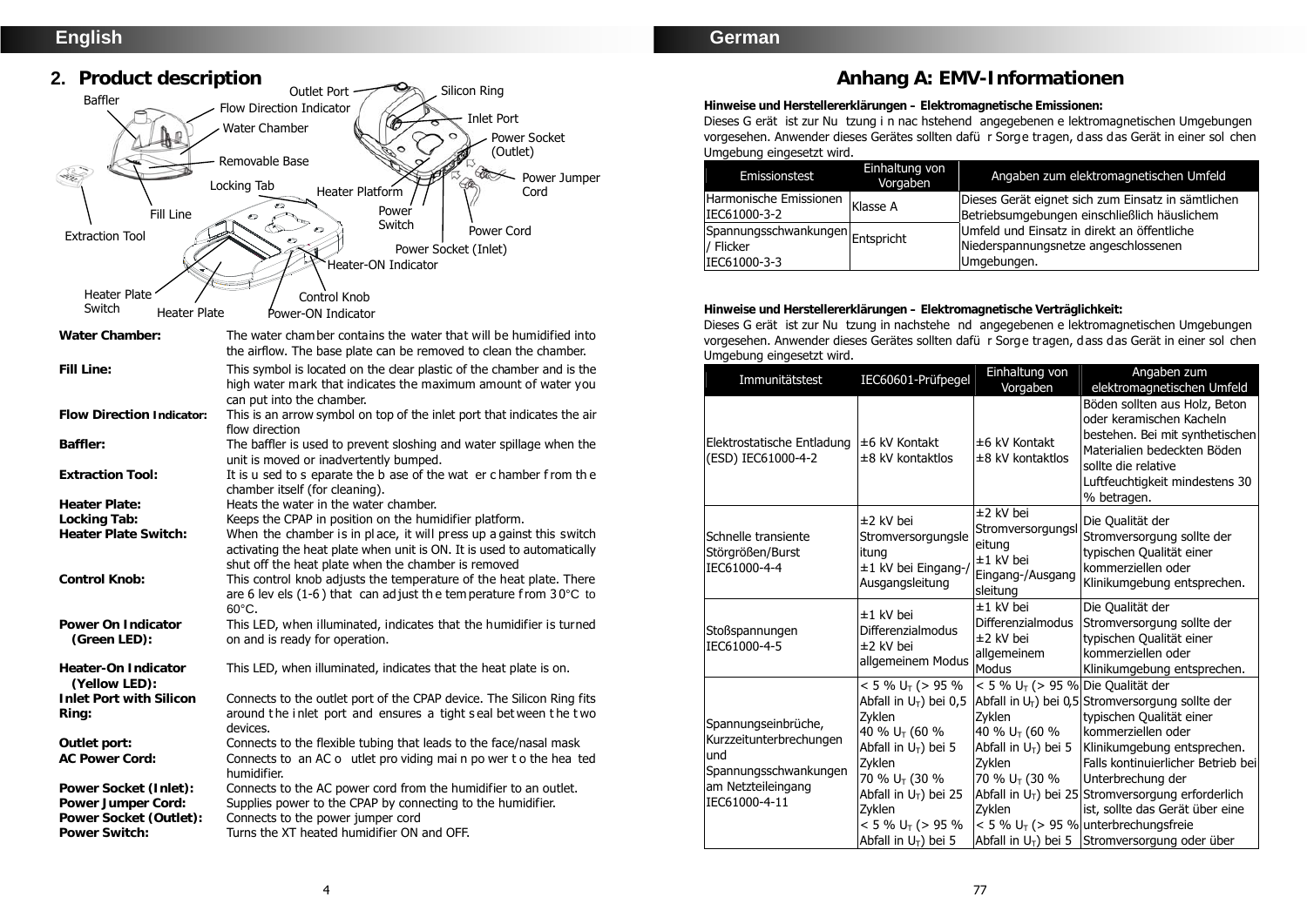#### **ERDUNGSANWEISUNGEN**

Dieses Produkt sollte geerdet sein. Im Falle eines Kurzschlusses reduziert die Erdung das Risiko eines Stromschlags, weil der Strom über einen Erdungsleiter entweichen kann. Das Netzkabel dieses Produkts ist mit einem Erdungsleiterund mit einem Erdungspol ausgestattet. Der Stecker muss mit einer geeigneten Netzsteckdose verbunden werden, die sachgemäß installiert und geerdet wurde.

## **GEFAHR – Der falsche Anschluss des Erdungsleiters kann zur Gefahr eines Stromschlags führen.**

Falls die Repatur oder der Ersatz des Kabels oder Steckers erforderlich ist, verbinden Sie den Erdungsleiter an keine der beiden Flachklemmen. Der isolierte Draht mit der grünen Außenoberfläche, mit oder ohne gelbe Streifen, ist der Erdungsleiter.

Wenden Sie sich an einen qualifizierten Elektriker oder Kundendienstmitarbeiter, wenn Sie die Erdungsanweisungen nicht vollständig verstehen, oder im Zweifel sind, ob das Produkt korrekt geerdet ist.

Falls die Verwendung eines Verlängerungskabels erforderlich ist, verwenden Sie nur dreiadrige Verlängerungskabel mit dreiadrigem Erdungsleiter und einer Dreifachbuchse, an die das Produkt angeschlossen werden kann. Ersetzen oder reparieren Sie defekte Kabel.

#### ERDUNGSMETHODE (Nur für 120V)



# **English**

## **3. Installation**

**3.1 Set Up** 



- 1. Position the CPAP device onto the humidifier platform so that the f our ru bber knob s on the b ottom of th e CPAP device align with the f our matching indentations on the platform. Al so make su re t hat the L ocking T ab f its squarely into the slot in the rear of the CPAP unit (beneath the power socket). This will keep the CPAP device in place on top of the humidifier.
- 2. Place the CPAP with humid ifier onto a fla t surface. This surface should be lower than the level at which you will be sleeping .
- 3. Connect the power jumper co rd to the power sock et (outlet) on the back of the hu midifier and th e AC inlet port on the back of the CPAP device. **NOTE:** Onl y a 9S- 005 s eries CP AP can be installed with this humidifier.
- 4. Connect the AC power cord to the power socket (inlet) on the back of the humidifier, and plug it into a main outlet.

**NOTE:** 1. Make sure the heated humidifier unit is suitable for the local power voltage.

> 2. The plug also can serve to disconnect the device.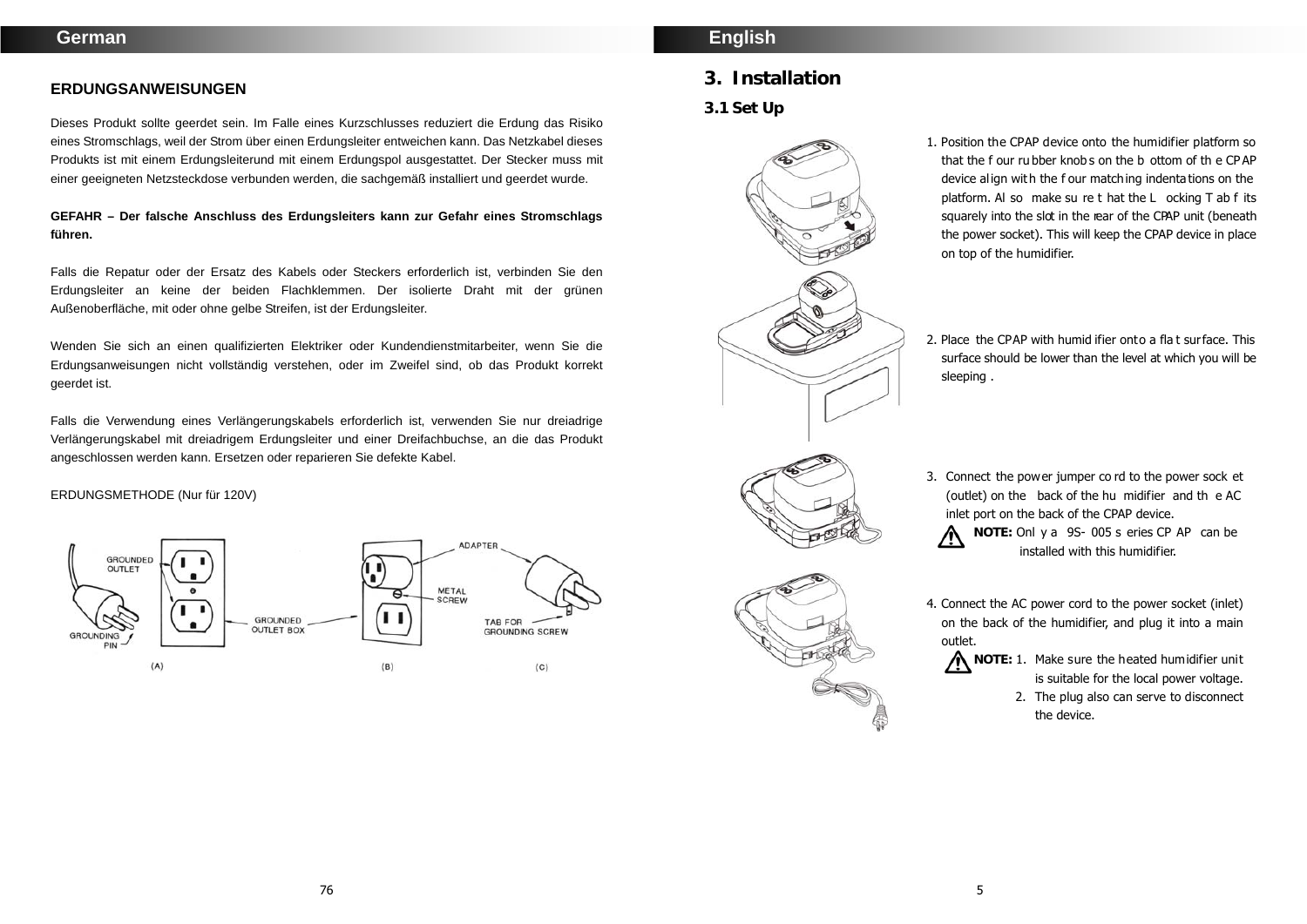# **English**

# **4. Operation**

# **4.1 Operating instruction**

## **Daily Use**



- 1. Turn on the h umidifier by pr essing the O n/Off switch on the back of the humidifier platform. The humidifier p ower-on i ndicator w ill illuminate (green light)
- 2. Fill the chamber to the fill line  $\longrightarrow \longrightarrow$  with distilled water (approx. 450 ml).

3. Place the chamber on the edge of the heater plee.

Silicon Ring



- Press down on the chamber (the heater plate will give). Slide the edges on both sides of the base of the chamber i nto gui des o n bot h s ides o f the heater p late bay. Conti nue to s lide the cham ber into p lace un til the tw o air p orts from t he humidifier and CPAP meet and the chamber is secure against the heat plate bay of the humidifier.
	- 4. **Note:** Make sure the water chamber is pressed up against the hea ter plate switch. At this time, the heater-on indicator will be lit to indicate the heater plate is on.
		- **Note:** The heater will be automatically turned off when the water cham ber is rem oved from the heater plate.
	- 5. Connect the flexible tubing to the outlet connector on the water chamber.

# **German**

# **8. Technische Angaben**

| <b>Betreff</b>                                   | Angaben                                                                                                                                                                     |  |
|--------------------------------------------------|-----------------------------------------------------------------------------------------------------------------------------------------------------------------------------|--|
| Modell Nr.                                       | 9S-006000                                                                                                                                                                   |  |
| Strom: (siehe<br>Angaben auf dem<br>Produkt)     | 120V-240VAC, 50/60Hz, 0.6-0.9A                                                                                                                                              |  |
| Max. Absicherung                                 | T2A, 250 VAC                                                                                                                                                                |  |
| Maße                                             | Heizgerät: 25.5 x 17.2 x 4 cm<br>Wasserkammer: 14.9 x 11.5 x 10.6 cm                                                                                                        |  |
| Gewicht                                          | Heizgerät: 600g (1.32 lbs)<br>Wasserkammer: 250g (0.55 lbs)                                                                                                                 |  |
| <b>Wasser Capacity</b>                           | 450ml                                                                                                                                                                       |  |
| Stufen des Heizgeräts                            | 70°C (158°F)                                                                                                                                                                |  |
| <b>Durchabfall</b>                               | $0.2$ cmH <sub>2</sub> O @ 60LPM                                                                                                                                            |  |
| Feuchtigkeitsabgabe                              | 10-40 $mgH2O/L$                                                                                                                                                             |  |
| Betriebsumgebung                                 | Temperatur: 5°C - 35°C<br>Feuchtigkeit: 15% - 95%RH<br>Luftdruck: 609 - 768mmHg                                                                                             |  |
| Umgebung für<br><b>Transport und</b><br>Lagerung | Temperatur: -15°C - 50°C<br>Feuchtigkeit: 10% - 90%RH<br>Luftdruck: 609 - 768mmHg                                                                                           |  |
| Einstufung                                       | Klasse I, Typ BF, IPX0<br>Angewandte Teile: Nasenmaske<br>Nicht bei Anwesenheit eines brennbaren anästhetischen<br>Gemischs verwenden (Kein AP/APG-Schutz)<br>Dauerbetrieb. |  |
| <b>Erfüllte Norm</b>                             | EN 60601-1<br>EN 60601-1-2<br>UL 60601-1<br>C22.2 NO. 601.1                                                                                                                 |  |

### **WICHTIG:**

1. Die Angaben gelten auch für andere Bereiche, die mit der gleichen Stromquelle arbeiten.

2. Weitere technische Unterlagen erhalten Sie bei Ihrem Lieferanten oder dem EU-Vertreter.

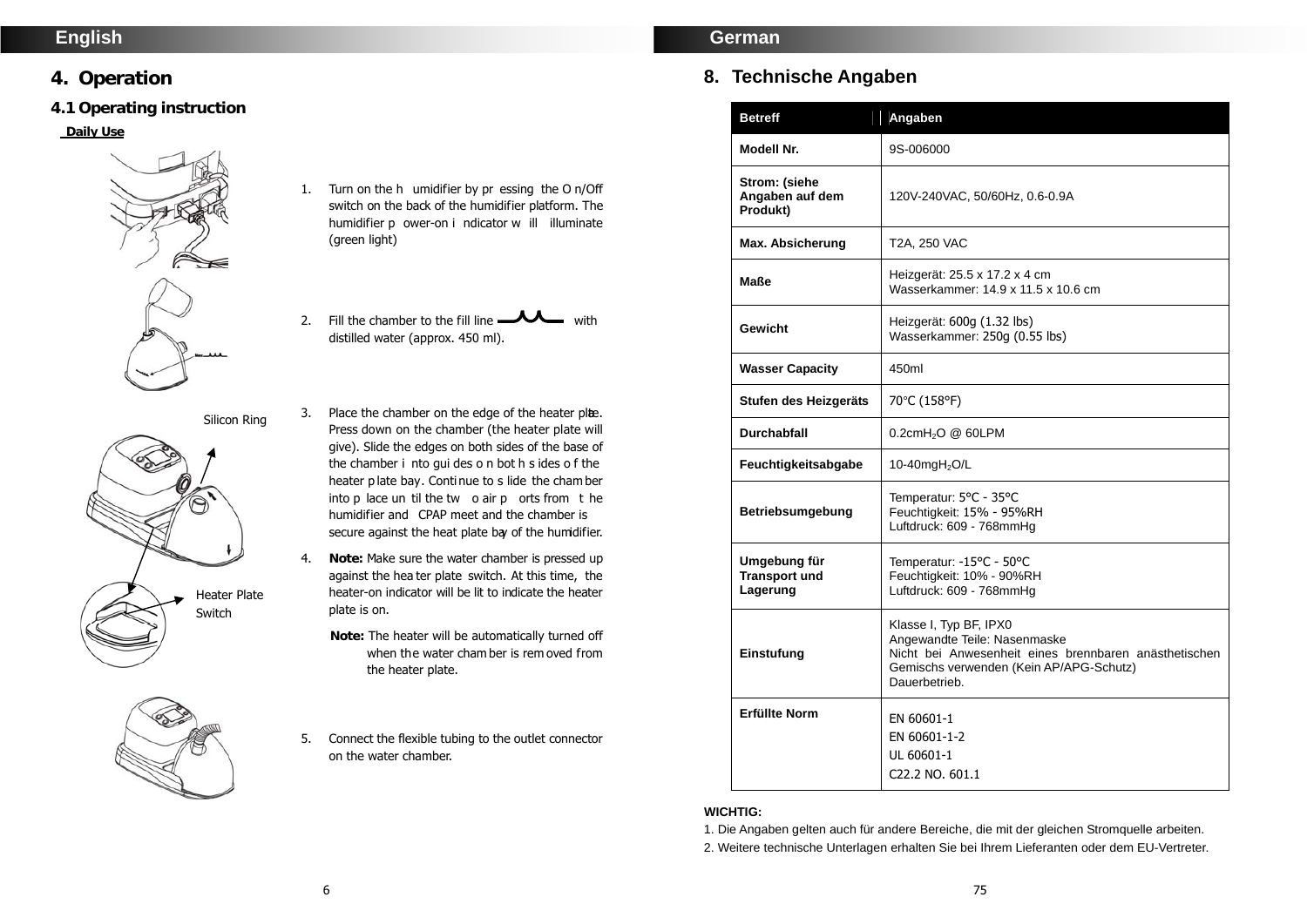# **7. Problemlösung**

In der folgenden Tabelle sind die Lösungen für Probleme aufgeführt, die entstehen können. Falls das Problem anhält, wenden Sie sich bitte an den Lieferanten Ihres Geräts.

| Problem                                     | Mögliche Ursachen                                                                                                                                                                                         | Lösungen                                                                                                                                                                                                                                                                                                                                                                                        |
|---------------------------------------------|-----------------------------------------------------------------------------------------------------------------------------------------------------------------------------------------------------------|-------------------------------------------------------------------------------------------------------------------------------------------------------------------------------------------------------------------------------------------------------------------------------------------------------------------------------------------------------------------------------------------------|
| Betriebsanzeige<br>leuchtet nicht           | Das Stromkabel ist nicht an<br>П<br>die Steckdose angeschlossen.<br>Das Gerät ist nicht<br>■<br>eingeschaltet<br>Verschleiß des PCB oder der<br>■<br>Anzeige<br>Die Sicherung ist<br>П<br>durchgebrannt   | Schließen Sie das Gerät an eine<br>п<br>funktionierende Steckdose an.<br>Siehe Montagehinweise, und schalten Sie<br>п<br>das Gerät ein.<br>Wenden Sie sich an den Kundendienst<br>п<br>oder den EU-Vertreter.<br>Wenden Sie sich an den Kundendienst<br>■<br>oder den EU-Vertreter.                                                                                                             |
| Anzeige des<br>Heizgeräts<br>leuchtet nicht | Heizplatte überhitzt<br>■<br>Verschleiß der PCB-Anzeige<br>П                                                                                                                                              | Wenden Sie sich an den Kundendienst<br>■<br>oder den EU-Vertreter.<br>Wenden Sie sich an den Kundendienst<br>п<br>oder den EU-Vertreter.                                                                                                                                                                                                                                                        |
| Kein Luftstrom<br>durch die Maske           | Das CPAP-Gerät ist nicht<br>П<br>eingeschaltet oder es<br>funktioniert nicht<br>Der Schlauch ist nicht richtig<br>п<br>angeschlossen.<br>Der Schlauch ist blockiert.<br>■                                 | Sehen Sie im CPAP-Benutzerhandbuch<br>■<br>nach.<br>Schließen Sie den Schlauch korrekt an.<br>п<br>Entblockieren Sie den Schlauch.<br>п                                                                                                                                                                                                                                                         |
| Kondensation in<br>Maske oder<br>Schlauch   | Die Heizplatte wurde zu hoch<br>■<br>eingestellt.<br>Die Betriebsumgebung oder<br>■<br>Position des aktiven<br>Befeuchters ist nicht korrekt.<br>Die Temperatur an Maske<br>oder Schlauch ist zu niedrig. | ■<br>Schalten Sie den Kontrollknopf auf eine<br>niedrigere Temperatur.<br>Entfernen Sie alle Klimaanlagen in der<br>■<br>Nähe des aktiven Befeuchters, oder<br>stellen Sie die Raumtemperatur auf etwa<br>$25^{\circ}$ C.                                                                                                                                                                       |
| Wasseraustritt                              | Die Wasserkammer wurde<br>П<br>nicht korrekt montiert.<br>2. Verschleiß der<br>■<br>Wasserkammer oder<br>abnehmbare Auflageplatte.                                                                        | Trennen Sie die Wasserkammer vom<br>п<br>Befeuchter, entfernen Sie das Wasser und<br>montieren Sie die Wasserkammer neu.<br>Versichern Sie sich, dass die abnehmbare<br>Auflageplatte richtig mit der<br>Wasserkammer verbunden ist, füllen Sie<br>Wasser ein bis zur Einfüllmarkierung und<br>prüfen Sie, ob weiter Wasser austritt.<br>Ersetzen Sie die Wasserkammer durch<br>■<br>eine neue. |





- 5. Connect the other end of the flexible tubing to your mask.
- 6. Adjust the heater temperature to the desired setting by using the control knob.

1 is minimum humidity, 6 is maximum humidity. The optimum setting i s dependent on the ambi ent temperature and humidity of your room.

The Heated Humidifier and CPAP device is now ready for use. Consult the CPAP user's manual for the CPAP operating instructions.

**Danger**: In order to avoid damages to the CPAP equipment and prevent hazards from electric shock, DO NOT pour water into the outlet port of the water chamber while the water chamber is in stalled onto t he humidifier. Also remember not to exceed the hig h water mark (Fill Line) with water when filling the chamber with water.

# **5. Cleaning**

# **5.1 Cleaning the Heater**

- Clean the humidifier by wiping it down with a damp cloth. Allow the heater to air dry before connecting the power cords.
- Inspect the humidifier and power cord for any damage and replace them if necessary.
- **5.1 Cleaning the Water Chamber** 
	- 1. Turn the humidifier off and allow the heater plate and water to cool.
	- 2. Disconnect the flexible tubing from the water chamber. Press down on the water chamber and slide it off of the heater plate. Empty the remaining water.
	- 3. Use the extraction tool to disengage the chamber base. The extraction tool will be tucked into a recessed indentation on top of the humidifier platform. Match the notch on the front right corner of the Pla stic Chamber with the inverted notch on the extraction tool so that the side of the tool is flush against the side of the chamber base. Lever the extraction tool to pry the base gently from the chamber.



- 4. Use a mild detergent to wash the chamber and base. Rinse all the parts with clean water and allow each part to air dry individually.
- 5. All i tems of the chamber are su bject to norm al wear and tear a nd may eventually need replacement. Replace the chamber parts if any damage is present.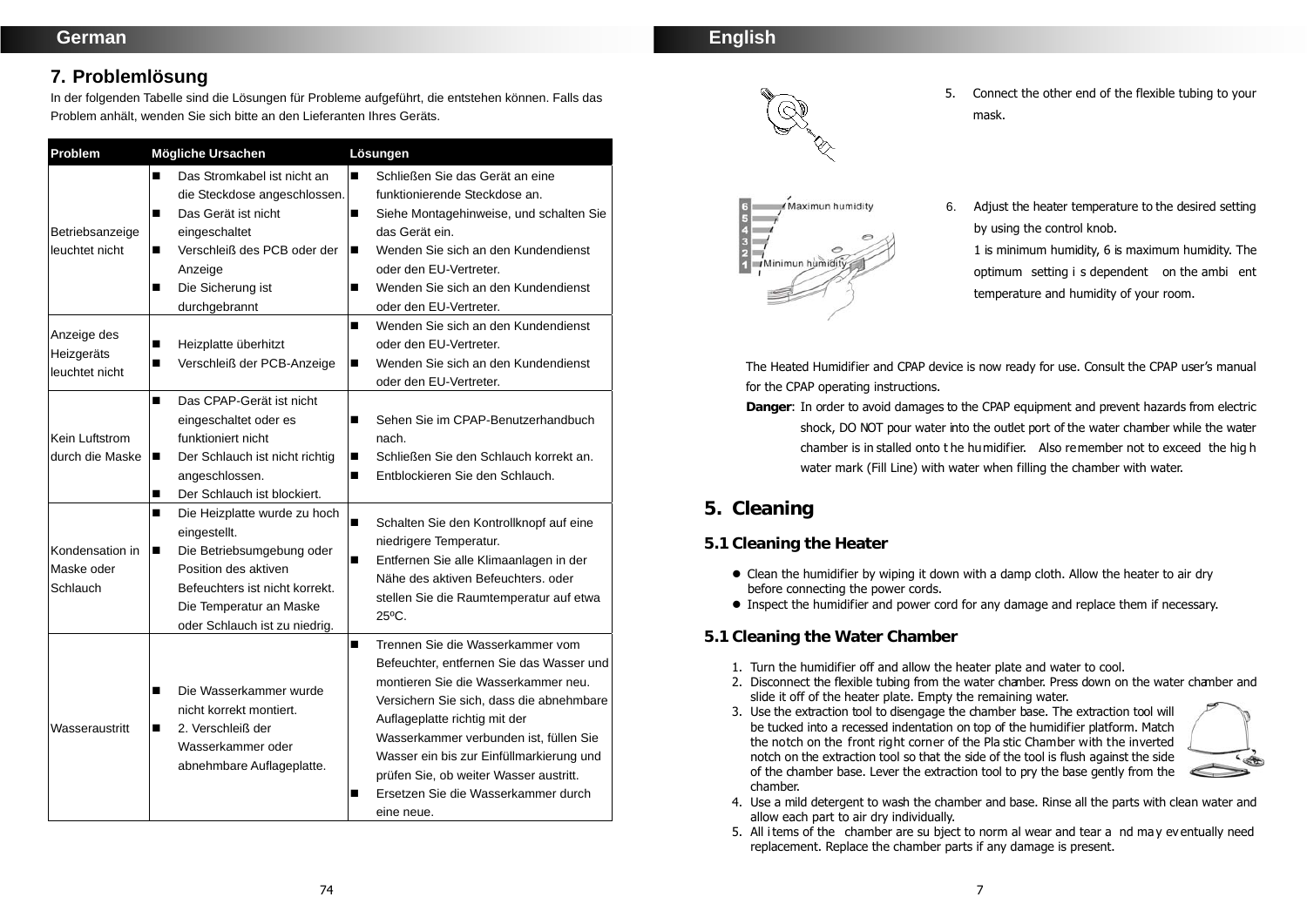# **English**

## **6. Service**

If the heated humidifier malfunctions or does not power-on, contact your equipment provider service ag ent im mediately. N ever try to op en the enclo sure of the heated humidif ier. Maintenance for the heated humidifier requires qualified service technicians.

**NOTE: In case you need to dispose of the device for any reason, you must comply with regional or national regulations for disposing such devices.** 

# **7. Troubleshooting**

The table below lists troubleshooting solutions for the problems that may happen. If problems persists, contact your equipment provider service agent immediately.

| Problem                                        | <b>Possible Causes</b>                                                                                                                                                                                                | Solutions                                                                                                                                                                                                                                                                                                                                         |
|------------------------------------------------|-----------------------------------------------------------------------------------------------------------------------------------------------------------------------------------------------------------------------|---------------------------------------------------------------------------------------------------------------------------------------------------------------------------------------------------------------------------------------------------------------------------------------------------------------------------------------------------|
| not illuminate                                 | 1. Power cord not plugged into a<br>working AC outlet.<br>Power-On indicator does 2. Power switch is not turned on<br>3. PCB or LED indicators are worn 3. Contact your local agent or EU<br>out<br>4. Fuse blown out | 1. Plug the power cord into a<br>working AC outlet.<br>2. See Setup procedures and turn<br>the power on.<br>representative for service.<br>4. Contact your local agent or EU<br>representative for service.                                                                                                                                       |
| not illuminate                                 | Heater-On indicator does 1. Heater plate is over heated<br>2. PCB indicator is worn out                                                                                                                               | 1. Contact your local agent or EU<br>representative for service.<br>2. Contact your local agent or EU<br>representative for service.                                                                                                                                                                                                              |
| ir fl ow<br>There i s no a<br>through the mask | 1. CPAP device is not turned on or 1. Refer to $y$ our CP AP user<br>working correctly<br>2. Flexible tubing is not connected 2. Reconnect the flexible tubing.<br>correctly.<br>3. Flexible tubing is obstructed.    | manual.<br>3. Remove ob struction f rom the<br>flexible tubing.                                                                                                                                                                                                                                                                                   |
| flexible tubing.                               | 1. The heater pla te set ting is too<br>high.<br>Condensation in mask or 2. The ambient room temperature<br>is too co ld, causing the warm<br>humidified air i n the m ask to<br>condense into droplets.              | 1. Adjust the control knob to lower<br>the temperature setting.<br>1. Remove an y ai r c onditioner<br>which may be in the vicinity of<br>the hea ted humidif ier. Or k eep<br>room temp erature close to<br>$25^\circ$ C $\circ$                                                                                                                 |
| Water Leakage                                  | 1. Assembly of water chamber is<br>incorrect.<br>2. W ater chamber o r r emovable<br>base plate worn out.                                                                                                             | 1. Remove t he w ater c hamber<br>from the heater and discard all<br>water. Remove base plate from<br>the Water Chamber. Make sure<br>the r emovable base plate is<br>secured in to the bas e o f the<br>water cham ber. Fil I cham ber<br>with water until it reaches the<br>fill line and recheck for leakage.<br>2. Replace the water chamber. |

## **German**

# **5. Reinigung**

## **1. Heizgerät**

- Reinigen Sie das Heizgerät durch Abwischen mit einem feuchten Tuch. Lassen Sie das Heizgerät an der Luft trocknen, bevor Sie es mit dem Stromkabel verbinden.
- Prüfen Sie das Heizgerät und das Stromkabel auf Schäden und ersetzen Sie sie, falls notwendig.

## **2. Wasserkammer**

- 1. Schalten Sie das Gerät aus und lassen Sie Heizgerät und Wasser abkühlen.
- 2. Entfernen Sie den Schlauch von der Wasserkammer. Drücken Sie an der Wasserkammer nach unten und schieben Sie sie aus dem Heizgerät. Leeren Sie das verbleibende Wasser aus.
- 3. Verwenden Sie die Herausziehvorrichtung, um die Auflageplatte der Kammer zu entfernen. Die Kerbe der Herausziehvorrichtung muss in die Markierung an der Wasserkammer passen. Nutzen Sie die Linie an der Vorrichtung als Orientierung und drehen Sie daran, um die Auflageplatte zu entfernen.
- 4. Verwenden Sie ein mildes Reinigungsmittel zum Auswaschen aller Teile der Kammer. Spülen Sie alle Teile mit klarem Wasser aus und lassen Sie sie an der Luft trocknen.
- 5. Alle Teile der Kammer unterliegen dem normalen Verschleiß und müssen gelegentlich ausgetauscht werden. Ersetzen Sie die Teile der Kammer, falls ein Schaden auftritt.

# **6. Service**

Falls der aktive Befeuchter nicht richtig oder gar nicht funktioniert, wenden Sie sich umgehend an Ihren Lieferanten. Versuchen Sie niemals, den aktiven Befeuchter zu öffnen. Die Instandhaltung des aktiven Befeuchters erfordert qualifiziertes Instandhaltungspersonal.

**WICHTIG:** Wenn Sie das Gerät entsorgen, befolgen Sie die nationalen Normen.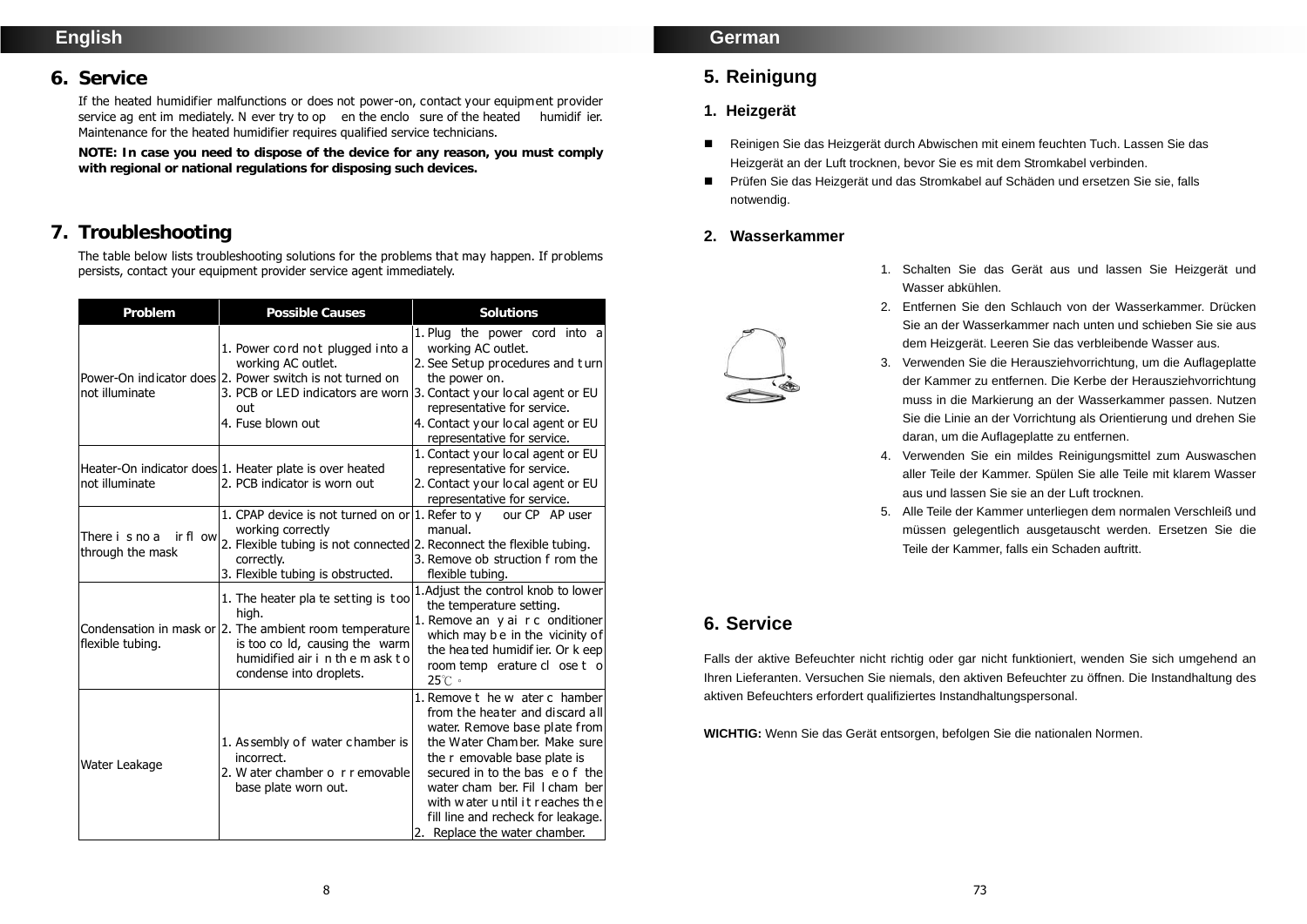

Minimun humidi

5. Verbinden Sie das andere Ende des Schlauchs mit Ihrer Maske.

6. Stellen Sie die Temperatur des Heizgeräts mit dem Kontrollknopf auf den gewünschten Wert ein.

Das System ist nun betriebsbereit. Sehen Sie in der Betriebsanleitung des CPAP-Geräts nach.

**Gefahr: Um Zerstörungen oder Schaden des CPAP-Geräts oder einen Stromschlag zu vermeiden, wenn die Wasserkammer an den Auslassanschluss des CPAP-Geräts angeschlossen ist, FÜLLEN SIE KEIN Wasser über den Auslassanschluss der Wasserkammer ein. Das Wasser darf nur bis zur Markierung für das maximale Volumen aufgefüllt werden, nachdem die Wasserkammer von Heizgerät und CPAP entfernt wurde.** 

# **English**

# **8. Technical Description**

| Item                                 | Specification                                                                                                                                                                      |  |
|--------------------------------------|------------------------------------------------------------------------------------------------------------------------------------------------------------------------------------|--|
| Model No.:                           | 9S-006000                                                                                                                                                                          |  |
| Power<br>Requirement:                | 120-240 VAC, 50/60Hz, 0.6-0.9A                                                                                                                                                     |  |
| Fuse Rating:                         | T2A, 250 VAC                                                                                                                                                                       |  |
| Dimensions:                          | Heater: 25.5 x 17.5 x 5 cm (10" x 6.9" x 1.97")<br>Water Chamber: 13.6 x 15 x 10.5 cm (5.36" x 5.91" x 4.14")                                                                      |  |
| Weight (without Water):              | Heater: under 600g (1.32 lbs)<br>Water Chamber: under 250g (0.55 lbs)                                                                                                              |  |
| <b>Water Capacity:</b>               | 450ml                                                                                                                                                                              |  |
| Maximum Heater Plate<br>Temperature: | Approximate 70°C (158°F)                                                                                                                                                           |  |
| Pressure Drop:                       | $0.2$ cm H <sub>2</sub> O @ 60LPM                                                                                                                                                  |  |
| <b>Humidity Output:</b>              | 10-40 mgH 2O/L (ambi ent t emperature of $23^{\circ}$ C $\pm$ 2 °C,<br>ambient relative of humidity $60\% \pm 15\%$ )                                                              |  |
| <b>Operating Environment</b>         | Temperature: 5°C-35°C<br>Humidity: 15%-95%RH<br>Atmospheric Pressure: 609-768mmHg                                                                                                  |  |
| Storage Environment                  | Temperature: -15°C-50°C<br>Humidity: 10%-90%RH<br>Atmospheric Pressure: 609-768mmHg                                                                                                |  |
| Classification                       | Class I, Type BF, IPX0<br>Applied Parts: Nasal Mask<br>Not su itable f or use in the presence of a flammable<br>anesthetic mixture (No AP/APG Protection)<br>Continuous operation. |  |
| Compliance Standard:                 | EN 60601-1<br>EN 60601-1-2<br>UL 60601-1<br>C <sub>22.2</sub> NO. 601.1                                                                                                            |  |

**NOTE:** 

1. These specifications are also suitable for other regions operating with same power supply. 2. Consult the distributor or EU representative for other technical documents.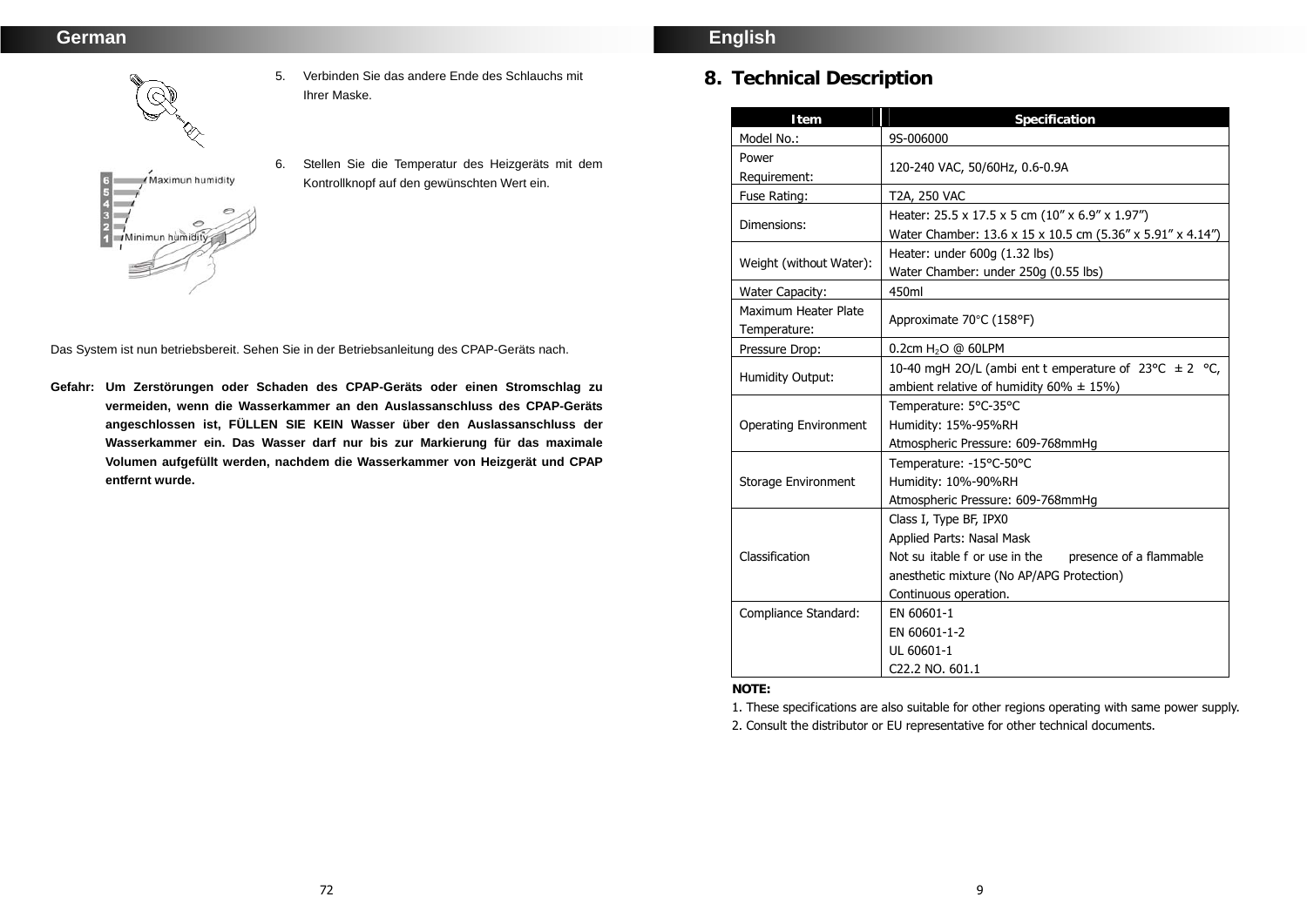# **GROUNDING INSTRUCTIONS**

This product should be grounded. In the event of an electrical short circuit, grounding reduces the risk of electric shock by providing an escape wire for the electric current. This product comes with a cord equipped with a grounding wire and a grounding plug. The plug must be plugged into an outlet that is properly installed and grounded.

**DANGER**-Inappropriate and improper use of the grounding plug can result in a risk of electric shock.

If repair or replacement of the cord or plug is necessary, do not connect the grounding wire to either of the fla t blade terminals. The insulated wire that is g reen (with or w ithout yellow stripes) is the grounding wire.

Check with a qualified electrician or serviceman if you do not completely understand the grounding instructions or you are unsure if the product or outlet is properly grounded.

If it is nec essary to use an exten sion cord, use only a 3-wire extension cord that has a thr ee-blade grounding plug and a 3-slot receptacle that will accept the plug on the product. You can also use an adapter that has a grounding screw tab which needs to be attached to a grounded wall socket with a corresponding grounding screw. Always replace or repair a damaged cord.

**GROUNDING METH (For 120V System Only)** 



## **German**

## **4. Funktionsweise**

#### **Betriebsanweisung Täglicher Gebrauch**



- 1. Schalten Sie das Heizgerät durch Drücken von On/Off auf der Rückseite der Heizplattform ein. Die Anzeige des Heizgeräts leuchtet auf (grüne Lampe)
- 2. Füllen Sie die Kammer bis zur  $E$ infüllmarkierung  $L$  $L$  mit destilliertem Wasser auf (etwa 450 ml).
- 3. Drücken Sie und rasten Sie die Kammer ein. Versichern Sie sich, dass das Silikon-Verbindungsstück am Einlassanschluss sicher am Luftauslass des CPAP-Geräts sitzt.

#### **Wichtig:**

Versichern Sie sich, dass die Wasserkammer bis zum Ende hineingeschoben wird und gegen den Heizplattenschalter gedrückt wird. Gleichzeitig leuchtet die Anzeige des Heizgeräts auf, um anzuzeigen, dass sich die Heizplatte erhitzt.

**Wichtig:** Das Heizgerät schaltet sich automatisch aus, wenn die Wasserkammer von der Heizplattform entfernt wird.

4. Verbinden Sie den Schlauch mit dem Auslassanschluss an der Wasserkammer.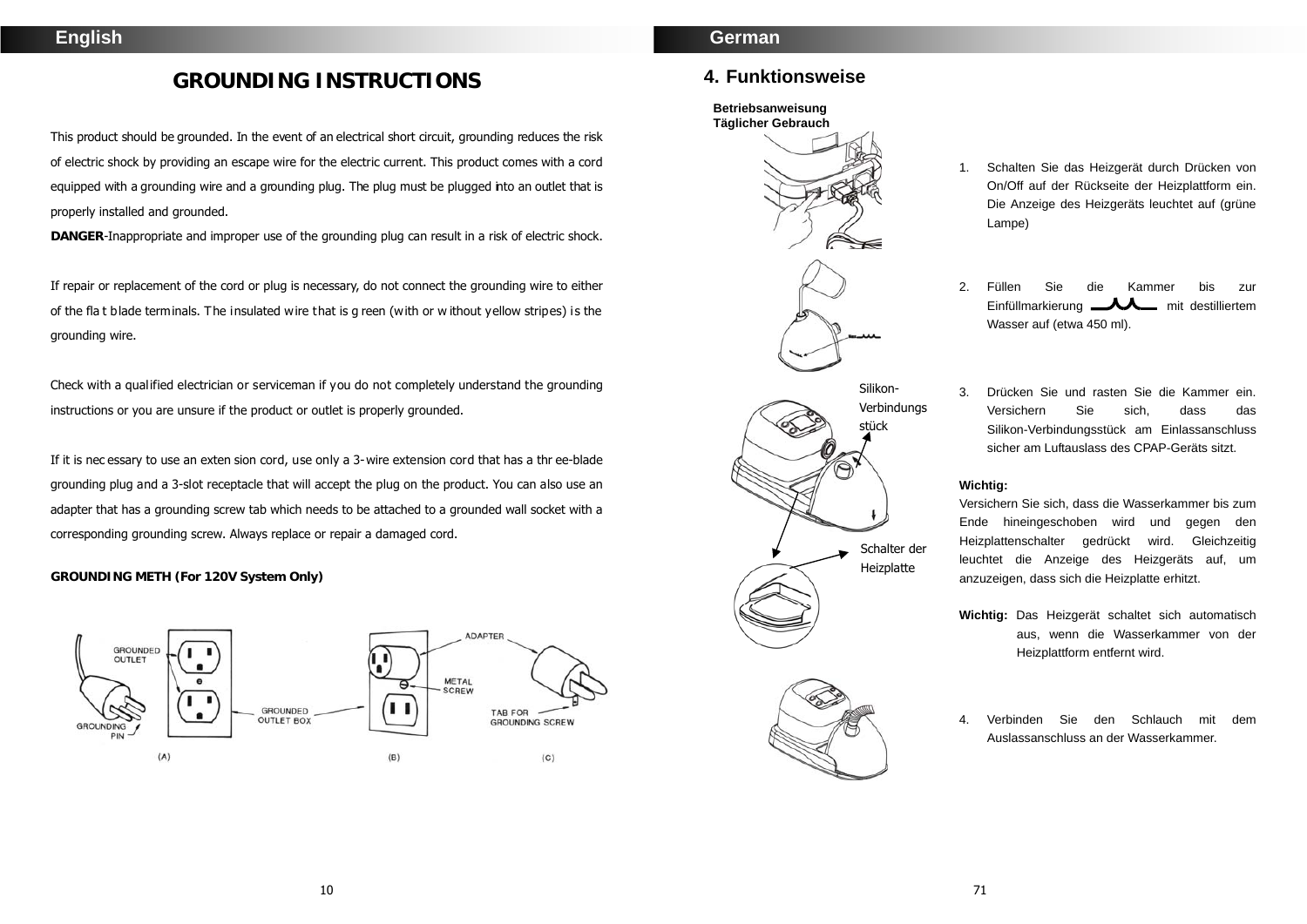# **English**

# **3. Installation Montage**







- 1. Legen Sie das CPAP-Gerät auf die Heizplattform. Positionieren Sie das CPAP-Gerät so, dass die vier Füße in die vier Vertiefungen der Plattform passen, und den Feststellschieber aus Gummi auf der Rückseite der Plattform in den Schlitz auf der Rückseite des CPAP-Geräts (unter dem Stromanschluss) passt, so dass das Gerät fest einrastet.
- 2. Stellen Sie das CPAP-Gerät und die Heizplattform auf eine flache Oberfläche, die sich auf einer niedrigeren Ebene als Ihre Schlafposition befindet.
- 3. Verbinden Sie das Netzkabel mit dem Auslassanschluss auf der Rückseite des Heizgeräts und dem Einlassanschluss auf der Rückseite des CPAP-Geräts.

**WICHTIG:** Nur der Bediener darf das CPAP-Gerät der Serie 9S-005 an den Auslassanschluss installieren.

4. Verbinden Sie das AC Stromkabel mit dem Einlassanschluss auf der Rückseite des Heizgeräts und stecken Sie es in die Steckdose.

# **WICHTIG:**

- 1. Versichern Sie sich, dass der aktive Befeuchter für die lokale Voltzahl geeignet ist.
- 2. Der Stecker dient auch zum Ausschalten des Geräts.

# **Appendix A: EMC Information**

**Guidance and Manufacturer's Declaration- Electromagnetic Emissions:**  This device is intended for use in the electromagnetic environment specified below. The user of this device should make sure it is used in such an environment.

| <b>Emissions Test</b>  | <b>Compliance</b> | Electromagnetic Environment-Guidance                            |
|------------------------|-------------------|-----------------------------------------------------------------|
|                        |                   |                                                                 |
| Harmonic emissions     | Class A           | The device is suitable for use in all establishments, including |
| IEC61000-3-2           |                   | domestic establishments and those directly connected to the     |
| Voltage fluctuations / | Complies          | public low-voltage power supply network.                        |
| Flicker emissions      |                   |                                                                 |
| IEC61000-3-3           |                   |                                                                 |

**Guidance and Manufacturer's Declaration- Electromagnetic Immunity:**  This device is intended for use in the electromagnetic environment specified below. The user of this device should make sure it is used in such an environment.

| <b>Immunity Test</b>                                                             | IEC60601 test level      | Compliance              | Electromagnetic                       |
|----------------------------------------------------------------------------------|--------------------------|-------------------------|---------------------------------------|
|                                                                                  |                          |                         | Environment-Guidance                  |
| Electrostatic Discharge(ESD)                                                     | ±6kV contact             | ±6kV contact            | Floors should be wood, concrete or    |
| IEC61000-4-2                                                                     | ±8kV air                 | ±8kV air                | ceramic tile. If floors are covered   |
|                                                                                  |                          |                         | with synthetic material, the relative |
|                                                                                  |                          |                         | humidity should be at least 30 %.     |
| Electrical fast transient/ burst                                                 | ±2kV for power           | ±2kV for power          | Mains power quality should be that    |
| IEC61000-4-4                                                                     | supply line              | supply line             | of atypical commercial or hospital    |
|                                                                                  | ±1kV for input/out       | ±1kV for input/out      | environment                           |
|                                                                                  | line                     | line                    |                                       |
| Surge                                                                            | $±1$ kV for differential | $±1kV$ for differential | Mains power quality should be that    |
| IEC61000-4-5                                                                     | mode                     | mode                    | of atypical commercial or hospital    |
|                                                                                  | $±2kV$ for common        | ±2kV for common         | environment.                          |
|                                                                                  | mode                     | mode                    |                                       |
| Voltage dips, short                                                              | <5 % UT(>95 % dip        | <5 % UT(>95 % dip       | Mains power quality should be that    |
| interruptions and voltage                                                        | in UT)for 0,5 cycle      | in UT) for 0,5 cycle    | of atypical commercial or hospital    |
| variations on power supply                                                       | 40 % UT(60 % dip in      | 40 % UT(60 % dip in     | environment. If the user of this      |
| input lines                                                                      | UT) for 5 cycles         | UT) for 5 cycles        | device requires continued operation   |
| IEC61000-4-11                                                                    | 70 % UT(30 % dip in      | 70 % UT(30 % dip in     | during power mains interruptions, it  |
|                                                                                  | UT)for 25 cycles         | UT) for 25 cycles       | is recommended that the device be     |
|                                                                                  | <5 % UT(>95 % dip        | <5 % UT(>95 % dip       | powered from an uninterruptible       |
|                                                                                  | in UT) for 5 sec         | in UT) for 5 sec        | power supply or a battery.            |
| Power frequency                                                                  | 3 A/m                    | 3 A/m                   | Power frequency magnetic fields       |
| (50/60Hz) magnetic field                                                         |                          |                         | should be at levels characteristic of |
| IEC61000-4-8                                                                     |                          |                         | atypical location in a typical        |
|                                                                                  |                          |                         | commercial or hospital environment.   |
| NOTE: $U_T$ is the a.c. mains voltage prior to the application of the test level |                          |                         |                                       |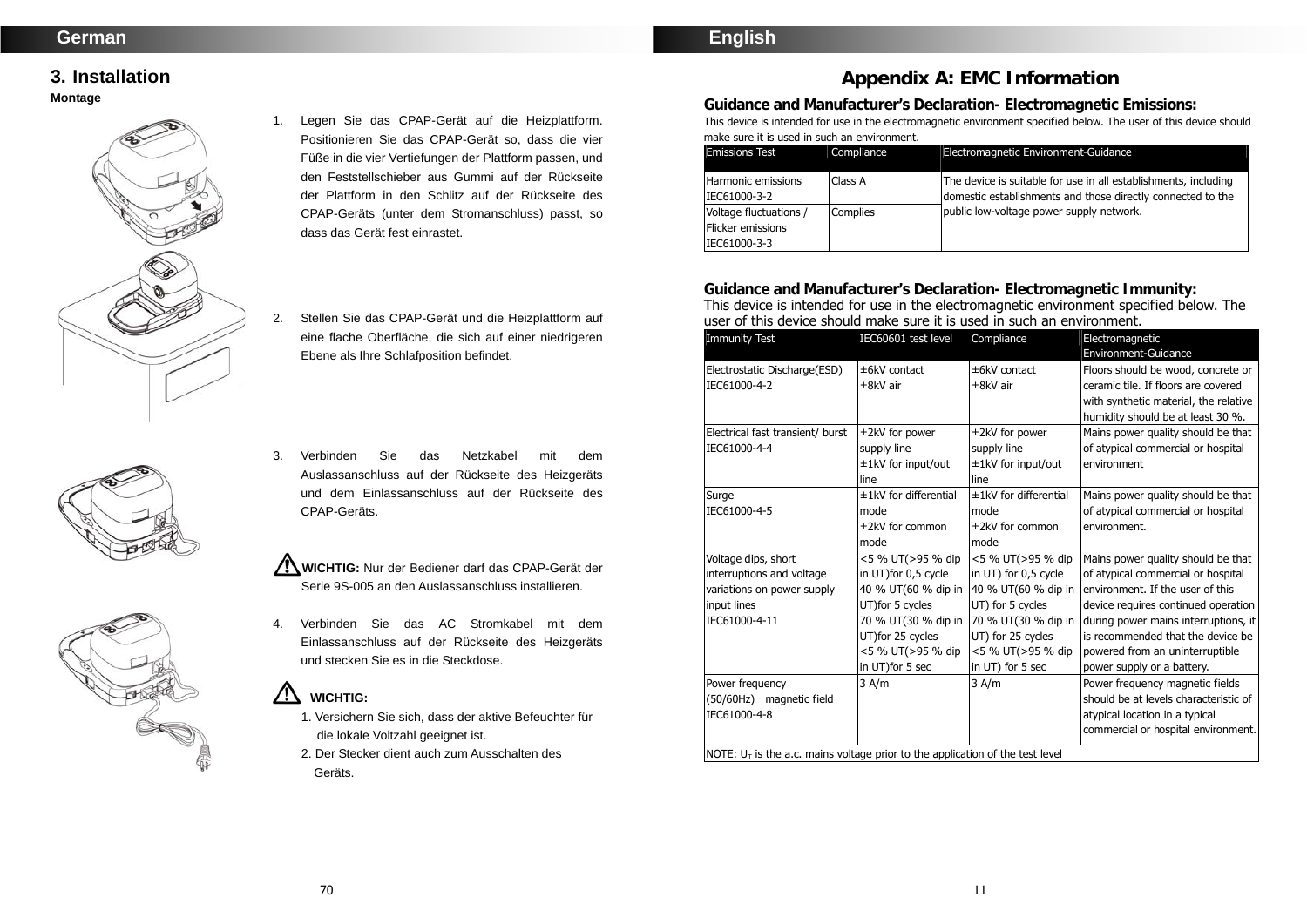# **English**

**Guidance and Manufacturer's Declaration- Electromagnetic Immunity:** 

This device is intended for use in the electromagnetic environment specified below. The user of this device should make sure it is used in such an environment.

| <b>Immunity Test</b>                                                                                                 | IEC60601 test level                                         | Compliance | Electromagnetic Environment-Guidance                                                                                                                                                                                                                           |
|----------------------------------------------------------------------------------------------------------------------|-------------------------------------------------------------|------------|----------------------------------------------------------------------------------------------------------------------------------------------------------------------------------------------------------------------------------------------------------------|
|                                                                                                                      |                                                             |            | Portable and mobile RF communications<br>equipment should be used no closer to<br>any part of this device, including cables,<br>than there commended separation<br>distance calculated from the equation<br>applicable to the frequency of the<br>transmitter. |
| <b>Conducted RF</b><br>IEC 61000-4-6                                                                                 | 3Vrms150 kHz to 80<br>MHz outside ISM<br>bands <sup>a</sup> | 3Vrms      | Recommended separation distance<br>$d=1.2\sqrt{P}$ 150kHz to 80MHz                                                                                                                                                                                             |
| <b>Radiated RF</b><br>IEC 61000-4-3                                                                                  | 3 V/m 80 MHz to 2.5 3V/m<br>GHz                             |            | $d = 1.2\sqrt{P}$ 150kHz to 80MHz<br>$d = 2.3\sqrt{P}$ 80 MHz to 2.5G MHz                                                                                                                                                                                      |
|                                                                                                                      |                                                             |            | Where P is the maximum output power<br>rating of the transmitter in watts (W)<br>according to the transmitter<br>manufacturer and d is the recommended<br>separation distance in meters (m). <sup>b</sup>                                                      |
|                                                                                                                      |                                                             |            | Field strengths from fixed RF<br>transmitters, as determined by an<br>electromagnetic site survey <sup>c</sup> , should be<br>less than the compliance level in each<br>frequency range <sup>d</sup> .                                                         |
|                                                                                                                      |                                                             |            | Interference may occur in the vicinity of<br>equipment marked with the following<br>symbol:                                                                                                                                                                    |
|                                                                                                                      |                                                             |            | $\left(\left(\begin{smallmatrix} \cdot & \cdot \end{smallmatrix}\right)\right)$                                                                                                                                                                                |
| NOTE 1 At 80 MHz and 800 MHz, the higher frequency range applies.<br>reflection from structures, objects and people. |                                                             |            | NOTE 2 These guidelines may not apply in all situations. Electromagnetic propagation is affected by absorption and                                                                                                                                             |
|                                                                                                                      |                                                             |            | a The ISM (industrial, scientific and medical) bands between 150 kHz and 80 MHz are 6,765 MHz to 6,795                                                                                                                                                         |
| MHz;13,553 MHz to 13,567 MHz; 26,957 MHz to 27,283 MHz; and 40,66 MHz to 40,70 MHz.                                  |                                                             |            |                                                                                                                                                                                                                                                                |
|                                                                                                                      |                                                             |            | b The compliance levels in the ISM frequency bands between 150 kHz and 80 MHz and in the frequency range 80                                                                                                                                                    |
|                                                                                                                      |                                                             |            | MHz to 2.5 GHz are intended to decrease the likelihood that mobile/portable communications equipment could                                                                                                                                                     |

the likelihood that mobile/portable communications equit cause interference if it is inadvertently brought into patient areas. For this reason, an additional factor of 10/3 is used in calculating the recommended separation distance for transmitters in these frequency ranges.

c Field strengths from fixed transmitters, such as base stations for radio (cellular/cordless) telephones and land mobile radios, amateur radio, AM and FM radio broadcast and TV broadcast cannot be predicted theoretically with

## **German**

# **2. Beschreibung des Produkts**



| Wasserkammer                           | Die Wasserkammer enthält das Wasser für die Befeuchtung. Seine<br>abnehmbare Auflageplatte mach eine leichte Reinigung möglich.          |  |
|----------------------------------------|------------------------------------------------------------------------------------------------------------------------------------------|--|
| Einfüllmarkierung                      | Das Symbol zeigt den maximal möglichen Wasserstand in der<br>Wasserkammer an.                                                            |  |
| Luftstromrichtung                      | Das Symbol zeigt die Richtung des Luftstroms an                                                                                          |  |
| Ablenkplatte                           | Die Ablenkplatte verhindert das versehentliche Verschütten von<br>Wasser.                                                                |  |
| Herausziehvorrichtung                  | Öffnung der Wasserkammer für die Reinigung.                                                                                              |  |
| Heizplatte                             | Wärmt das Wasser in der Wasserkammer auf.                                                                                                |  |
| <b>Feststellschieber</b>               | Hält das CPAP-Gerät an seinem Platz.                                                                                                     |  |
| <b>Heizplatte Switch</b>               | Wenn der Schalter gegen die Wasserkammer gedrückt wird, beginnt<br>die Heizplatte zu arbeiten.                                           |  |
| Kontrollknopf                          | Dieser Kontrollknopf, abgestuft von 1 bis 6, wird zur Einstellung der<br>Heiztemperatur der Heizplatte zwischen 30°C und 60°C verwendet. |  |
| Stromanzeige<br>(Grünes LED)           | Zeigt an, ob der Befeuchter eingeschaltet und betriebsbereit ist.                                                                        |  |
| Heizgerätanzeige<br>(Gelbes LED)       | Zeigt an, ob das Heizgerät eingeschaltet ist.                                                                                            |  |
| Einlassanschluss mit<br>Silikonsteckor | Verbinden Sie ihn mit dem Auslassanschluss des CPAP-Geräts.                                                                              |  |
| <b>Auslassanschluss</b>                | Schließen Sie den Schlauch hier an.                                                                                                      |  |
| Hauptstromkabel                        | Verbinden Sie es mit dem Netzanschluss für den aktiven Befeuchter.                                                                       |  |
| <b>Einlassanschluss</b>                | Schließen Sie das Netzstromkabel hier an.                                                                                                |  |
| <b>Netzkabel</b>                       | Verbinden Sie den aktiven Befeuchter und das CPAP-Gerät.                                                                                 |  |
| <b>Steckdose</b>                       | Schließen Sie das Netzkabel hier an.                                                                                                     |  |
| <b>Netzschalter</b>                    | Schalten Sie den aktiven Befeuchter EIN oder AUS.                                                                                        |  |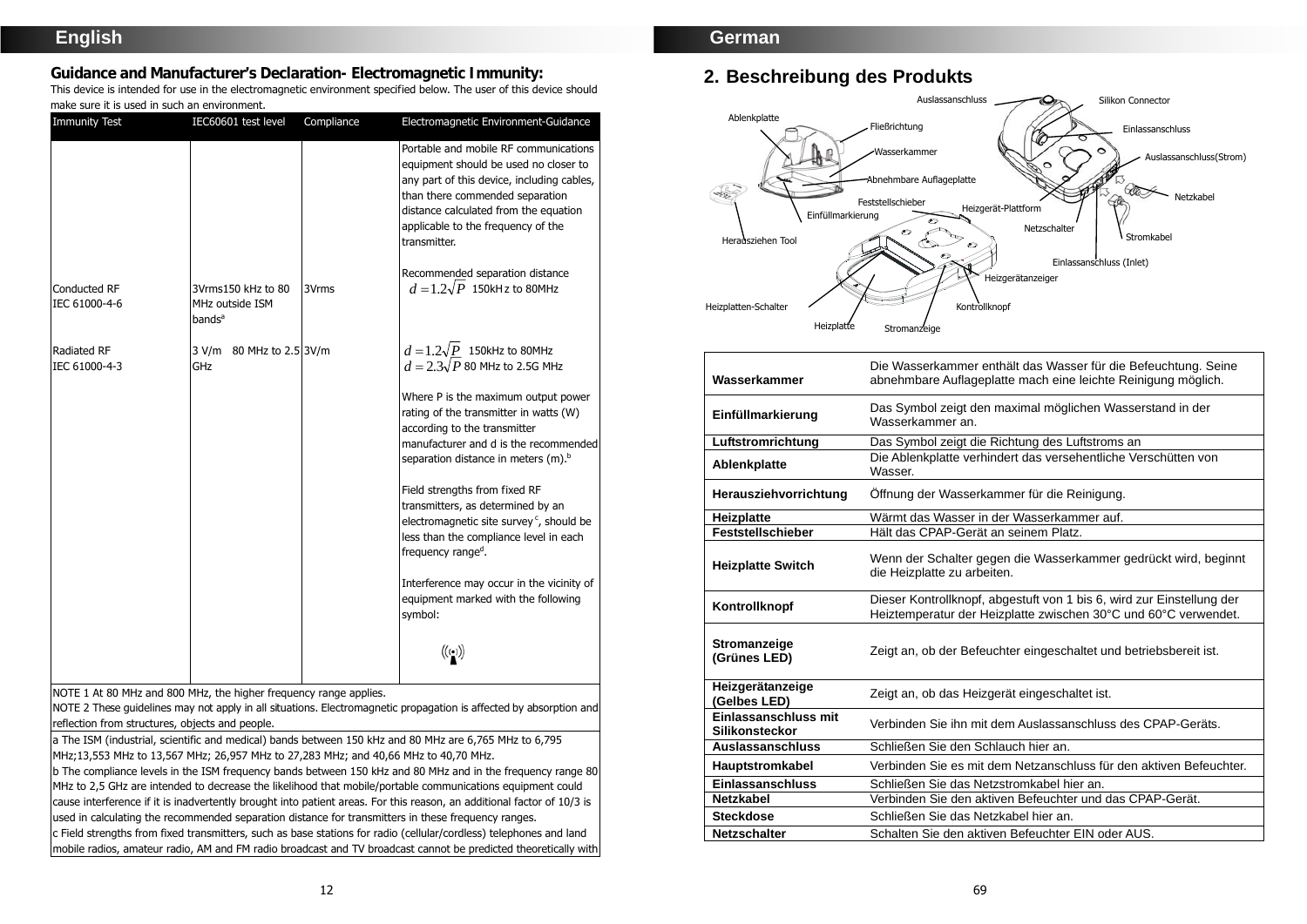## **German**

- Anschluss des Geräts an eine separate Steckdose.
- Für weitere Hilfen wenden Sie sich bitte an Ihren Hersteller oder den entsprechenden Kundendienst.

Das System wurde einer Prüfung unterzogen und erfüllt die folgenden Normen:

## **FDA**

#### **1.2 Vorgesehener Verwendungszweck**

Der aktive Befeuchter XT ist für die Benutzung mit einem CPAP-System der XT-Serie konzipiert. Es soll die Feuchtigkeit der Luft aus dem CPAP erhöhen und dabei die eventuell auftretenden Symptome einer trockenen Nase und eines trockenen Halses lindern.

### **WICHTIG:**Dieses Gerät DARF NICHT in der Nähe eines brennbaren anästhesischen Luft-Sauerstoffoder Luft-Lachgas-Gemischs verwendet werden.

## **English**

accuracy. To assess the electromagnetic environment due to fixed RF transmitters, an electromagnetic site survey should be considered. If the measured field strength in the location in which the device is used exceeds the applicable RF compliance level above, the device should be observed to verify normal operation. If abnormal performance is observed, additional measures may be necessary, such as reorienting or relocating the device. d Over the frequency range 150 kHz to 80 MHz, field strengths should be less than 3 V/m.

#### **Recommended separation distances between**

**portable and mobile RF communications equipment and this device**  This device is intended for use in an electromagnetic environment in which radiated RF disturbances are controlled. The customer or the user of this device can help prevent electromagnetic interference by maintaining a minimum distance between portable and mobile RF communications equipment (transmitters) and this device as recommended below, according to the maximum output power of the communications equipment

| Rated maximum<br>output power | Separation distance according to frequency of transmitter m |                                                        |                                         |
|-------------------------------|-------------------------------------------------------------|--------------------------------------------------------|-----------------------------------------|
| of transmitter<br>W           | $d=1.2\sqrt{P}$                                             | 150 kHz to 80 MHz 80 MHz to 800 MHz<br>$d=1.2\sqrt{P}$ | 800 MHz to 2,5 GHz<br>$d = 2.3\sqrt{P}$ |
| 0.01 0.12                     |                                                             | 0.12 0.23                                              |                                         |
| 0.10.38                       |                                                             | 0.38                                                   | 0.73                                    |
| 11.2                          |                                                             | 1.2                                                    | 2.3                                     |
| 10 3.8                        |                                                             | 3.8                                                    | 7.3                                     |
| 100 12                        |                                                             | 12                                                     | 23                                      |

For transmitters rated at a maximum output power not listed above, the recommended separation distance  $d$  in meters (m) can be estimated using the equation applicable to the frequency of the transmitter, where P is the maximum output power rating of the transmitter in watts (W) according to the transmitter manufacturer.

**Note 1:** At 80 MHz and 800 MHz, the separation distance for the higher frequency range applies. **Note 2:** These guidelines may not apply in all situations. Electromagnetic propagation is affected by absorption and reflection from structures, objects, and people.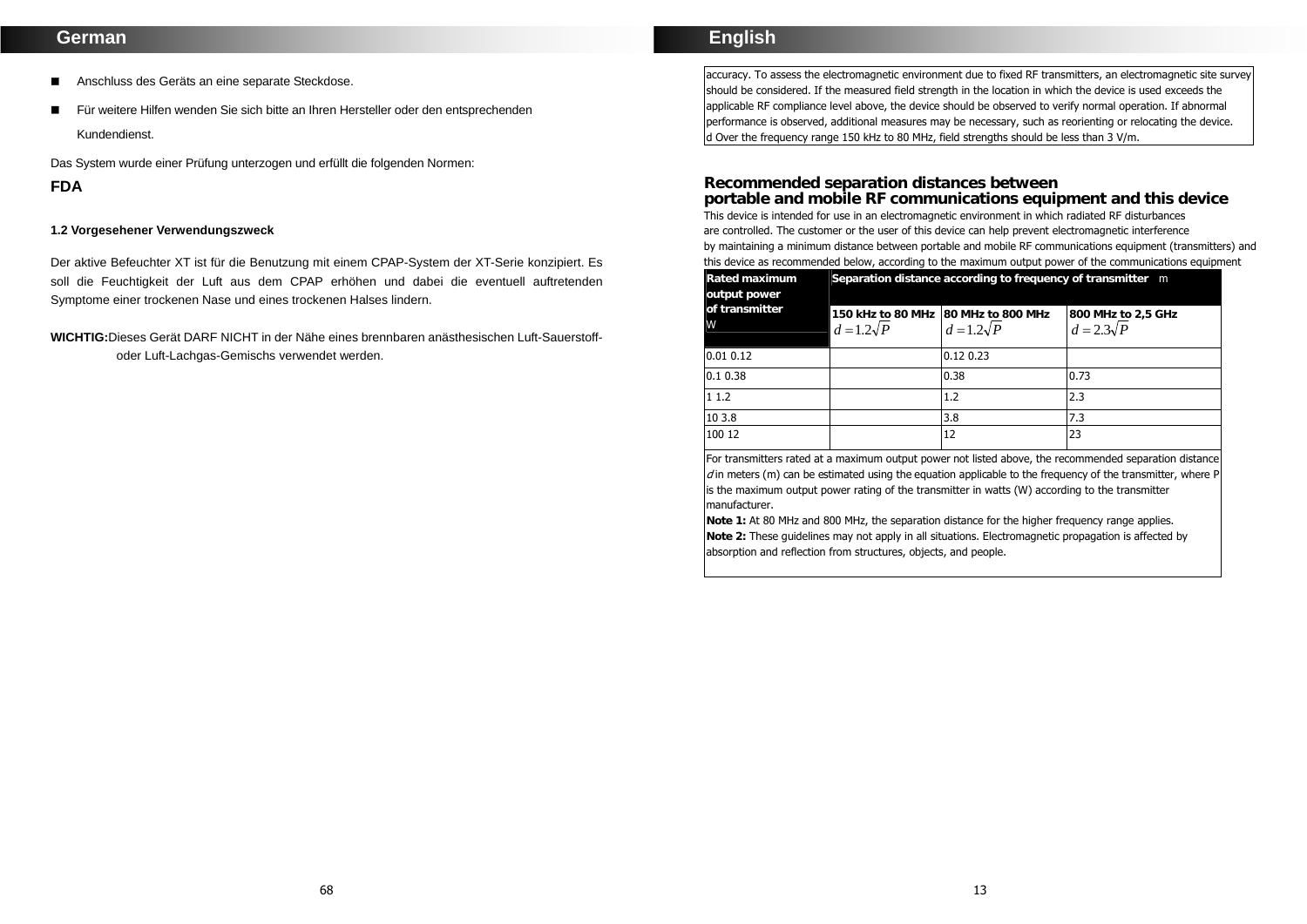## **CONSEJOS IMPORTANTES, CONSERVE ESTAS INSTRUCCIONES EN LUGAR SEGURO**

#### **LEA LA TOTALIDAD DE LAS INSTRUCCIONES ANTES DE USAR EL HUMIDIFICADOR**

#### **PELIGRO – Para reducir el riesgo de electrocución:**

- Desenchufe siempre este producto después de usarlo.
- No lo utilice mientras se esté dando un baño.
- No coloque ni conserve el producto en un lugar del que pueda caerse al suelo, a una bañera o un lavabo.
- No lo coloque ni lo deje caer en agua caliente ni en ningún otro líquido.
- No intente coger un producto que haya caído al agua. Desenchúfelo inmediatamente.
- No tocar el agua ni otros líquidos si el producto cayera al interior de éstos. Desenchúfelo inmediatamente.

#### **ADVERTENCIA – Para reducir el riesgo de quemaduras, electrocución, incendio o heridas a personas.**

- No utilice un CPAP (Continuous Positive Airway Pressure, Presión positiva continua en la vía aérea, aparato utilizado para el tratamiento de la Apnea obstructiva del sueño) antes de instalar la máscara y el humidificador.
- Desconecte el humidificador del equipo CPAP cuando no esté utilizándolo, ya que si penetrara agua en el equipo de CPAP podría entrañar peligro descarga eléctrica u ocasionar daños en el equipo de CPAP.
- No utilizarlo si el agua entrara en contacto con el equipo de CPAP o penetrara en los tubos.
- El humidificador térmico XT (9S-006) no deberá utilizarse con pacientes a los que se les haya practicado un bypass en sus vías aéreas supraglóticas.
- No colocar el humidificador térmico XT (9S-006) en el suelo.
- La salida accesoria eléctrica del humidificador térmico XT sólo es aplicable para la serie 9S-005 (XT) CPAP. De lo contrario, podría entrañar peligro de descarga eléctrico u ocasionar daños en el equipo humidificador térmico XT.
- No coloque mantas ni prendas sobre el humidificador.
- No retire la cámara de agua mientras el humidificador se encuentre calentando. No toque la placa térmica durante los 30 minutos siguientes a la desconexión del aparato de la toma eléctrica general.
- No deberá dejarse este producto sin vigilancia mientras se encuentre enchufado.
- Habrá que mantener una supervisión extrema cuando se utilice este producto con o junto a niños o individuos.
- **Este producto sólo deberá utilizarse para el uso descrito en el presente manual. Utilizar el** producto únicamente según prescripción médica. No utilizar el equipo con accesorios que no sean los que se suministran con este lote. Póngase en contacto con su distribuidor/ representante en la UE si deseara mayor información.
- No se deberá poner en funcionamiento este producto, si a) presentara algún daño en el cable o en el enchufe, b) no funcionara correctamente, c) se hubiera caído o presentara algún daño, d) se hubiera caído al agua. Deberá llevarse el producto a un centro de reparación, distribuidor o

## **German**



Erdungsklemme



Einfüllmarkierung



Luftförderrichtung



#### Recycling von elektrischen und elektronischen Geräten (WEEE):

Dieses Produkt muss in einem Recycling-Zentrum für elektrische und elektronische Geräte entsorgt werden. Für nähere Informationen zum Recycling dieses Produkts wenden Sie sich bitte an das lokale Recycling-Büro Ihrer Gemeinde, an den Abholdienst oder an die Stelle, wo sie das Gerät gekauft haben.

# **1. Einführung**

Dieses Handbuch muss für die Anfangseinstellung des Systems verwendet und für zukünftiges Nachschlagen aufbewahrt werden.

#### **1.1 Allgemeine Informationen**

Dieses System wurde geprüft und zugelassen entsprechend den folgenden Normen.



## **EMC - Warnhinweis**

Dieses Gerät wurde nach EN 60601-1-2:2001getestet und erfüllt die Grenzwerte für medizinische Geräte dieser Norm. Die Grenzwerte dienen dazu, einen angemessenene Schutz gegen schädliche Interferenzen einer typischen äztlichen Einrichtung zu gewähren. Diese Vorrichtung erzeugt, nutzt und verbreitet möglicherweise Frequenzenergie und kann, falls es nicht gemäß den Anweisungen installiert und genutzt wird, kleinere Interferenzen bei anderen in der Nähe befindlichen Geräten verursachen. Dennoch ist nicht gewährleistet, dass die Interferenz nicht bei einer bestimmten Installation auftritt. Falls dieses Gerät schädliche Interferenzen bei anderen Gerätet erzeugt, können diese durch Aus- oder Anschalten des Geräts festgestellt werden. Der Nutzer wird gebeten, die Interferenz durch eine oder mehrere der folgenden Maßnahmen zu korrigieren:

- Neuaufstellung und Neuausrichtung des Empfangsgeräts.
- Erhöhung des Abstands zwischen Gerät und Gerät.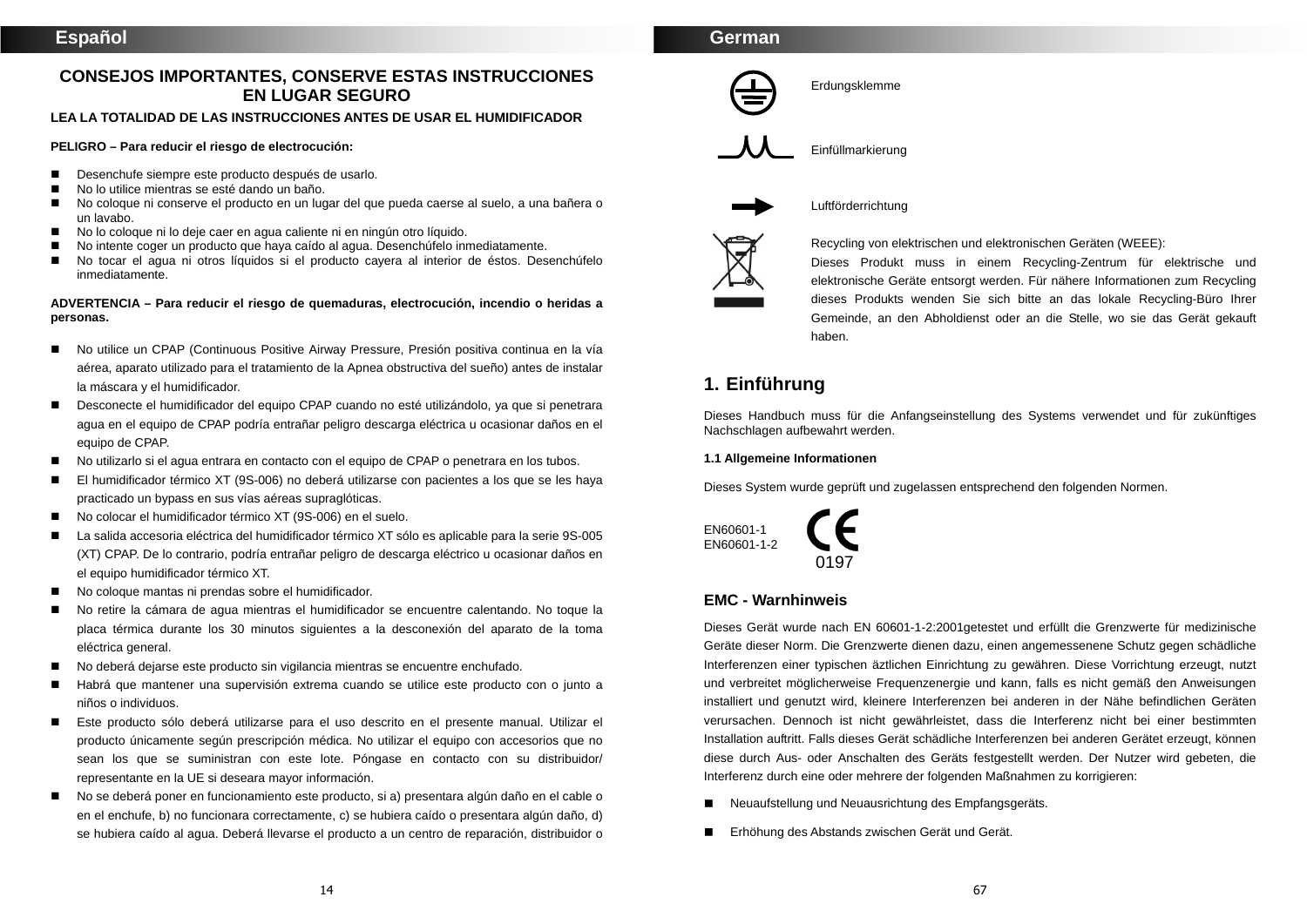## **German**

- Halten Sie das Netzkabel fern von warmen Oberflächen.
- Blockieren Sie die Lufteinlässe dieses Produkts nicht, halten Sie den Lufteinlass frei von Teilchen und legen Sie das Gerät nicht auf eine weiche Oberfläche wie ein Bett oder ein Sofa, wo die Öffnungen blockiert werden könnten.
- Dieses Gerät DARF NICHT bei einer Umgebungstemperatur von über 35<sup>o</sup> C verwendet werden, um zu vermeiden, dass die Temperatur der Luft, die in die Nasenmaske gelangt, 40ºC übersteigt.

#### **ACHTUNG –**

Verwenden Sie den Befeuchter zusammen mit dem CPAP-System der XT-Serie und EG- oder 510(k)- zertifiziertem Zubehör

#### **WICHTIG –**

Nach den Bundesgesetzen der USA kann dieses Gerät nur auf Empfehlung eines zugelassenen Arztes verkauft werden.

#### **BEMERKUNGEN, HINWEISE UND WARNUNGEN**

| <b>GEFAHR:</b>  | Weist auf eine unmittelbare Gefahrensituation hin, die zum Tod oder ernsthaften                                                                                                                    |  |
|-----------------|----------------------------------------------------------------------------------------------------------------------------------------------------------------------------------------------------|--|
|                 | Personenschäden führen kann, wenn sie nicht verhindert wird.                                                                                                                                       |  |
| <b>WARNUNG:</b> | Weist auf eine mögliche Gefahr hin, die eine korrekte Verwendung erforderlich<br>macht, um Personenschäden zu vermeiden.                                                                           |  |
| <b>ACHTUNG:</b> | Weist auf die erforderlichen Prozeduren für einen korrekten Betrieb und<br>Instandhaltung zur Vermeidung von Schäden oder der Zerstörung des Geräts,<br>seiner Komponenten oder anderer Güter hin. |  |

WICHTIG: Weist auf eine Information hin, der Sie eine besondere Beachtung schenken sollten.

#### **SYMBOLS**



**Hersteller** 



Bevollmächtigter Vertreter in der Europäischen Gemeinschaft



Das Symbol "BF" zeigt an, dass dieses Produkt den Schutzgrad gegen elektrische Entladung für Geräte vom Typ BF erfüllt.



Achtung, Anweisungen vor Gebrauch lesen. **!** 

## **Español**

representante de la UE específico para que lo examine y proceda a su reparación.

- Mantener el cable alejado de fuentes de calor y superficies calientes.
- No bloquear nunca los orificios de aire del presente producto ni permitir que caigan o se introduzcan objetos por los orificios de ventilación de aire; no colocar el producto sobre una superficie blanda, como una cama o un sofá, donde pudieran quedar bloqueados los orificios de aire.
- NO deberá utilizarse este aparato si la temperatura ambiente es superior a 35<sup>°</sup> C (95<sup>°</sup> F) para evitar que la temperatura del aire suministrado a través de la máscara nasal supere la temperatura de 41º C (104º F).

#### **PRECAUCIÓN –**

Utilizar el humidificador junto con el sistema de CPAP de la serie XT y con todos sus accesorios con la certificación CE ó 510 (k).

#### **NOTA –**

La legislación federal de los EE.UU. exige la venta de este producto a través de un médico colegiado, o a través de un pedido realizado por un médico colegiado.

#### **ACLARACIÓN DE MARCACIONES DE NOTA, PRECAUCIÓN Y ADVERTENCIA**

| <b>PELIGRO:</b>     | La marcación de "Peligro" indica una situación de peligro inminente, el cual,<br>si no es evitado, podría ocasionar heridas graves o incluso, la muerte.                               |
|---------------------|----------------------------------------------------------------------------------------------------------------------------------------------------------------------------------------|
| <b>ADVERTENCIA:</b> | La marcación de "Advertencia" indica una situación de peligro potencial, el<br>cual, si no es evitado, podría ocasionar heridas graves o incluso, la muerte.                           |
| <b>PRECAUCIÓN:</b>  | La marcación de "Precaución" indica una situación de peligro potencial, el<br>cual, si no es evitado, podría ocasionar daños serios en el equipo o incluso,<br>la destrucción de éste. |
| <b>NOTA:</b>        | La marcación de "Nota" señala algunos consejos a los que el usuario<br>debería atender.                                                                                                |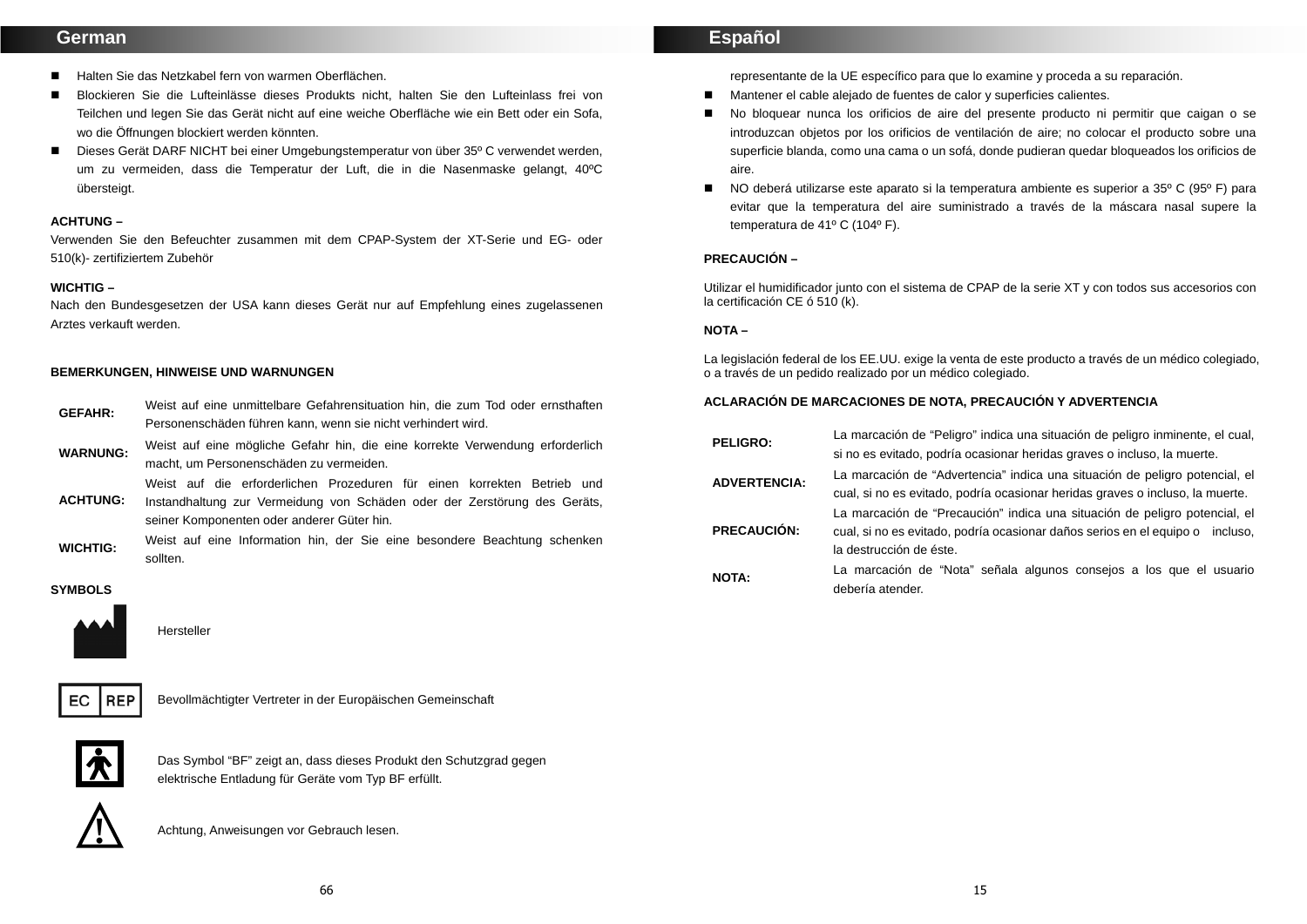## **Español**

## **SÍMBOLOS**

Fabricante



Representante autorizado para la comunidad europea.



El símbolo "BF" indica que este producto cumple el grado de protección contra descargas eléctricas para equipamiento del tipo BF.



Atención, no olvide leer las instrucciones antes de utilizarlo.



Terminal conectado a tierra.



Línea de llenado.



Dirección del flujo de aire.

Eliminación del equipamiento eléctrico y electrónico (WEEE):

Este producto deberá ser transportado a un punto de recogida vigente para el reciclaje del equipamiento eléctrico y electrónico. Si desea una información más detallada sobre el reciclaje de este producto, póngase en contacto con su oficina municipal correspondiente, servicio de eliminación de residuos de origen doméstico o comercio minorista en el que haya adquirido usted este producto.

## **German**

# **SORGFÄLTIG DURCH.**

**GEFAHR - Um das Risiko einer elektrischen Entladung zu reduzieren:** 

- Ziehen Sie nach Gebrauch des Geräts immer unverzüglich den Netzstecker heraus.
- Verwenden Sie es nicht im Bad.
- Das Gerät darf nicht an Orten, an denen es herunterfallen kann, in einer Badewanne oder in einem Spülbecken aufgestellt oder gelagert werden.
- Tauchen Sie es nicht in Wasser oder in eine andere Flüssigkeit.
- Nicht in Wasser oder in eine andere Flüssigkeit tauchen oder fallenlassen
- Versuchen Sie nicht, das Gerät herauszuholen, falls es ins Wasser gefallen ist. Ziehen Sie unverzüglich den Netzstecker heraus.

#### **WARNUNG – Um die Risiken von Verbrennungen, elektrischer Entladung, Brand oder Personenschäden zu reduzieren.**

- Betreiben Sie das CPAP-Gerät (Continuous Positive Airway Pressure = Kontinuierlicher positiver Luftdruck, für die Behandlung von obstruktiver Schlaf-Apnoe) niemals, bevor die Maske und der Befeuchter installiert sind.
- Klemmen Sie den Befeuchter vom CPAP-Gerät ab, wenn er nicht benutzt wird, Wasser im CPAP-Gerät kann zu elektrischen Schlägen führen oder das CPAP-Gerät beschädigen.
- Nicht benutzen, wenn Wasser in Kontakt mit dem CPAP-Gerät kommt oder in die Schläuche dringt.
- Der aktive Befeuchter XT(9S-006) ist nicht für den Gebrauch bei Patienten geeigent, deren supraglottische Luftwege einen Bypass haben.
- Benutzen Sie den aktiven Befeuchter XT(9S-006) nicht auf dem Boden.
- Der Geräteausgang des aktiven Befeuchters XT ist nur für die CPAP-Serie 9S-005 (XT) anwendbar. Andernfalls kann dies zu Stromschlägen führen oder den aktiven Befeuchter beschädigen.
- Den Befeuchter nicht mit Decken oder Kleidung abdecken.
- Die Wasserkammer nicht bewegen, während der Befeuchter sich aufheizt. Die Heizplatte in den 30 Minuten nach dem Abschalten des Geräts nicht berühren.
- Solange es in Betrieb ist, darf dieses Produkt nicht unbeaufsichtigt gelassen werden.
- Überwachen Sie dieses Produkt von Nahem, wenn es durch oder in der Nähe von Kindern oder Behinderten verwendet wird.
- Verwenden Sie es nur für den in diesem Handbuch angegebenen Verwendungszweck und nur unter ärztlicher ANweisung. Verwenden Sie keine Zubehörteile, die nicht mit diesem Set geliefert wurden. Für nähere Informationen wenden Sie sich bitte an Ihren lokalen Händler/EU-Vertreter.
- Betreiben Sie dieses Produkt niemals, wenn a) ein Kabel oder ein Anschluss beschädigt sind, b) es nicht richtig funktioniert, c) es heruntergefallen oder beschädigt ist, d) es in Wasser gefallen ist. Lassen Sie das Produkt bei einem geeigneten Servicecenter oder Lieferanten oder EU-Vertreter untersuchen und reparieren.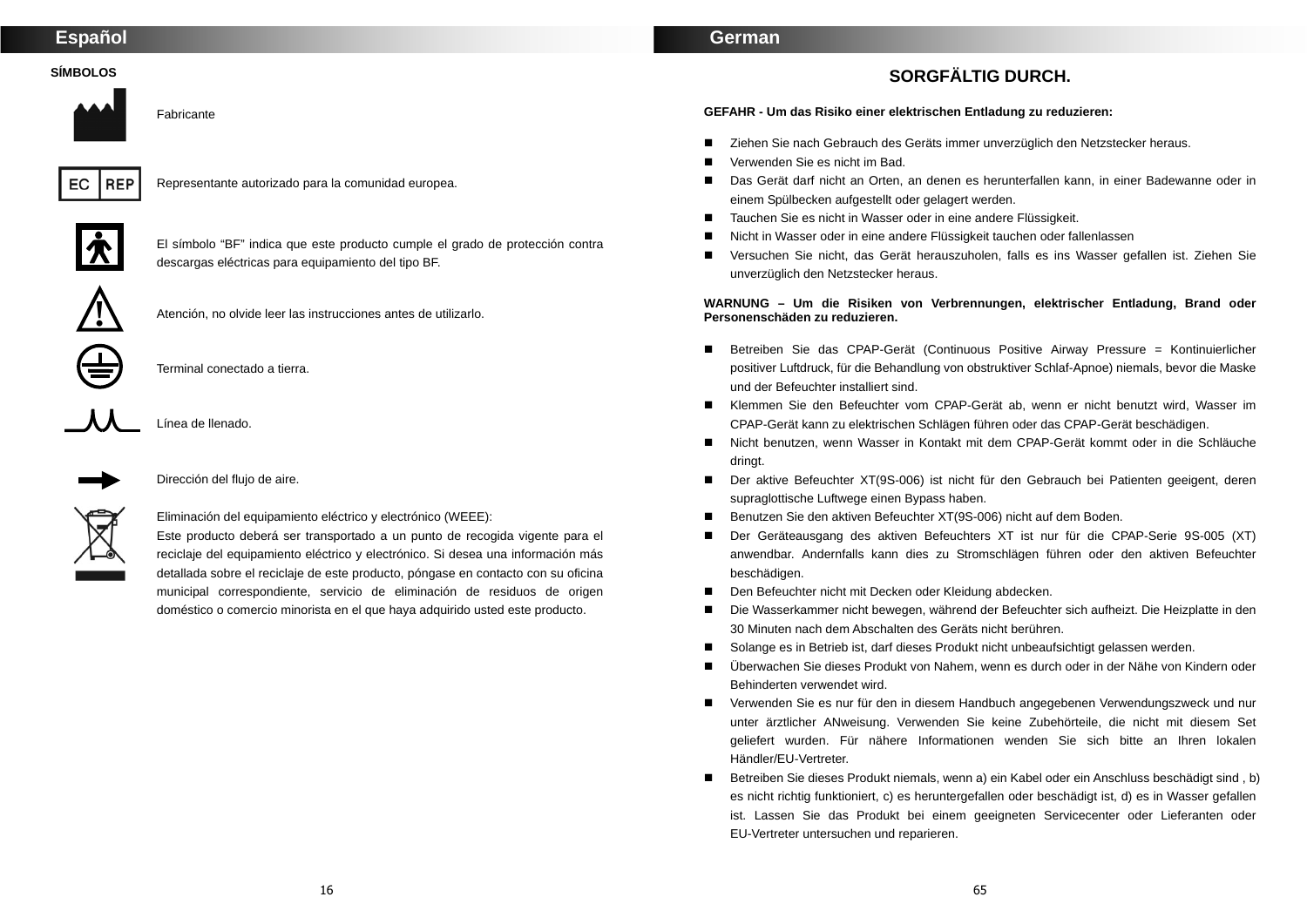**Distance de séparation recommandée entre l'équipement de communication RF portable et mobile et cet appareil** 

Cet appareil do it ê tre ut ilisé dans un en vironnement él ectromagnétique a vec co ntrôle de <sup>s</sup> perturbations ra diées. Le c lient o u l 'utilisateur de cet apparei l p eut ess ayer d'évi ter le bro uillage électromagnétique en mainte nant une dista nce minimale entre l'équipement de c ommunication RF portable et mobile (émetteurs) et cet appareil selon les recommandations ci-dessous et conformément à la sortie maximale de l'équipement de communication.

| Alimentation de<br>sortie nominale<br>maximum<br>de l'émetteur<br>w | Distance de séparation selon la fréquence de l'émetteur m |                                     |                                        |  |
|---------------------------------------------------------------------|-----------------------------------------------------------|-------------------------------------|----------------------------------------|--|
|                                                                     | 150 kHz à 80 MHz<br>$d=1,2\sqrt{P}$                       | 80 MHz à 800 MHz<br>$d=1,2\sqrt{P}$ | 800 MHz à 2,5 GHz<br>$d = 2.3\sqrt{P}$ |  |
| 0,010,12                                                            |                                                           | 0,12                                | 0,23                                   |  |
| 0.10,38                                                             |                                                           | 0,38                                | 0,73                                   |  |
| 11,2                                                                |                                                           | 1,2                                 | 2,3                                    |  |
| 10 3,8                                                              |                                                           | 3,8                                 | 7,3                                    |  |
| 100 12                                                              |                                                           | 12                                  | 23                                     |  |

Pour le s ém etteurs à une alim entation nom inale d e sortie m aximum q ui ne serait p as ind iquée  $ci$ -dessus, la distance de s éparation  $d$  en mètres (m) recommand ée peut être estimée à l'aide de l'équation ap plicable à la fréq uence de l'éme tteur, où P repré sente la va leur n ominale de sort ie maximum de l'émetteur en Watts (W) d'émetteur selon le fabricant.

**Remarque 1:** A 80 MHz et 800 MHz, la distance de séparation pour la plage de fréquence la plus élevée s'applique.

**Remarque 2:** Ces directives peuvent pas être applicables dans toutes les situations. La propagation électromagnétique est affectée par l'absorption et la réflexion des structures, objets et personnes.

## **1. Introducción**

 Este manual deberá ser utilizado para la configuración inicial del sistema, debiéndose además conservarse para fines de consulta.

## **1.1 Información general**

Ya se han realizado las pruebas pertinentes con este sistema y ha sido aprobado de conformidad con la normativa siguiente.



#### **EMC - Declaración de Advertencia**

Este aparato ha sido testado y cumple con los límites de aparatos médicos del EN 60601-1-2:2001. Estos límites están diseñados para aportar una protección razonable contra interferencias perjudiciales de una típica instalación médica. Este dispositivo genera, utiliza y puede difundir energía de frecuencia y, si no se instalada y se utiliza de acuerdo con las instrucciones, puede generar pequeñas interferencias a otros aparatos que estén cerca. Sin embargo, no hay garantía que la interferencia no ocurra en una determinada instalación. Si este aparato causa interferencias perjudiciales a otros aparatos, podrán ser determinados apagando o encendiendo el equipo, se anima al usuario a corregir la interferencia con una o varias de las siguientes medidas:

- Recolocar y reorientar el aparato receptor.
- Aumentar la distancia entre aparato a aparato.
- Conectar el aparato a una toma distinta del resto de los aparatos.
- Consulte con su fabricante o su servicio técnico correspondiente para obtener más avuda.

El sistema ha sido sometido a prueba y autorizado por las siguientes normas: **FDA**

## **1.2 Uso pretendido**

El humidificador térmico XT ha sido pensado para ser empleado con los sistemas de CPAP de la serie XT. Ha sido diseñado para aumentar la humedad del aire del CPAP, liberando de esta forma los síntomas de sequedad nasal y de garganta que determinadas personas podrían experimentar. **NOTA:** Equipamiento no adecuado para su uso en presencia de una mezcla anestésica inflamable

con aire o con oxígeno u óxido nitroso.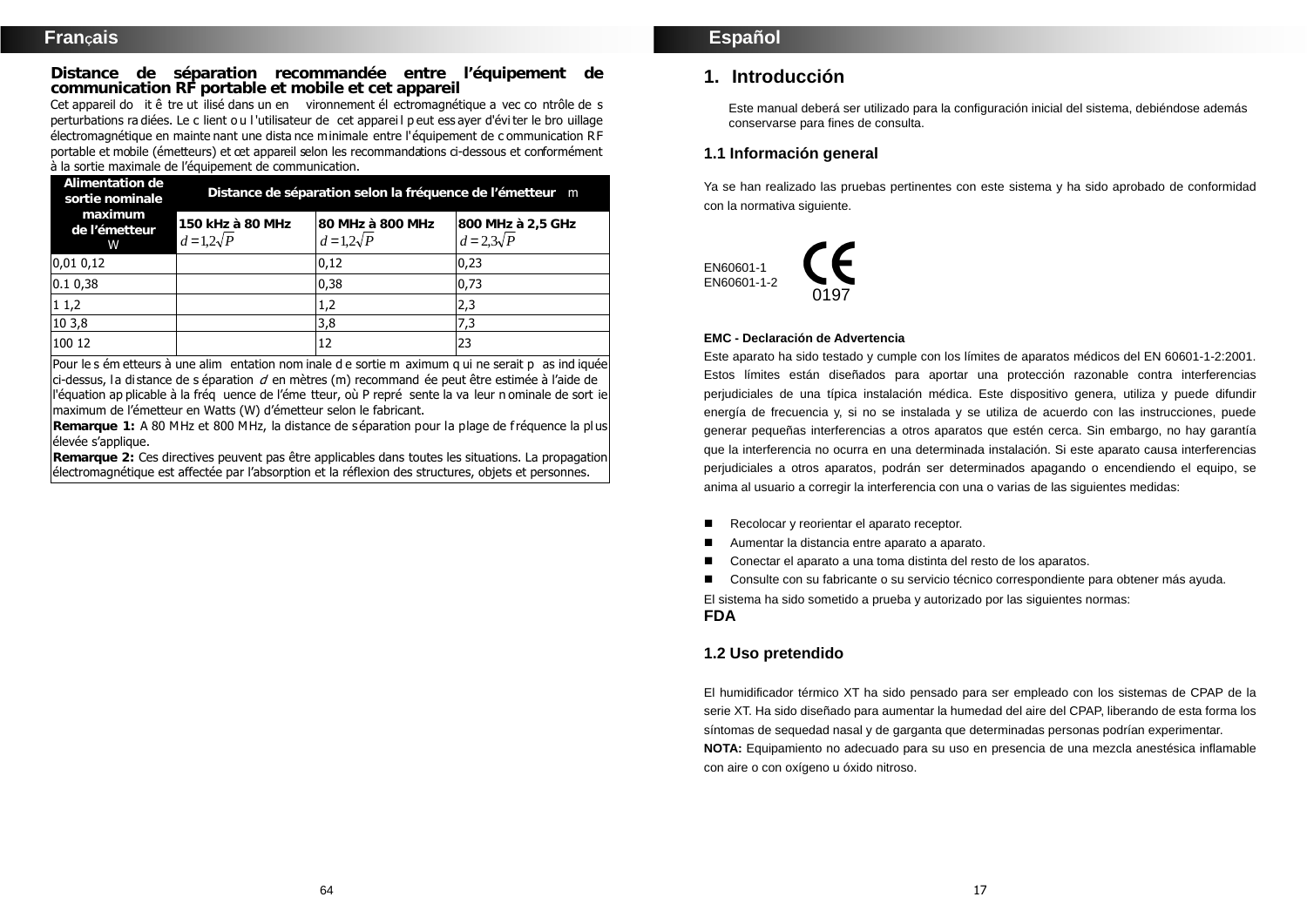# **2. Descripción del producto**



| Cámara de aqua                                         | La cámara de agua contiene en su interior el agua para la<br>humidificación. Su placa base amovible permite una cómoda<br>limpieza. |
|--------------------------------------------------------|-------------------------------------------------------------------------------------------------------------------------------------|
| Línea de llenado                                       | Este símbolo indica el nivel máximo de agua que puede contener una<br>cámara de agua.                                               |
| Dirección del flujo                                    | Este símbolo indica la dirección de flujo de aire                                                                                   |
| <b>Deflector</b>                                       | El deflector puede evitar el vertido de agua por una incorrecta<br>agitación.                                                       |
| Útil de extracción                                     | Abrir la cámara de agua para la limpieza.                                                                                           |
| Placa térmica                                          | Calienta el agua en la cámara de agua.                                                                                              |
| Pestaña de bloqueo                                     | Retiene el dispositivo CPAP en su lugar.                                                                                            |
| Interruptor de placa<br>térmica                        | Cuando se pulse el interruptor contra la cámara de agua, se pondrá<br>en marcha la placa térmica.                                   |
| Pomo de control                                        | Este pomo de control, graduado entre 1 y 6, se utiliza para ajustar la<br>temperatura de la placa térmica entre 30° C y 60° C.      |
| Indicador de<br>alimentación<br>conectada (LED verde)  | Cuando está encendido, quiere decir que el humidificador está<br>conectado y listo para su funcionamiento.                          |
| Indicador de<br>calentador conectado<br>(LED amarillo) | Cuando está encendido, quiere decir que está conectado el<br>calentador.                                                            |
| Puerto de entrada con<br>racor de silicona             | Conexión al puerto de salida del aparato de CPAP.                                                                                   |
| Puerto de salida                                       | Sirve para conectar aquí el tubo flexible.                                                                                          |

## **FranÇais**

REMARQUE 1: A 80 MHz et 800 MHz, la plage de fréquence la plus élevée s'applique. REMARQUE 2: Ces di rectives peuv ent ne pas être appl icables dans t outes l es s ituations. La propagation électromagnétique est affectée par l'absorption et la réflexion des structures, objets et personnes.

a/ Les bandes ISM (industrielles, scientifiques et médicales) entre 150 kHz et 80 MHz sont entre 6,765 MHz et 6,795 MHz; 13,553 MHz et 13,567 MHz; 26,957 MHz et 27,283 MHz; et entre 40,66 MHz et 40,70 MHz.

b/ Les niveaux de conformité dans les bandes de fréquence ISM entre 150 kHz et 80 MHz et dans la plage de fréque nce 80 MHz et 2.5 GHz s ont destinés à réduire la possibilité que l'équipement de communication mobile/portable puisse gêner s'il était introduit dans les zones de patient. C'est pour cette raison, un facteur supplémentaire de 10/3 est utilisé dans le calcul de la distance de séparation pour l'émetteur dans ces plages de fréquence.

c/ Les intensités de c hamp provenant des émetteurs fixes, tels que les s tations de base pour les téléphones (cellulaire/sans fil) radio et les radios mobile et terrestres, la radio amateur, la diffusion radio AM et FM et la diffusion TV ne sont théoriquement pas prévisibles avec précision. Pour évaluer l'environnement électromagnétique provenant d'émetteurs RF fixes, il faut envisager une inspection électromagnétique du site. Si l'intensité du champ mesuré à l'emplacement dans lequel l'appareil doit être utilisé, dépasser le niveau de conformité RF applicable, il faut observer l'appareil pour en confirmer un e opération no rmale. S i un e pe rformance an ormale e st o bservée, de s me sures additionnelles s'avèrent nécessaires, telles que la réorientation ou le déplacement de l'appareil.

d/ Sur une pl age de f réquence entre 150 kHz et 80 M Hz, l es int ensités de champ doi vent êt re inférieures à 3 V/m.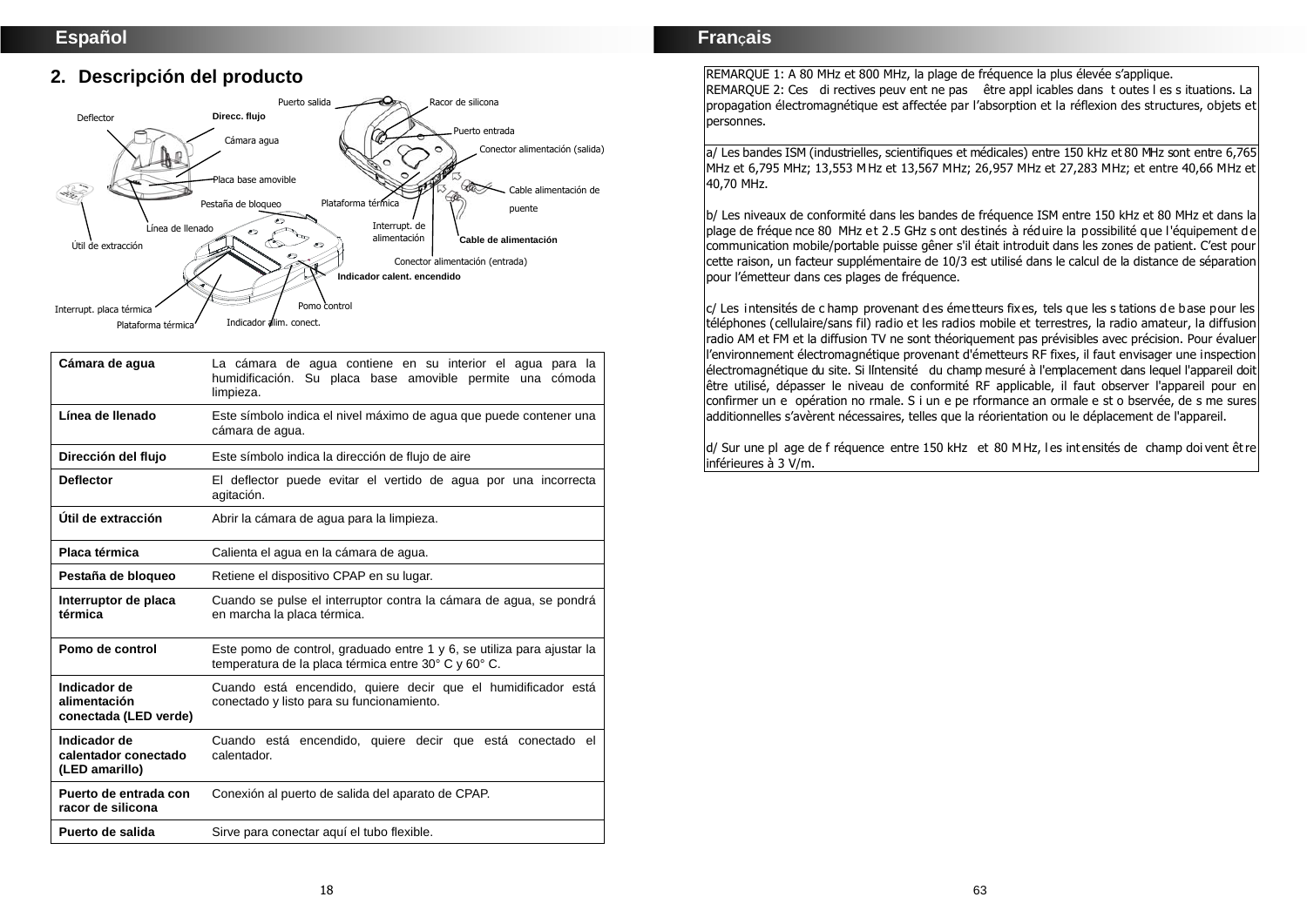**Directive et déclaration du fabricant - Immunité électromagnétique:**  L'appareil doit être utilisé dans un environnement électromagnétique indiqué ci-dessous. L'utilisateur de cet appareil doit garantir que l'appareil est utilisé dans un environnement approprié.

| Test d'immunité                                                                 | Niveau du test<br>IEC60601                                                  | Conformité    | Environnement<br>électromagnétique - Directive                                                                                                                                                                                                                                              |
|---------------------------------------------------------------------------------|-----------------------------------------------------------------------------|---------------|---------------------------------------------------------------------------------------------------------------------------------------------------------------------------------------------------------------------------------------------------------------------------------------------|
|                                                                                 |                                                                             |               | L'équipement de<br>communication RF portable et<br>mobile, y compris les câbles, ne<br>doit pas être utilisé près de cet<br>appareil à une distance<br>supérieure à l'intervalle de<br>séparation de calculer avec<br>l'équation applicable à la<br>fréquence de l'émetteur.                |
|                                                                                 |                                                                             |               | Distance de séparation<br>recommandée<br>$d=1.2\sqrt{P}$ 150kHz à 80MHz                                                                                                                                                                                                                     |
|                                                                                 | 3Vrms150 kHz à 80                                                           |               | $d=1,2\sqrt{P}$ 150kHz à 80MHz<br>$d = 2.3\sqrt{P}$ 80 MHz à 2,5G MHz                                                                                                                                                                                                                       |
| RF par conduction induite<br>IEC 61000-4-6<br>RF par radiation<br>IEC 61000-4-3 | MHz en dehors des<br>bandes ISM <sup>a</sup><br>3 V/m 80 MHz à<br>$2.5$ GHz | 3Vrms<br>3V/m | Où P est la valeur nominale de<br>sortie maximum de l'émetteur<br>en watts (W) selon le fabricant<br>de l'émetteur et d représente la<br>distance de séparation                                                                                                                             |
|                                                                                 |                                                                             |               | recommandée en mètres (m). <sup>b</sup><br>Les intensités de champ des<br>émetteurs RF fixes, telles que<br>déterminées par une enquête<br>électromagnétique du site <sup>c</sup> ,<br>doivent être inférieures au<br>niveau de conformité dans<br>chaque plage de fréquence <sup>d</sup> . |
|                                                                                 |                                                                             |               | Le brouillage peut se produire<br>dans le voisinage de l'appareil<br>doté du symbole suivant:<br>$\left(\left(\begin{smallmatrix} \cdot & \cdot \end{smallmatrix}\right) \right)$                                                                                                           |

# **Español**

| Cable de alimentación<br>CА                 | Sirve para conectar un enchufe de CA que suministre la alimentación<br>eléctrica al humidificador térmico. |
|---------------------------------------------|------------------------------------------------------------------------------------------------------------|
| Conector de<br>alimentación (entrada)       | Sirve para conectar aquí el cable de alimentación de CA.                                                   |
| Cable de puente de<br>alimentación          | Conecta el humidificador térmico y el aparato de CPAP.                                                     |
| <b>Conector de</b><br>alimentación (salida) | Sirve para conectar aquí el cable de puente de alimentación.                                               |
| Interruptor de<br>alimentación              | Enciende o apaga el humidificador térmico XT.                                                              |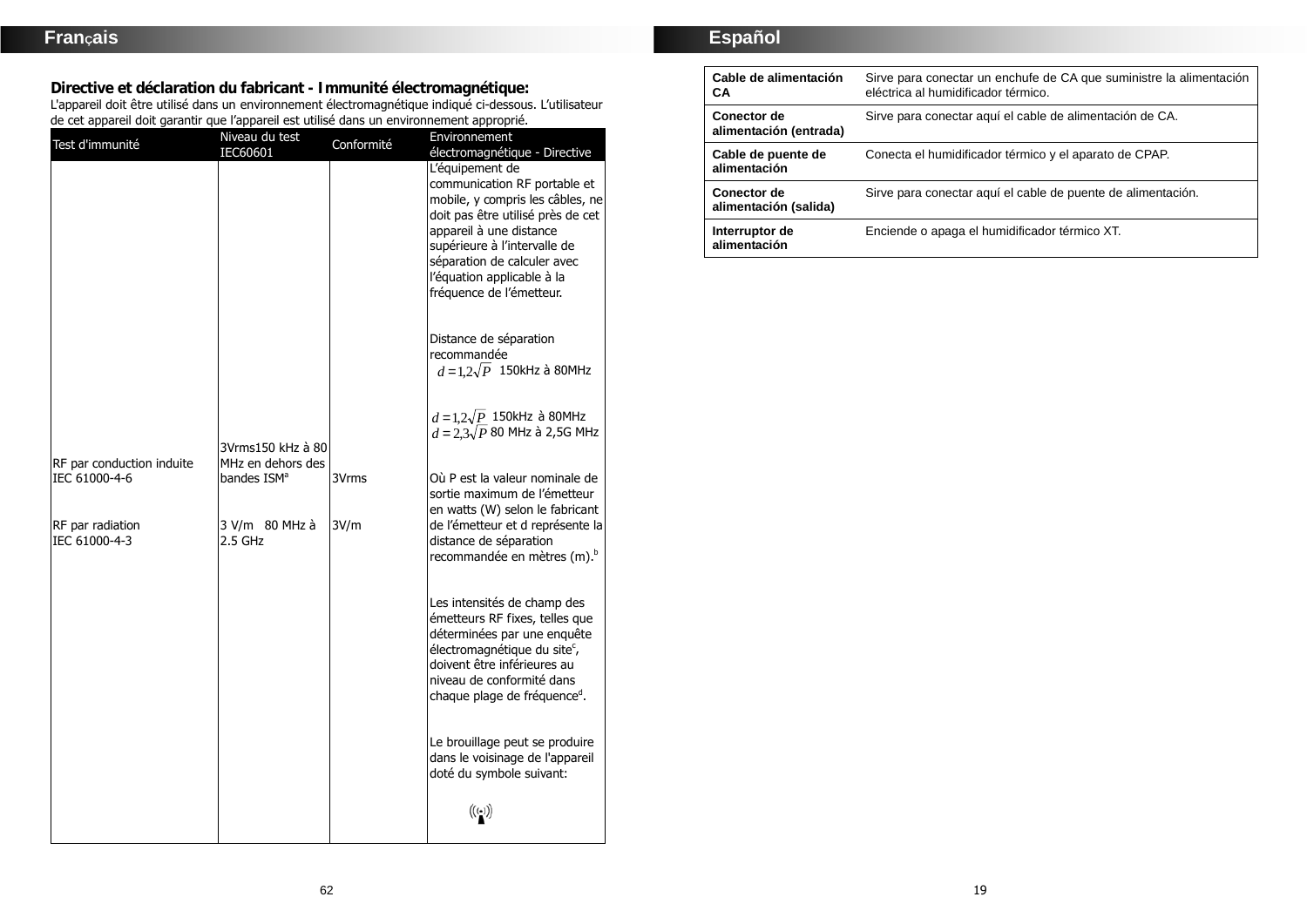# **Español**

# **FranÇais**

# **3. Instalación**

#### **Configuración**



- 1. Colocar el dispositivo CPAP en la plataforma térmica. Posicionar el aparato de CPAP para que las cuatro patas se adapten a las cuatro zonas con sus ranuras en la plataforma, y que la pestaña de goma de la parte posterior de la plataforma se introduzca en la ranura de la parte posterior del equipo de CPAP (tras el conector de alimentación), sujetando el aparato de forma segura en su sitio.
- 2. Colocar el CPAP y la plataforma del calentador en una superficie lisa y a un nivel inferior al de la altura del sueño.





- 3. Conectar el cable de puente de alimentación al conector de alimentación (salida) de la parte posterior del calentador y a la entrada de CA de la parte posterior del aparato de CPAP.
	- **NOTA:** Sólo el operario podrá conectar un aparato  $\sqrt{N}$ de CPAP de la serie 9S-005 a este conector de salida de alimentación.
- 4. Conectar el cable de alimentación de CA al conector de alimentación (entrada) de la parte posterior del calentador, y enchufarlo al enchufe de alimentación principal.

#### ∧ **NOTA:**

1. Asegurarse de que el humidificador térmico es el adecuado para la tensión de alimentación local. 2. El enchufe también tiene la función de elemento de desconexión.

| Fréquence d'alimentation<br>Champ magnétique<br>(50/60Hz)<br>IEC61000-4-8       | $3$ A/m | $3$ A/m | Les champs magnétiques de<br>fréquence indu strielle doiv ent<br>Ise trouver aux niveaux standard<br>empl<br>lpour des<br>acementsl<br>commerciaux ou hospitaliers. |
|---------------------------------------------------------------------------------|---------|---------|---------------------------------------------------------------------------------------------------------------------------------------------------------------------|
| $REMARKQUE: UT$ est la tension du secteur avant l'application du niveau de test |         |         |                                                                                                                                                                     |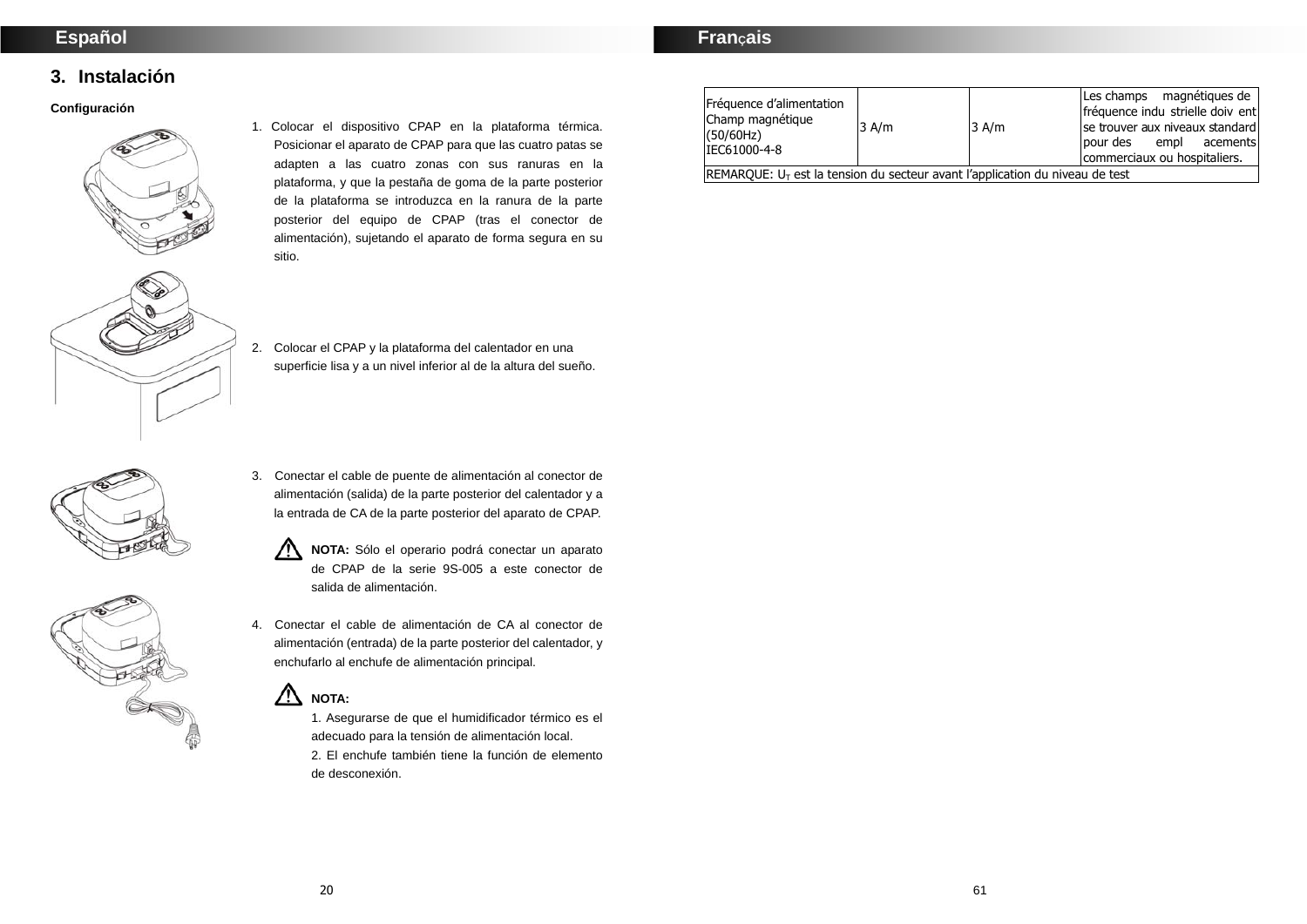# **Annexe A: Informations sur CEM**

**Directive et déclaration du fabricant - Émissions électromagnétiques:** 

L'appareil doit être utilisé dans un environnement électromagnétique indiqué ci-dessous. L'utilisateur de cet appareil doit garantir que l'appareil est utilisé dans un environnement approprié.

| Test d'émissions                                                    | Conformité | Environnement électromagnétique - Directive                                                                       |
|---------------------------------------------------------------------|------------|-------------------------------------------------------------------------------------------------------------------|
| <b>Emissions</b><br>harmoniques<br>IEC61000-3-2                     | Classe A   | L'appareil peut être utilisé dans tous les établissements,<br>y comp ris le s étab lissements domestiques et ceux |
| Fluctuations de<br>tension/papillotement Conforme à<br>IEC61000-3-3 |            | branchés directe ment à une alimenta tion publiq ue à<br>basse tension.                                           |

**Directive et déclaration du fabricant - Immunité électromagnétique:** 

L'appareil doit être utilisé dans un environnement électromagnétique indiqué ci-dessous. L'utilisateur de cet appareil doit garantir que l'appareil est utilisé dans un environnement approprié.

| Test d'immunité                        | Niveau du test             | Conformité                 | Environnement                                                                           |
|----------------------------------------|----------------------------|----------------------------|-----------------------------------------------------------------------------------------|
|                                        | IEC60601                   |                            | électromagnétique - Directive                                                           |
|                                        |                            |                            | Le sol do it êtr e en bois, e $n$                                                       |
|                                        |                            |                            | béton ou en<br>carr eaux de                                                             |
| Décharge électrostatique               | Contact $\pm$ 6kV          | Contact $\pm$ 6kV          | céramique. S i l es sol s so nt                                                         |
| (ESD) IEC61000-4-2                     | Air ±8kV                   | Air $\pm$ 8kV              | recouverts d<br>atériaux<br>e m                                                         |
|                                        |                            |                            | synthétiques, l'humidité relative                                                       |
|                                        |                            |                            | doit être de 30 % minimum.                                                              |
| Perturbations transitoires             | $\pm$ 2kV pour la ligne    | $±2kV$ pour la ligne       | La quali té du s ecteur doit                                                            |
| électriques rapides/ en                | d'alimentation             | d'alimentation             | toujours satisfaire les conditions                                                      |
| salves                                 | ±1kV pour la ligne         | $\pm$ 1kV pour la ligne    | commerciales o u ho spitalières                                                         |
| IEC61000-4-4                           | d'entrée/sortie            | d'entrée/sortie            | types.                                                                                  |
|                                        |                            |                            | ±1kV pour le mode ±1kV pour le mode La quali té du s ecteur doit                        |
| Surtension transitoire                 | différentiel               | différentiel               | toujours satisfaire les conditions                                                      |
| IEC61000-4-5                           |                            |                            | ±2kV pour le mode ±2kV pour le mode commerciales o u ho spitalières                     |
|                                        | commun                     | commun                     | type.                                                                                   |
|                                        | <5 % U⊤ (>95 %             | <5 % U <sub>T</sub> (>95 % |                                                                                         |
|                                        | baisse dans $U_T$ )        | baisse dans $U_T$ )        | La quali té du s ecteur doit                                                            |
|                                        | pour un cycle 0,5          | pour un cycle 0,5          | toujours satisfaire les conditions                                                      |
| Baisse de tension,                     |                            |                            | 40 % $U_T$ (baisse de 40 % $U_T$ (baisse de commerciales o u ho spitalières             |
| interruptions courtes et               |                            |                            | 60 % dans $U_T$ ) pour 60 % dans $U_T$ ) pour type. S i l 'utilisateur de c et          |
| variations de tension sur les 5 cycles |                            | 5 cycles                   | appareil requiert une o pération                                                        |
| lignes d'entrée                        |                            |                            | 70 % U <sub>r</sub> (saut de 3070 % U <sub>r</sub> (saut de 30 continue pendant le<br>s |
| d'alimentation.                        |                            |                            | % dans $U_T$ ) pour 25 % dans $U_T$ ) pour 25 interruptions de s ecteur, i l est        |
| IEC61000-4-11                          | cycles                     | cycles                     | recommandé soit de l'alimenté                                                           |
|                                        | <5 % U <sub>™</sub> (>95 % | <5 % U⊤ (>95 %             | à partir de l'alim entation san s                                                       |
|                                        |                            |                            | saut dans $U_T$ ) pour saut dans $U_T$ ) pour coupure ou d'une batterie.                |
|                                        | 5 sec                      | 5 sec                      |                                                                                         |

# **4. Manejo**

**Instrucciones de funcionamiento** 

#### **Uso diario**



- 1. Encienda el calentador pulsando el interruptor de encendido/apagado en la parte posterior de la plataforma del calentador. Estará encendido el indicador de alimentación del calentador conectada (luz verde)
- 2. Rellene la cámara de agua hasta la línea  $-\sqrt{1}$ de llenado con agua destilada (aprox. 450 ml).



3. Pulsar e introducir la cámara en su sitio. Asegurarse de que el racor de silicona del racor de entrada se ajusta correctamente a la toma de aire del aparato de CPAP.

**Nota:** Asegurarse de que se introduce hasta el fondo la cámara de agua para que haga tope con el interruptor de la placa térmica. Al mismo tiempo, se encenderá el indicador de calentador conectado, señalando así que está empezando a calentarse la placa del calentador.

**Nota:** El calentador se desconectará automáticamente cuando se retire la cámara de agua de la plataforma térmica.

4. Conectar el tubo flexible al conector de salida de la

cámara de agua.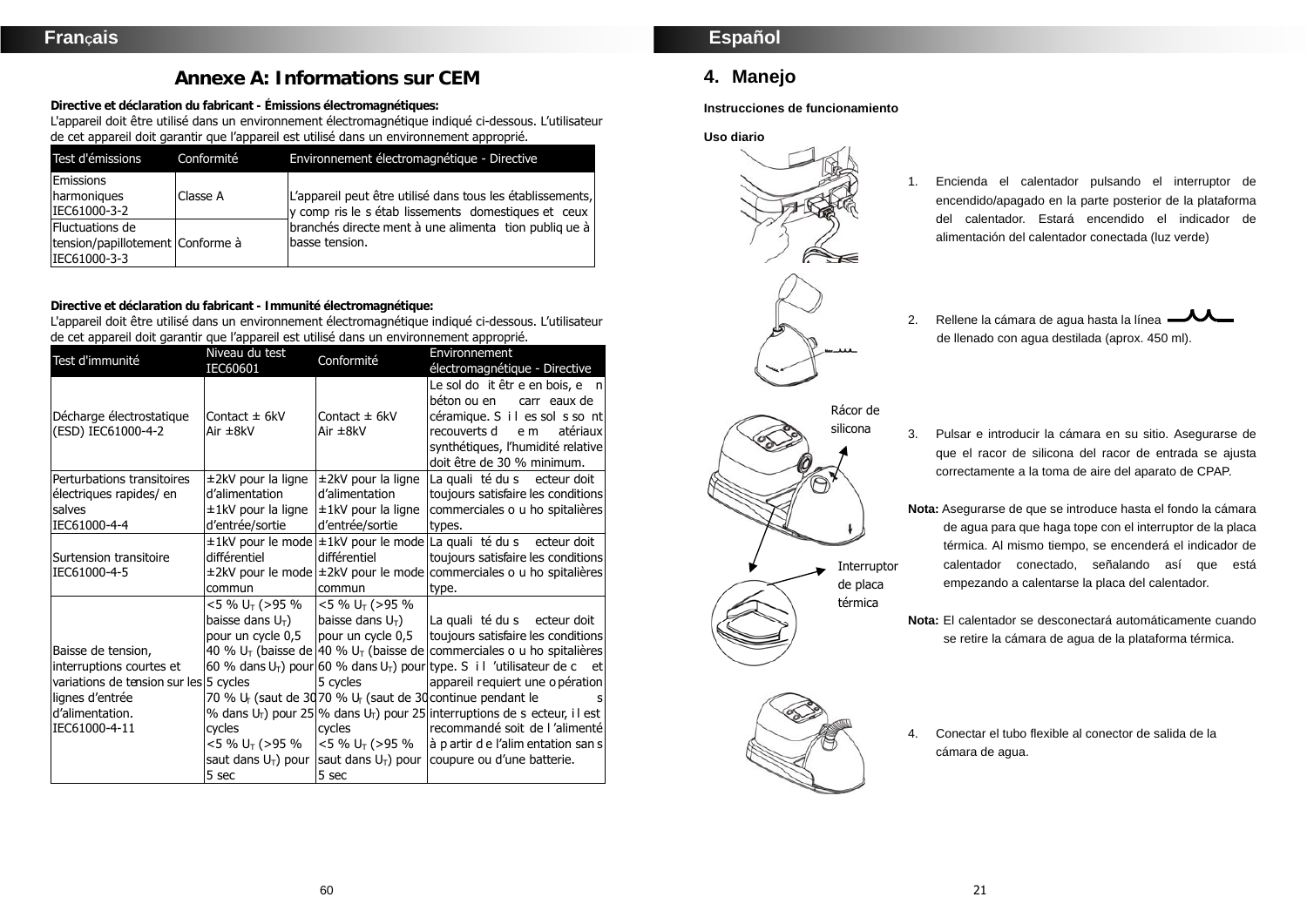# Maximun humidity  $\frac{3}{2}$ Minimun humid

5. Conectar el otro extremo del tubo flexible a su máscara.

6. Ajustar la temperatura térmica al valor de ajuste deseado utilizando el pomo de control.

El sistema ya se encuentra listo para su uso. Lea las instrucciones de manejo del CPAP en el manual de usuario.

**Peligro:** Para evitar ocasionar daños o la destrucción del equipo CPAP, o, incluso, el peligro de descarga eléctrica, cuando la cámara de agua se encuentre conectada al puerto de salida del CPAP, NO rellenar con agua por el puerto de salida de la cámara de agua. Los usuarios deberán cuidarse de no llenar la cámara de agua más arriba de la marca de volumen máximo después de que se haya retirado ésta del aparato calentador y del CPAP.

## **INSTRUCTIONS DE MISE À LA TERRE**

Ce produit doit être mis à la masse En cas de court-circuit électrique, la mise à la masse réduit le risque d'électrocution, puisqu'il fournit un câble de sortie du courant électrique. Ce produit est équipé d'un câble avec un fil de mise à la terre avec une prise de mise à la terre. La prise doit être débranchée sur un orifice de sortie correctement installé et mis à la terre.

DANGER Toute utilisation incorrecte de la prise de mise à la terre peut entraîner un risque d'électrocution.

Si le câble ou la prise doit être réparé ou remplacé, ne branchez pas le fil de mise à la terre sur une prise plate. Le fil isolé avec une surface extérieure verte avec ou sans bandes jaunes est le fil de mise à la terre.

Vérifiez avec un électricien qualifié ou un réparateur si les instructions de mise à la terre sont bien comprises, ou en cas de doute pour savoir si le produit est bien mis à la terre.

S'il est nécessaire d'utiliser une rallonge électrique, n'utilisez qu'une rallonge à 3 fils avec une prise de mise à la terre à trois lames, et une prise électrique murale à 3 entrées conçue pour accueillir ce type de câble. Remplacez ou faites réparer tout câble endommagé.

MISE À LA MASSE (Pour les circuits à 120V uniquement)

**FranÇais** 

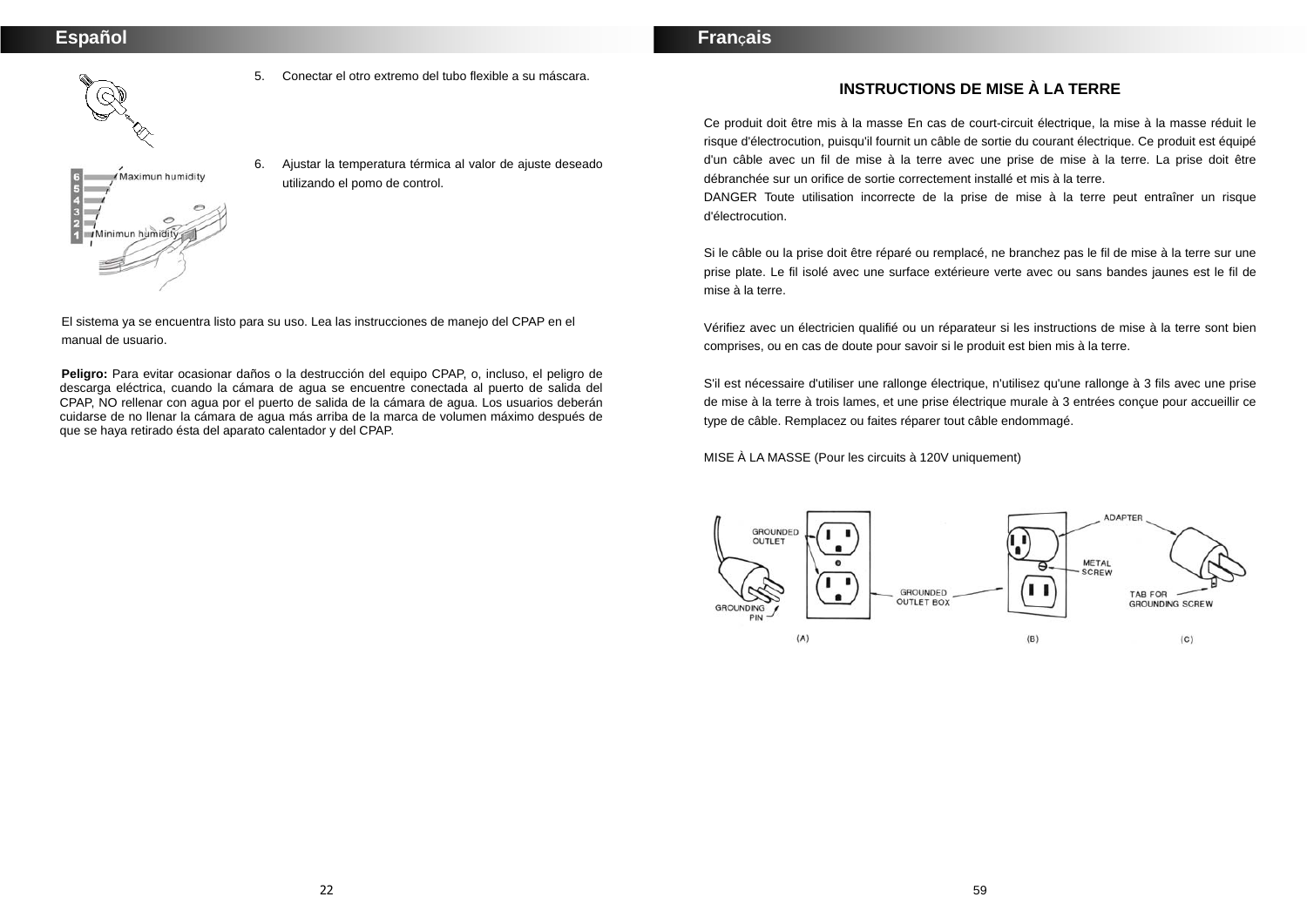# **8. DescriptionTechnique**

| <b>Élément</b>           | <b>Caractéristiques</b>                                        |  |
|--------------------------|----------------------------------------------------------------|--|
| Modèle No.               | 9S-006000                                                      |  |
| Conditions               |                                                                |  |
| Électriques:             |                                                                |  |
| (voir étiquette de       | 120-240 VAC, 50/60Hz, 0.6-0.9A                                 |  |
| caractéristiques         |                                                                |  |
| sur le produit)          |                                                                |  |
| Caractéristiques du      | T2A, 250 VAC                                                   |  |
| <b>Fusible</b>           |                                                                |  |
| <b>Dimensions</b>        | Système de Chauffage : 25.5 x 17.2 x 4 cm                      |  |
|                          | Réservoir à Eau : 14,9 x 11,5 x 10,6 cm                        |  |
| <b>Poids</b>             | Système de Chauffage : 600g (1.32 lbs)                         |  |
|                          | Réservoir à Eau : under 250g (0.55 lbs)                        |  |
| Capacité du              | 450ml                                                          |  |
| Réservoir                |                                                                |  |
| Réglages du              |                                                                |  |
| Système de               | 70°C (158°F)                                                   |  |
| Chauffage                |                                                                |  |
| <b>Chute de Pression</b> | 0.2cmH <sub>2</sub> O @ 60LPM                                  |  |
| Sortie d'Humidité        | 10-40mgH <sub>2</sub> O/L                                      |  |
| <b>Environnement de</b>  | Température : 5°C - 35°C                                       |  |
| <b>Travail</b>           | Humidité: 15% - 95% RH                                         |  |
|                          | Pression Atmosphérique: 609-768mmHg                            |  |
| <b>Environnement de</b>  | Température : -15°C - 50°C                                     |  |
| Transport / de           | Humidité: 10% - 90% RH                                         |  |
| <b>Stockage</b>          | Pression Atmosphérique : 609-768mmHg                           |  |
|                          | Classe I, Type BF, IPX0                                        |  |
|                          | Pièces Appliquées : Masque Nasal                               |  |
| <b>Classement</b>        | Ne peut pas être utilisé en présence d'un mélange anesthésique |  |
|                          | inflammable (Pas de Protection AP/APG)                         |  |
|                          | Fonctionnement en continu.                                     |  |
| Conforme à la            | EN 60601-1                                                     |  |
| Norme                    | EN 60601-1-2                                                   |  |
|                          | UL 60601-1                                                     |  |
|                          | C22.2 NO. 601.1                                                |  |

#### **REMARQUE :**

- 1. La spécification est aussi adaptée à d'autres zones travaillant avec la même alimentation électrique.
- 2. Prenez contact avec le distributeur ou le représentant UE pour d'autres documents techniques.

## **Español**

# **5. Limpieza**

## **5.1 Calentador**

- Limpiar el calentador secándolo con un paño húmedo. Seque con aire el calentador antes de conectar el cable de alimentación.
- Inspeccionar el calentador y el cable de alimentación para ver si presentan algún daño. sustituyéndolos si fuera necesario.

## **5.2 Cámara de agua**

- 1. Apagar el aparato y deje que se enfríen el calentador y el agua.
- 2. Desconectar el tubo flexible de la cámara de agua. Presionar la cámara de agua y sacarla del calentador. Evacuar el agua restante.
- 3. Utilizar el útil de extracción para retirar la base de la cámara. Llevar la marca endentada del útil de extracción hasta la marca de la cámara de agua. Utilizar la línea de puntos del útil a modo de eje de giro y darle la vuelta para retirar la base.
- 4. Utilizar un detergente no-agresivo para lavar todas las piezas de la cámara. Aclarar todas las piezas con agua limpia y dejar que se sequen al aire.
- 5. Todos los elementos de la cámara están sujetos a un desgaste normal, pudiendo romperse, con lo que podrían ser eventualmente recambiados. Sustituir las piezas de la cámara si hubiera cualquier daño.

# **6. Servicio**

Si funcionara incorrectamente el humidificador térmico, o, incluso, si no funcionara, habrá que ponerse en contacto inmediatamente con los agentes de reparación del proveedor del equipo.

No intentar abrir bajo ningún concepto la carcasa del humidificador térmico. El mantenimiento del humidificador térmico deberá ser llevado a cabo por personal de mantenimiento cualificado.

**NOTA:** Habrá que respetar la normativa nacional para la eliminación del aparato.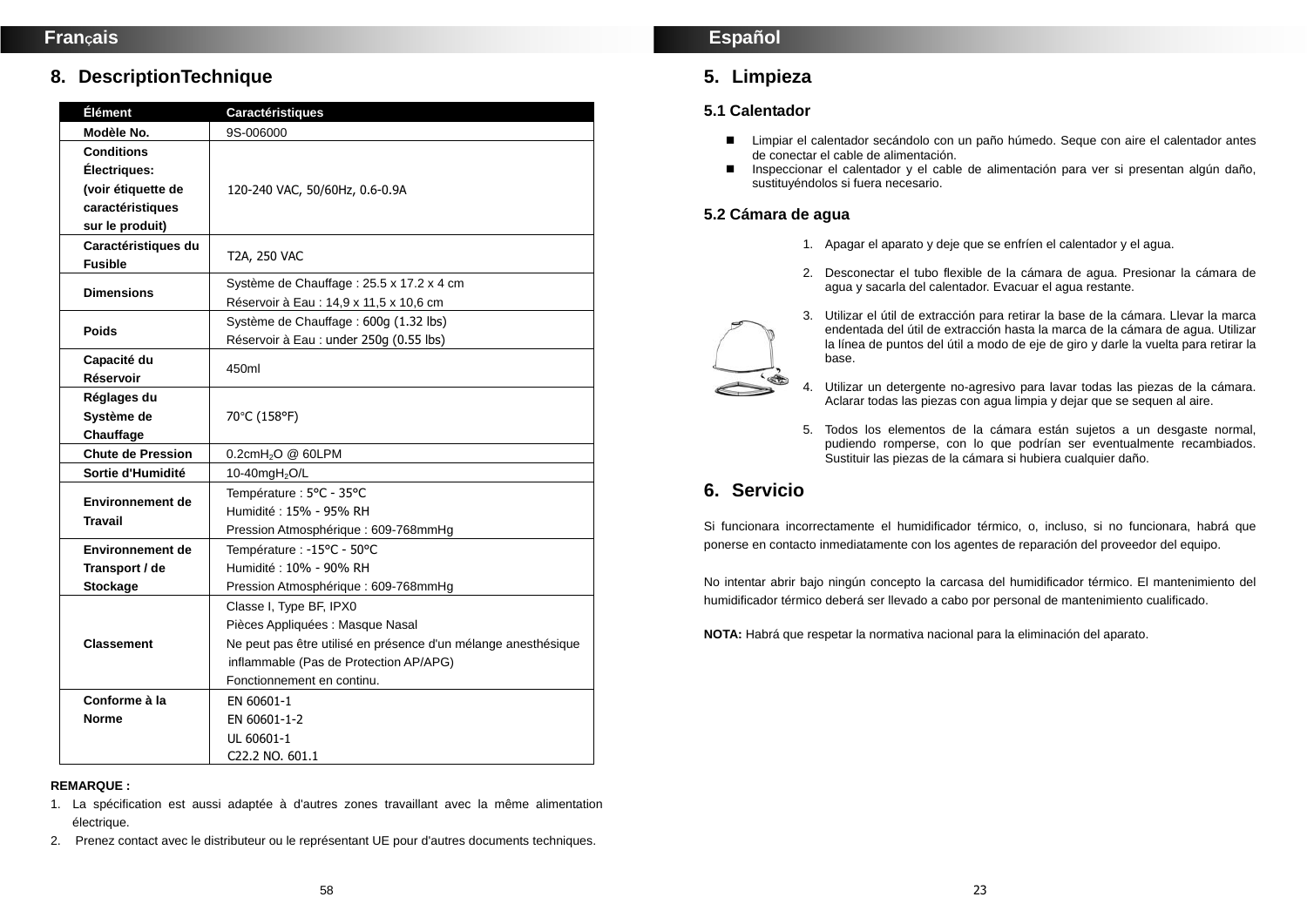# **7. Resolución de problemas**

En la siguiente tabla se enumeran una serie de soluciones para la resolución de ciertos problemas que pudieran ocurrir. Si persistiera el problema, póngase en contacto con el agente de reparación del proveedor de su equipo.

| Problema                                                       | <b>Posibles motivos</b>                                                                                                                                                                                                          | <b>Soluciones</b>                                                                                                                                                                                                                                                                                                                                                                                                                          |  |
|----------------------------------------------------------------|----------------------------------------------------------------------------------------------------------------------------------------------------------------------------------------------------------------------------------|--------------------------------------------------------------------------------------------------------------------------------------------------------------------------------------------------------------------------------------------------------------------------------------------------------------------------------------------------------------------------------------------------------------------------------------------|--|
| No se enciende el<br>indicador de<br>alimentación<br>conectada | El cable de alimentación<br>п<br>no está enchufado a una<br>toma de CA activa.<br>No está encendido<br>el<br>п<br>interruptor de alimentación<br>PCB<br>indicador<br>o<br>п<br>estropeado<br>Fusible fundido<br>П                | Enchufar<br>cable<br>■<br>el<br>de<br>alimentación a una toma de CA<br>activa.<br>Consultar el procedimiento de<br>■<br>configuración y dar tensión.<br>Habrá que ponerse en contacto<br>con el agente municipal o con el<br>representante en la UE para que<br>lleve a cabo la reparación.<br>Habrá que ponerse en contacto<br>■<br>con el agente municipal<br>$\Omega$<br>representante de la UE para que<br>lleve a cabo la reparación. |  |
| No se enciende el<br>indicador de<br>calentador conectado      | Placa<br>del<br>calentador<br>п<br>recalentada<br>Indicador PCB estropeado<br>П                                                                                                                                                  | п<br>Habrá que ponerse en contacto<br>el agente municipal<br>con<br>$\Omega$<br>representante de la UE para que<br>lleve a cabo la reparación.<br>Habrá que ponerse en contacto<br>■<br>con el agente municipal o<br>representante de la UE para que<br>lleve a cabo la reparación.                                                                                                                                                        |  |
| No pasa el aire al<br>interior de la máscara                   | No.<br>está<br>el<br>■<br>conectado<br><b>CPAP</b><br>aparato<br>$\circ$<br>no<br>funciona correctamente<br>El tubo flexible no está<br>п<br>bien conectado.<br>FI.<br>flexible<br>■<br>tubo<br>está<br>bloqueado.               | Consultar el manual de usuario<br>п<br>de su CPAP.<br>Volver a conectar el tubo flexible<br>■<br>correctamente.<br>Desbloquear el tubo flexible.<br>■                                                                                                                                                                                                                                                                                      |  |
| Condensación en la<br>máscara o en el tubo<br>flexible         | La placa térmica tiene un<br>П<br>ajuste muy alto.<br>El entorno operativo o la<br>П<br>posición del humidificador<br>térmico no son correctos.<br>La temperatura junto a la<br>máscara o al tubo flexible<br>es demasiado baja. | Ajustar el pomo de control para<br>■<br>reducir el valor de ajuste de la<br>temperatura.<br>Retirar todo aire acondicionado<br>■<br>que pudiera estar junto<br>al<br>humidificador<br>térmico.<br>O<br>la<br>mantener<br>temperatura<br>ambiente en un valor próximo a<br>$\log 25^{\circ}$ C.                                                                                                                                             |  |

# **FranÇais**

| flexible    | forte.<br>L'environnement de travail<br>■<br>position<br>la<br>$de$ $\blacksquare$<br>ou<br>l'humidificateur chauffé<br>ne<br>pas<br>corrects.<br>La<br>sont<br>température<br>à côté<br>du<br>masque ou du tuyau flexible<br>est trop faible. | température plus basse, à l'aide<br>du bouton de contrôle.<br>Enlevez tout climatiseur d'air qui<br>pourrait se trouver à proximité de<br>l'humidificateur<br>chauffé.<br>Ou<br>réglez la température ambiante à<br>25° C environ.                                                                                                                                      |
|-------------|------------------------------------------------------------------------------------------------------------------------------------------------------------------------------------------------------------------------------------------------|-------------------------------------------------------------------------------------------------------------------------------------------------------------------------------------------------------------------------------------------------------------------------------------------------------------------------------------------------------------------------|
| Fuite d'Eau | Le réservoir à eau n'est pas<br>П<br>bien monté.<br>Le réservoir à eau ou la<br>■<br>plaque de base amovible<br>sont usés.                                                                                                                     | Enlevez le réservoir à eau de<br>■<br>l'humidificateur chauffé, extrayez<br>l'eau et remontez le réservoir<br>d'eau, vérifiez que la plaque de<br>base amovible est bien placée<br>dans le réservoir à eau, et<br>remplissez d'eau jusqu'à la ligne<br>volume maximum;<br>de<br>puis<br>vérifiez qu'il n'y a plus de fuites.<br>Remontez un nouveau réservoir<br>à eau. |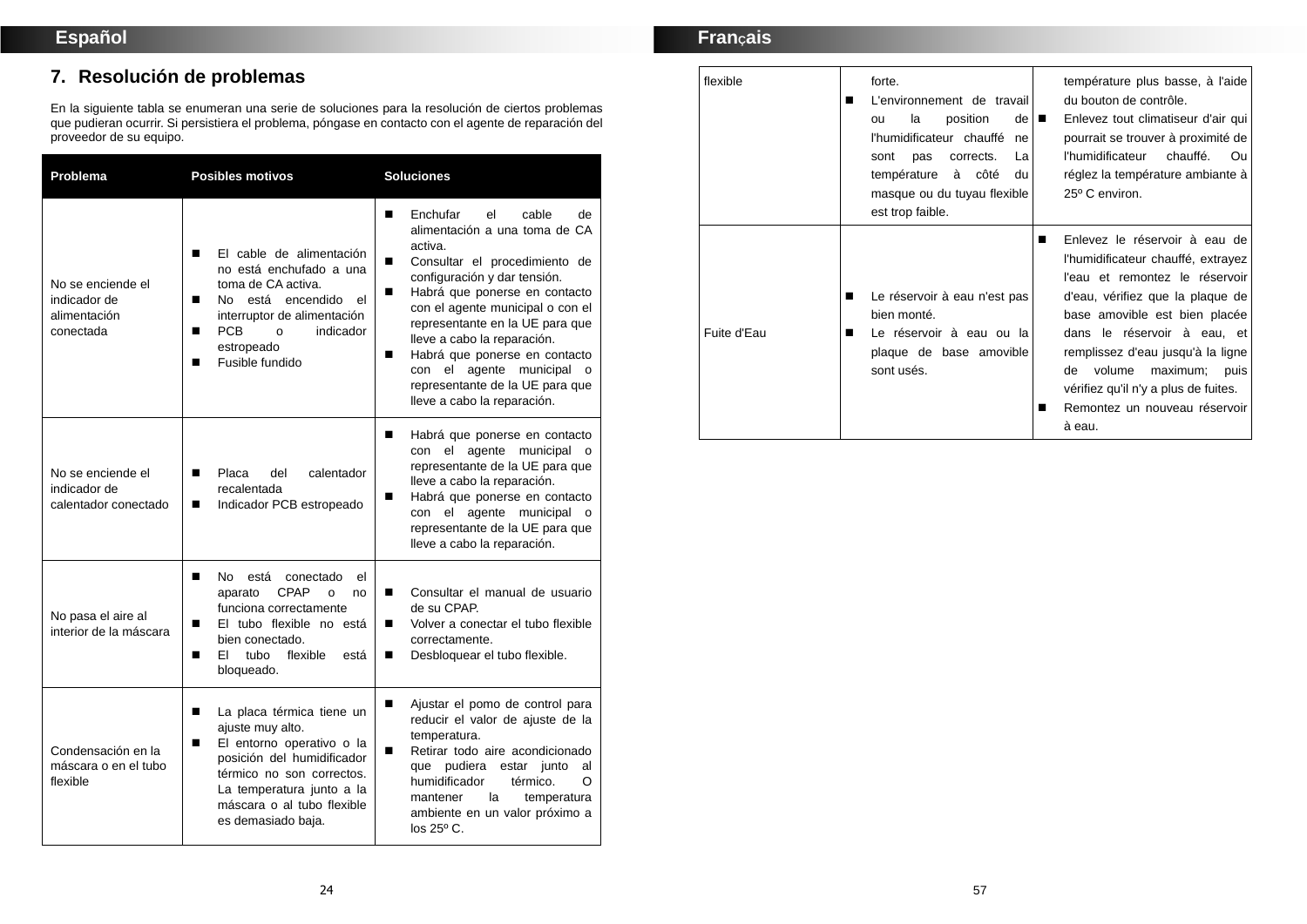**6. Entretien** 

Si l'humidificateur chauffé fonctionne mal ou pas du tout, prenez contact avec le service de fourniture de l'équipement immédiatement. N'essayez jamais d'ouvrir le boîtier de l'humidificateur chauffé. L'humidificateur chauffé doit être entretenu par du personnel de maintenance qualifié.

REMARQUE : Suivez les réglementations nationales pour jeter l'appareil.

# **7. Dépannage**

Le tableau ci-après liste les solutions de dépannage pour les problèmes pouvant survenir. Si le problème persiste, prenez contact avec votre revendeur.

| Problème                                                  | <b>Causes Possibles</b>                                                                                                                                                                                                                                | <b>Solutions</b>                                                                                                                                                                                                                                                                                                                           |  |
|-----------------------------------------------------------|--------------------------------------------------------------------------------------------------------------------------------------------------------------------------------------------------------------------------------------------------------|--------------------------------------------------------------------------------------------------------------------------------------------------------------------------------------------------------------------------------------------------------------------------------------------------------------------------------------------|--|
| L'Indicateur<br>d'alimentation ne<br>s'allume pas         | Le câble électrique n'est pas<br>■<br>branché<br>sur<br>une<br>prise<br>CA<br>électrique<br>en<br>fonctionnement.<br>électrique<br>L'alimentation<br>■<br>n'est pas allumée<br>Le PCB ou l'indicateur sont<br>■<br>usés.<br>Le fusible est grillé<br>■ | Branchez le câble électrique sur<br>■<br>une prise électrique CA en<br>fonctionnement.<br>Voyez la procédure de réglage et<br>allumez l'électricité.<br>Prenez<br>contact<br>votre<br>■<br>avec<br>revendeur local / représentant<br>pour l'UE.<br>Prenez<br>contact<br>votre<br>■<br>avec<br>revendeur local / représentant<br>pour l'UE. |  |
| L'Indicateur<br>d'alimentation ne<br>s'allume pas du tout | La plaque du système de<br>■<br>chauffage chauffe trop.<br>L'indicateur PCB est usé<br>П                                                                                                                                                               | Prenez<br>contact<br>votre<br>■<br>avec<br>revendeur local / représentant<br>pour l'UE.<br>Prenez<br>contact<br>avec<br>votre<br>■<br>revendeur local / représentant<br>pour l'UE pour réparer l'appareil.                                                                                                                                 |  |
| L'air ne circule pas<br>dans le masque.                   | Le système CPAP n'est pas<br>П<br>allumé ou ne fonctionne pas<br>correctement.<br>Les tuyaux flexibles ne sont<br>■<br>pas bien branchés.<br>Le tuyau flexible bloque.<br>■                                                                            | Consultez le manuel d'utilisateur<br>■<br>du CPAP.<br>Rebranchez<br>correctement<br>le<br>■<br>tuyau flexible.<br>Débloquez le tuyau flexible.<br>■                                                                                                                                                                                        |  |
| Condensation dans le<br>masque ou le tuyau                | La plaque du système de<br>■<br>chauffage est réglée trop                                                                                                                                                                                              | Réglez<br>la<br>température<br>du<br>■<br>système de chauffage sur une                                                                                                                                                                                                                                                                     |  |

| Fuga de agua | El montaje de la cámara<br>de agua no es correcto o<br>es inadecuado.<br>■ 2. La cámara de agua o la<br>placa de base amovible<br>desgastadas/<br>están<br>inutilizadas. | sigue fugando o no.<br>por una nueva. | Retirar la cámara de agua del<br>humidificador térmico, sacar el<br>agua y volver a instalar la<br>cámara de agua, asegurándose<br>de que la placa de base<br>amovible esté bien ajustada a la<br>cámara de agua, llenándola esta<br>última con agua hasta la línea de<br>llenado, y comprobar entonces si<br>Recambie la cámara de agua |
|--------------|--------------------------------------------------------------------------------------------------------------------------------------------------------------------------|---------------------------------------|------------------------------------------------------------------------------------------------------------------------------------------------------------------------------------------------------------------------------------------------------------------------------------------------------------------------------------------|
|--------------|--------------------------------------------------------------------------------------------------------------------------------------------------------------------------|---------------------------------------|------------------------------------------------------------------------------------------------------------------------------------------------------------------------------------------------------------------------------------------------------------------------------------------------------------------------------------------|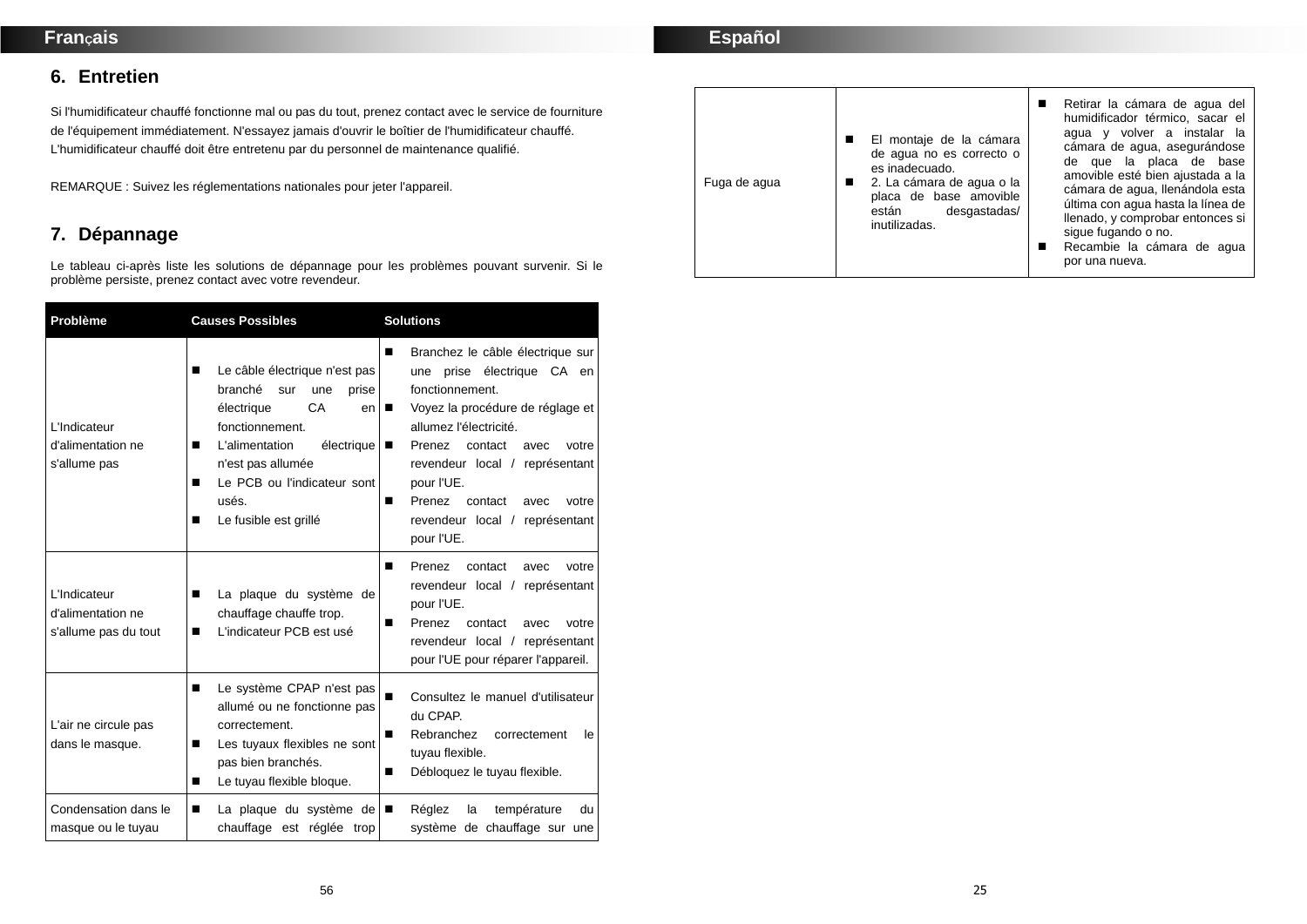# **8. Descripción técnica**

| Ítem                                                                                    | Especificación                                                                                                                                                                           |
|-----------------------------------------------------------------------------------------|------------------------------------------------------------------------------------------------------------------------------------------------------------------------------------------|
| Nº de modelo                                                                            | 9S-006000                                                                                                                                                                                |
| Requisitos de<br>potencia:<br>(consultar la etiqueta<br>con el régimen del<br>producto) | 120-240 V ca, 50/60 Hz, 0.6-0.9A                                                                                                                                                         |
| Capacidad nominal de<br>los fusibles                                                    | T2A, 250 V ca                                                                                                                                                                            |
| <b>Dimensiones</b>                                                                      | Calentador: 25.5 x 17.5 x 5 cm (10" x 6.9" x 1.97")<br>Cámara de agua: 13.6 x 15 x 10.5 cm (5.36" x 5.91" x 4.14")                                                                       |
| Peso                                                                                    | Calentador: under 600g (1.32 lbs)<br>Cámara de agua: under 250g (0.55 lbs)                                                                                                               |
| Capacidad de agua                                                                       | 450 ml                                                                                                                                                                                   |
| Ajustes del calentador                                                                  | 70°C (158°F)                                                                                                                                                                             |
| Caída de presión                                                                        | 0.2 cm $H_2O \ @ \ 60$ LPM                                                                                                                                                               |
| Salida de humedad                                                                       | 10-40 mgH <sub>2</sub> O/L                                                                                                                                                               |
| Entorno operativo                                                                       | Temperatura: 5°C-35°C<br>Humedad: 15%-95% RH<br>Presión atmosférica: 609-768mmHg                                                                                                         |
| Entorno de transporte<br>/ almacenamiento                                               | Temperatura: -15°C-50°C<br>Humedad: 10%-90% RH<br>Presión atmosférica: 609-768mmHg                                                                                                       |
| Clasificación                                                                           | Clase I, Tipo BF, IPX0<br>Piezas aplicadas: Máscara nasal<br>No adecuada para su uso en presencia de mezcla anestésica<br>inflamable (Sin protección AP/APG)<br>Funcionamiento continuo. |
| Norma satisfecha                                                                        | EN 60601-1<br>EN 60601-1-2<br>UL 60601-1<br>C22.2 NO. 601.1                                                                                                                              |

#### **NOTA:**

- 1. La especificación también sirve para otras áreas que operen con el mismo suministro eléctrico.
- 2. Consultar con el distribuidor o representante de la UE si dispone de documentación técnica complementaria.

# **FranÇais**



- 5. Connectez l'autre extrémité du tuyau d'air sur le masque.
- 6. Réglez la température du système de chauffage sur la température souhaitée, à l'aide du bouton de contrôle.

Le système peut à présent être utilisé. Consultez le manuel d'utilisateur du CPAP pour connaître le mode d'emploi.

DANGER : Pour éviter d'endommager ou de détruire le CPAP ou même pour éviter tout risque d'électrocution, lorsque le réservoir à eau est branché sur le port de sortie du CPAP, NE REMPLISSEZ PAS d'eau à partir du port de sortie du réservoir à eau. Les utilisateurs doivent ajouter de l'eau jusqu'au repère de volume maximum, après avoir démonté le réservoir à eau du système de chauffage et le CPAP.

# **5. Nettoyage**

## **5.1 Système de chauffage**

Nettoyez le système de chauffage en l'essuyant avec un chiffon humide. Laissez le système de chauffage sécher à l'air avant de brancher le câble électrique.

Contrôlez le système de chauffage et le câble électrique pour voir s'ils sont endommagés; remplacez-les au besoin.

## **5.2 Réservoir à Eau**

- 1. Éteignez l'appareil et laissez le système de chauffage et l'eau refroidir.
- 2. Débranchez le tuyau du réservoir à eau. Appuyez sur le réservoir à eau et faites-le glisser hors du système de chauffage. Videz l'eau qui reste dans le réservoir.
- 3. Utilisez l'outil d'extraction pour démonter la base du réservoir. Faites correspondre la languette de l'outil d'extraction avec le repère du réservoir à eau. Utilisez la ligne en pointillés de l'outil comme pivot et retournez-la pour démonter la base.
- 4. Utilisez un produit détergent doux pour nettoyer toutes les pièces du réservoir. Rincez toutes les pièces à l'eau propre et laissez-les sécher.
- 5. Toutes les pièces du réservoir sont sujettes à l'usure normale et aux coupures; dans ce cas elles doivent éventuellement être remplacées. Remplacez les pièces du réservoir en cas de dommage.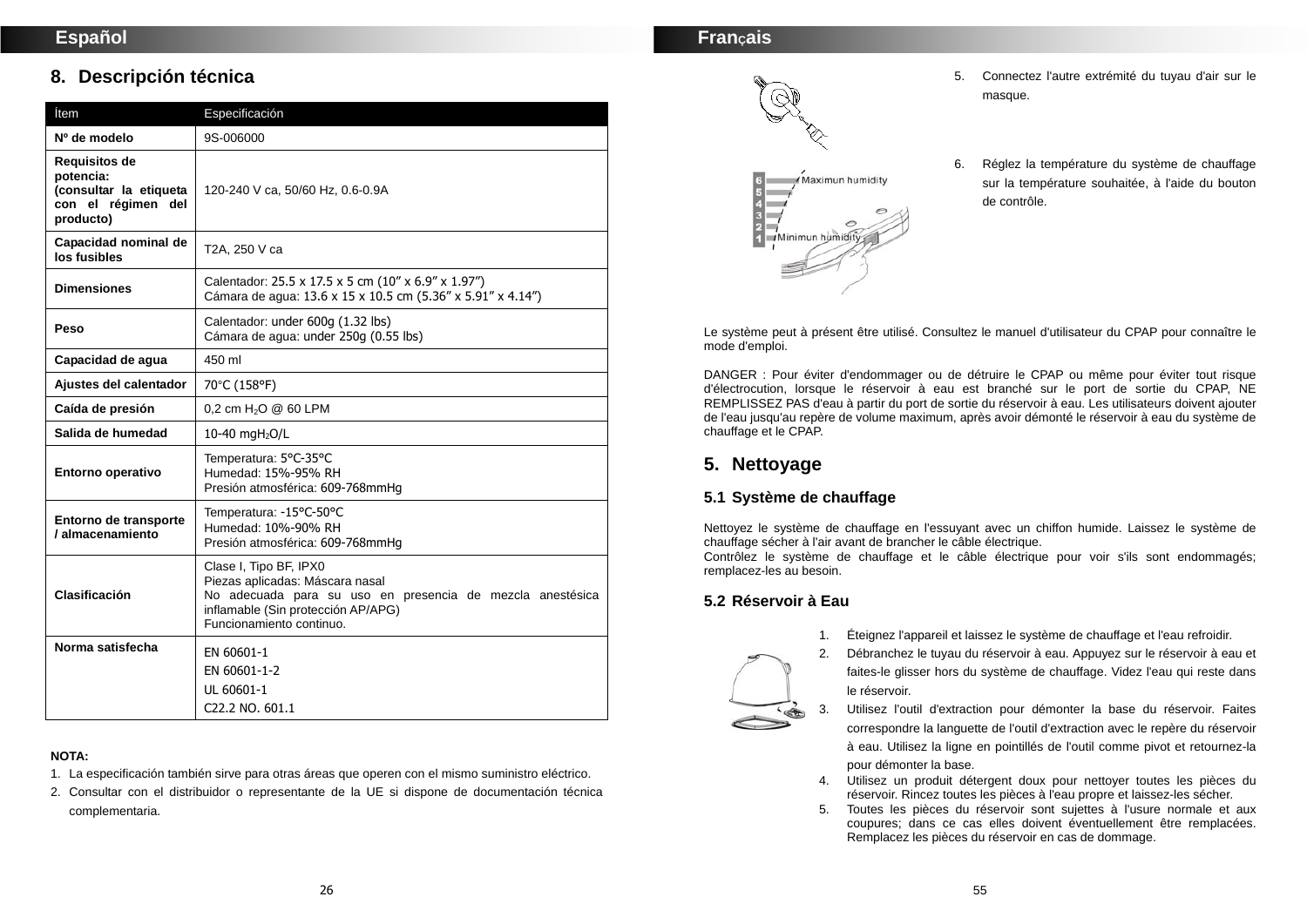## **4. Fonctionnement**

#### **Mode d'Emploi Utilisation Quotidienne**



- 1. Allumez le système de chauffage en appuyant sur l'interrupteur On/Off à l'arrière de la plateforme de chauffage. Le témoin lumineux de fonctionnement du système de chauffage sera allumé (témoin vert)
- 2. Remplissez le réservoir avec le tuyau de remplissage **d'eau** d'eau distillée (environ 450ml).
- 3. Enfoncez le réservoir et faites-le glisser en place. Vérifiez que le raccord en silicone sur le port d'entrée bien fermement sur l'orifice de sortie d'air du CPAP.

**Remarque**: Vérifiez que le réservoir d'eau est bien enfoncée à fond et est bien en contact avec l'interrupteur de la plaque de chauffage. En même temps l'indicateur ON du système de chauffage est allumé pour indiquer que la plaque de chauffage commence à chauffer.

**Remarque**: Le système de chauffage est automatiquement éteint lorsque le réservoir d'eau est démonté de la plateforme du système de chauffage.

4. Branchez le tuyau flexible sur le raccord de sortie du réservoir d'eau.

**Español** 

## **INSTRUCCIONES DE TOMA A TIERRA**

Este producto deberá estar conectado a tierra. Si se produce un cortocircuito eléctrico, la toma a tierra reduce el riesgo de descargas eléctricas gracias a que lleva un cable de escape para la corriente eléctrica. Este producto viene equipado con un cable que lleva un hilo de toma a tierra, con un enchufe con toma a tierra. Dicho enchufe macho deberá ir conectado a una toma eléctrica hembra correctamente instalada y provista de su toma a tierra correspondiente.

### **PELIGRO- Si no se utiliza correctamente el enchufe con su toma a tierra, se corre el riesgo de sufrir una descarga eléctrica.**

Si fuera necesaria la sustitución o reparación del cable o del enchufe en cuestión, no conectar el alambre de toma a tierra a ningún terminal de hoja plana. El alambre de toma a tierra es el alambre con aislamiento que tiene una superficie externa de color verde, con o sin franjas amarillas.

Comprobar que se han comprendido bien las instrucciones de toma a tierra con un electricista o personal de reparación cualificado, y consultar cualquier duda que pudiera plantearse sobre la correcta conexión a tierra del producto.

Es necesario utilizar un cable alargador; utilizar sólo un alargador de 3 hilos que tenga un enchufe con toma a tierra de tres hojas, y un receptáculo de 3 ranuras que admita el enchufe que lleva el producto. Sustituir o reparar el cable si estuviera dañado.

MÉTODO DE TOMA A TIERRA (Sólo para sistemas de 120 V)



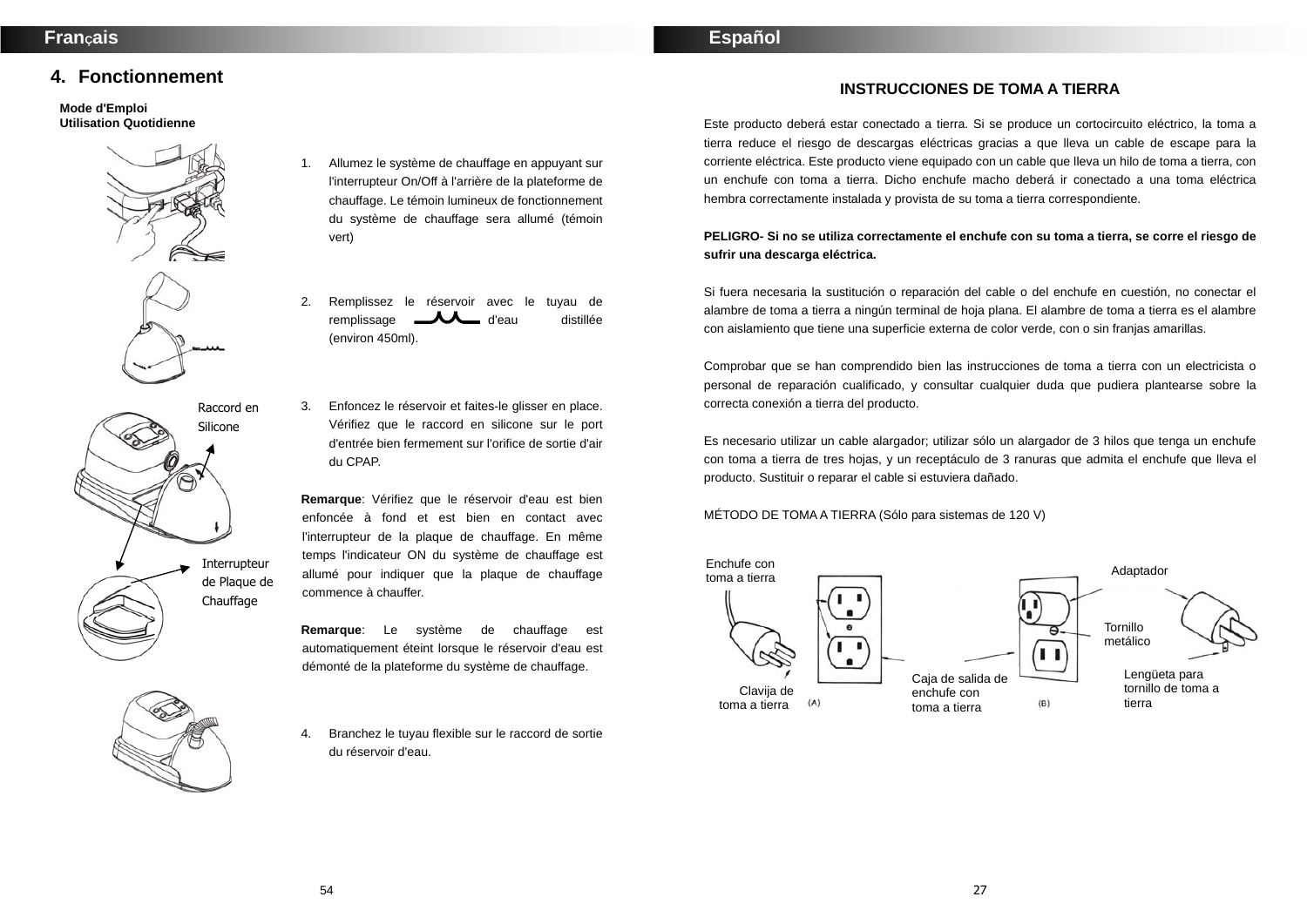# **Apéndice A: información sobre compatibilidad electromagnética**

**Guía y Declaración del Fabricante - Emisiones Electromagnéticas:** 

Este dispositivo está diseñado para su uso en el entorno electromagnético especificado a continuación. El usuario del dispositivo deberá asegurarse de que sea utilizado en dicho entorno.

| Prueba de<br>emisiones                                 | Homologación    | Entorno electromagnético: quía                                                                                      |
|--------------------------------------------------------|-----------------|---------------------------------------------------------------------------------------------------------------------|
| Emisiones de<br>corriente armónica<br>IEC61000-3-2     | Clase A         | El dispositivo resulta adecuado para su uso en todas las<br>instalaciones, incluidas las instalaciones domésticas y |
| Fluctuaciones de<br>tensión y parpadeo<br>IEC61000-3-3 | Cumple la norma | las que se encuentren conectadas directamente a la red<br>pública de suministro eléctrico de baja tensión.          |

**Guía y Declaración del Fabricante - Emisiones Electromagnéticas:** 

Este dispositivo está diseñado para su uso en el entorno electromagnético especificado a continuación. El usuario del dispositivo deberá asegurarse de que sea utilizado en dicho entorno.

| Prueba de inmunidad                                                                                                                         | Nivel de la<br>prueba<br>IEC60601                                                                                                                                                                                                                                             | Homologación                                                                                                                                                                                                                                                                               | Entorno electromagnético:<br>quía                                                                                                                                                                                                                                                                                                                                                                                               |
|---------------------------------------------------------------------------------------------------------------------------------------------|-------------------------------------------------------------------------------------------------------------------------------------------------------------------------------------------------------------------------------------------------------------------------------|--------------------------------------------------------------------------------------------------------------------------------------------------------------------------------------------------------------------------------------------------------------------------------------------|---------------------------------------------------------------------------------------------------------------------------------------------------------------------------------------------------------------------------------------------------------------------------------------------------------------------------------------------------------------------------------------------------------------------------------|
| Descarga electrostática<br>IEC61000-4-2                                                                                                     | $±6$ kV en contacto<br>±8 kV en aire                                                                                                                                                                                                                                          | $±6$ kV en contacto<br>$±8$ kV en aire                                                                                                                                                                                                                                                     | Los suelos deben ser de<br>madera, hormigón o baldosas<br>de cerámica. Si los suelos están<br>cubiertos con material sintético,<br>la humedad relativa debe ser<br>del 30% como mínimo.                                                                                                                                                                                                                                         |
| Perturbación transitoria<br>eléctrica rápida/ráfaga<br>IEC61000-4-4                                                                         | entrada/salida                                                                                                                                                                                                                                                                | entrada/salida                                                                                                                                                                                                                                                                             | ±2 kV para línea de ±2 kV para línea de La calidad de suministro de la<br>suministro eléctrico suministro eléctrico red eléctrica debe ser la de un<br>±1 kV para línea de ±1 kV para línea de entorno comercial u<br>hospitalario normal.                                                                                                                                                                                      |
| Sobretensión<br>IEC61000-4-5                                                                                                                | $±1$ kV en modo<br>diferencial<br>±2 kV en modo<br>común                                                                                                                                                                                                                      | ±1 kV en modo<br>diferencial<br>±2 kV en modo<br>común                                                                                                                                                                                                                                     | La calidad de suministro de la<br>red eléctrica debe ser la de un<br>entorno comercial u<br>hospitalario normal.                                                                                                                                                                                                                                                                                                                |
| Caídas de tensión,<br>interrupciones breves y<br>variaciones de tensión en<br>líneas de entrada de<br>suministro eléctrico<br>IEC61000-4-11 | <5% de U <sub>T</sub> (>95%<br>de caída en $U_T$ )<br>durante 0,5 ciclos<br>40% de U <sub>T</sub> (60% de 40% de U <sub>T</sub> (60%<br>caída en $U_T$ )<br>durante 5 ciclos<br>70% de U <sub>T</sub> (30%<br>de caída en $U_T$ )<br>durante 25 ciclos<br>de caída en $U_T$ ) | $<$ 5% de U <sub>T</sub> (>95%<br>de caída en $U_T$ )<br>durante 0,5 ciclos<br>de caída en $U_T$ )<br>durante 5 ciclos<br>70% de U <sub>T</sub> (30%<br>de caída en $U_T$ )<br>durante 25 ciclos<br>$<$ 5% de U <sub>T</sub> (>95%   $<$ 5% de U <sub>T</sub> (>95%<br>de caída en $U_T$ ) | La calidad de suministro de la<br>red eléctrica debe ser la de un<br>entorno comercial u<br>hospitalario normal. Si el<br>usuario del dispositivo precisa<br>el funcionamiento continuado<br>durante las interrupciones del<br>suministro de la red eléctrica,<br>se recomienda alimentar el<br>dispositivo mediante un sistema<br>de alimentación ininterrumpida<br>durante 5 segundos durante 5 segundos (SAI) o una batería. |

# **FranÇais**

# **3. Installation**

#### **Réglage**



- 1. Placez l'appareil CPAP sur la plateforme de chauffage. Placez l'appareil CPAP de sorte que les quatre pieds correspondent aux quatre fentes de la plateforme et à la languette en caoutchouc à l'arrière de la plateforme dans les encoches à l'arrière de l'appareil CPAP (sous la prise d'alimentation) ; fixez bien solidement l'appareil.
- 2. Placez le CPAP et la plafeforme de chauffage sur une surface plate et à un niveau au-dessous du niveau du lit.





3. Branchez le câble électrique sur la prise électrique à l'arrière du système de chauffage, et l'entrée éléctrique

**REMARQUE:** Seul un Opérateur peut installer le CPAP série 9S-005 sur cette prise d'alimentation électrique.

4. Branchez le câble électrique sur la prise électrique (d'alimentation) à l'arrière du système de chauffage, branchez-le sur la prise électrique murale.



1. Vérifiez que l'humidificateur chauffé est bien adapté à la tension électrique locale.

2. La prise est aussi utilisée pour débrancher l'appareil.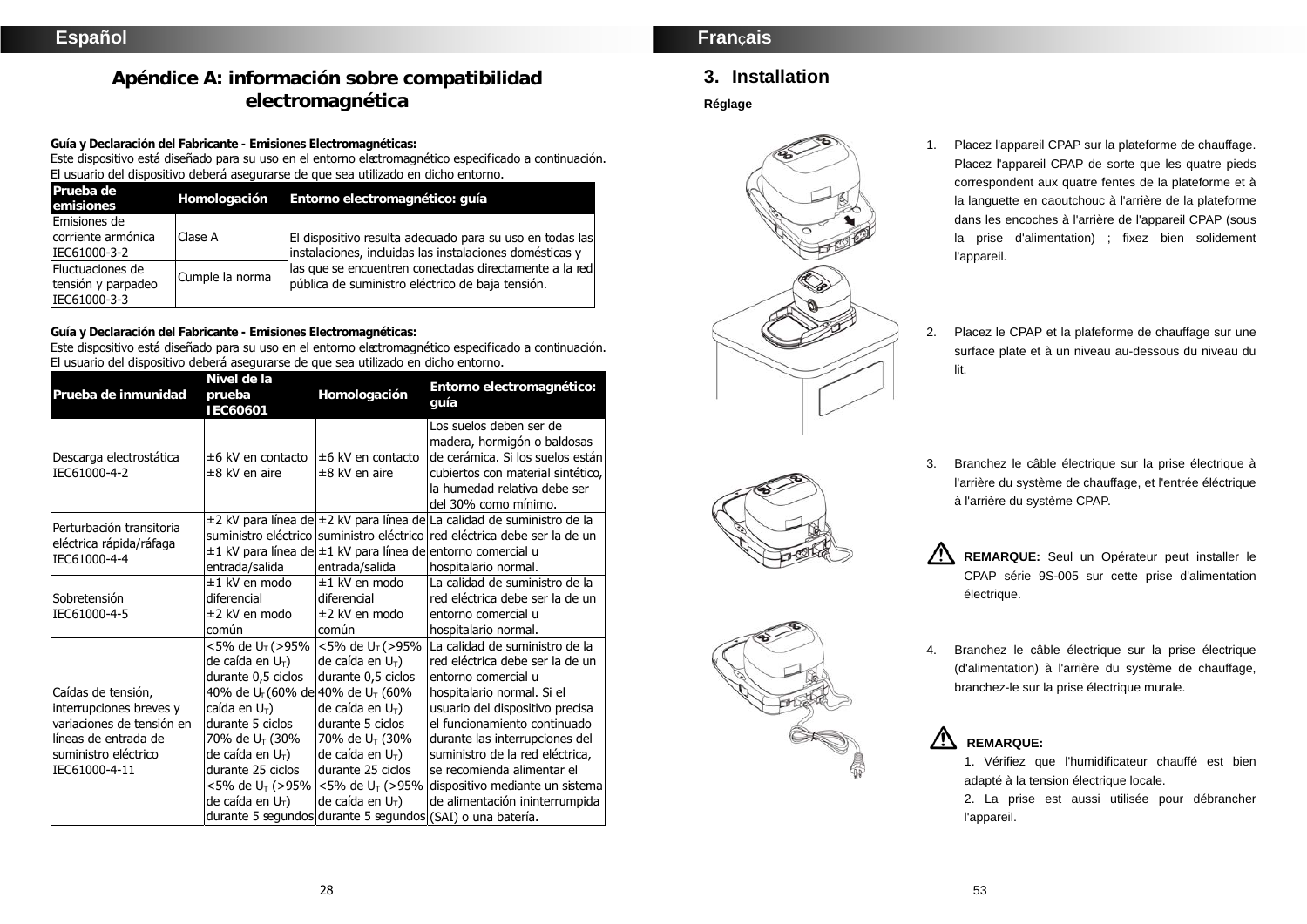# **FranÇais**

|                             | de manière incorrecte.                                                                                                                  |
|-----------------------------|-----------------------------------------------------------------------------------------------------------------------------------------|
| <b>Outil d'Extraction</b>   | Ouvrez le réservoir d'eau pour le nettoyer.                                                                                             |
| <b>Plaque Chauffante</b>    | L'eau chauffe dans le réservoir d'eau.                                                                                                  |
| Languette de                | Tient le CPAP en place.                                                                                                                 |
| <b>Fermeture</b>            |                                                                                                                                         |
| Interrupteur de Plaque      | Lorsque vous appuyez sur l'interrupteur du réservoir d'eau, la plaque                                                                   |
| <b>Chauffante</b>           | chauffante commence à fonctionner.                                                                                                      |
| Bouton de Contrôle          | Ce bouton de contrôle, gradué de 1 à 6, est utilisé pour régler la<br>température de chauffage de la plaque chauffante, de 30°C à 60°C. |
| Indicateur                  | Lorsque ce témoin est allumé, il indique que l'humidificateur est                                                                       |
| d'Alimentation ON           | allumé et prêt à fonctionner.                                                                                                           |
| (Témoin lumineux LED        |                                                                                                                                         |
| Vert)                       |                                                                                                                                         |
| Indicateur                  | Lorsque ce témoin est allumé, il indique que le système de chauffage                                                                    |
| d'Alimentation ON           | est allumé.                                                                                                                             |
| (Témoin lumineux LED        |                                                                                                                                         |
| Jaune)                      |                                                                                                                                         |
| Port d'Entrée avec          | Branchez-le sur le port de sortie du système CPAP.                                                                                      |
| <b>Raccord en Silicone</b>  |                                                                                                                                         |
| Port de Sortie              | Branchez ici le tuyau flexible.                                                                                                         |
| <b>Câble d'Alimentation</b> | Branchez sur une prise électrique CA pour alimenter l'humidificateur                                                                    |
| CA                          | chauffé en électricité.                                                                                                                 |
| <b>Prise d'Alimentation</b> | Branchez ici le câble électrique CA ici.                                                                                                |
| <b>Électrique (Orifice</b>  |                                                                                                                                         |
| d'entrée)                   |                                                                                                                                         |
| <b>Câble d'Alimentation</b> | Branchez l'humidificateur chauffé et le système CPAP.                                                                                   |
| <b>Prise d'Alimentation</b> | Branchez ici le câble électrique ici.                                                                                                   |
| (Orifice de sortie)         |                                                                                                                                         |
| Interrupteur Électrique     | Permet d'allumer (ON) ou d'éteindre (OFF) l'humidificateur.                                                                             |

# **Español**

| Campo magnético de la<br>Ifrecuencia de suministro<br>$(50/60$ Hz)<br>IEC61000-4-8                  | $3$ A/m | $3$ A/m | Los campos magnéticos de la<br>Ifrecuencia de suministro deben<br>Itener los niveles característicos<br>de una ubicación normal en un<br>entorno comercial u hospitalario<br>normal. |
|-----------------------------------------------------------------------------------------------------|---------|---------|--------------------------------------------------------------------------------------------------------------------------------------------------------------------------------------|
| $NOTA: UT$ es la tensión de red de corriente alterna antes de la aplicación del nivel de la prueba. |         |         |                                                                                                                                                                                      |

**Guía y Declaración del Fabricante - Emisiones Electromagnéticas:** 

Este dispositivo está diseñado para su uso en el entorno electromagnético especificado a continuación. El usuario del dispositivo deberá asegurarse de que sea utilizado en dicho entorno.

| Prueba de inmunidad                        | Nivel de I a prueba Homologación<br>IEC60601                           |        | Entorno electromagnético: guía                                                                                                                                                                                                                                                                                                                                     |
|--------------------------------------------|------------------------------------------------------------------------|--------|--------------------------------------------------------------------------------------------------------------------------------------------------------------------------------------------------------------------------------------------------------------------------------------------------------------------------------------------------------------------|
|                                            |                                                                        |        | Los equipos portátiles y móviles<br>de comunicaciones por<br>radiofrecuencia deben utilizarse<br>alejados de todos los<br>componentes del dispositivo,<br>incluidos los cables, a la<br>distancia de separación mínima<br>recomendada calculada a partir<br>de la ecuación aplicable a la<br>frecuencia del transmisor.<br>Distancia de separación<br>recomendada: |
| Radiofrecuencia conducida<br>IEC 61000-4-6 | 3 Vrms de 150 kHz<br>a 80 MHz f uera de<br>las bandas ICM <sup>a</sup> | 3 Vrms | $d=1,2\sqrt{P}$ de 150 kHz a 80<br><b>MHz</b>                                                                                                                                                                                                                                                                                                                      |
| Radiofrecuencia radiada<br>IEC 61000-4-3   | 3 V/m de 80 MHz a<br>2,5 GHz                                           | 3 V/m  | $d = 1, 2\sqrt{P}$ de 150 kHz a 80<br><b>MHz</b><br>$d = 2,3\sqrt{P}$ de 80 MHz a 2,5<br>GHz                                                                                                                                                                                                                                                                       |
|                                            |                                                                        |        | Donde P es la potencia de<br>salida nominal máxima del<br>transmisor en vatios (W) según<br>el fabricante del transmisor y d<br>es la distancia de separación<br>recomendada en metros (m) <sup>b</sup> .                                                                                                                                                          |
|                                            |                                                                        |        | Las intensidades de los campos<br>generados por transmisores de<br>radiofrecuencia fijos,<br>determinadas por un estudio<br>electromagnético del<br>emplazamiento <sup>c</sup> , deben ser                                                                                                                                                                         |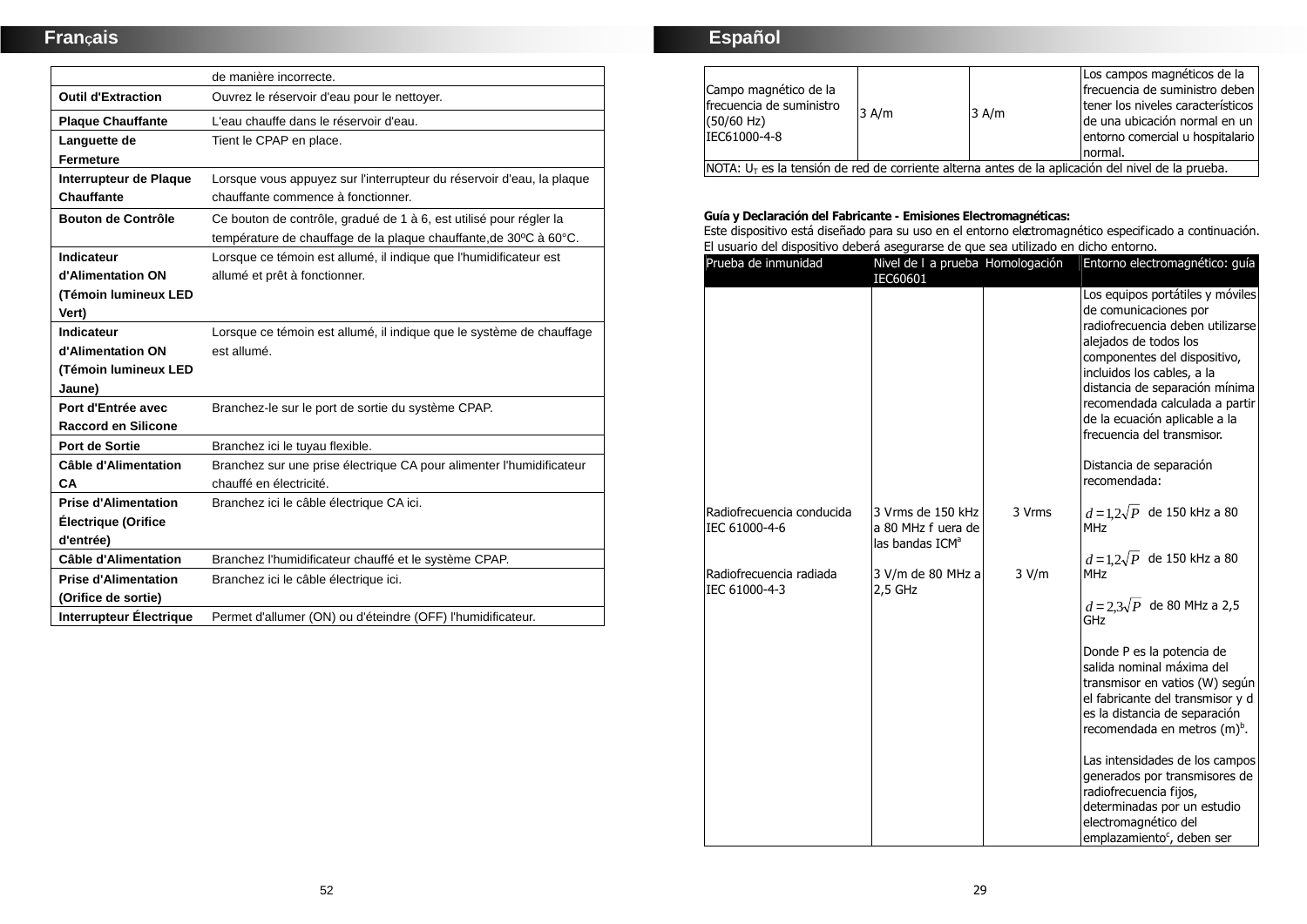# **Español**

|  | linferiores al nivel de<br>homologación de cada rango de<br>frecuencias <sup>d</sup> .                         |
|--|----------------------------------------------------------------------------------------------------------------|
|  | Pueden producirse<br>interferencias en las<br>proximidades de equipos<br>marcados con el siguiente<br>símbolo: |
|  | $\left(\left(\cdot\right)\right)$                                                                              |

NOTA 1: A 80 MHz y 800 MHz se aplica el rango de frecuencias más alto.

NOTA 2: P uede que est as pautas no sean ap licables en todas l as situaciones. La pro pagación electromagnética se ve afectada por la absorción y la reflexión de estructuras, objetos y personas. a/ Las bandas industriales, científicas y médicas (ICM) entre 150 kHz y 80 MHz van de 6,765 MHz a 6,795 MHz; de 13,553 MHz a 13,567 M Hz; de 26,957 MHz a 27,283 M Hz; y de 40,66 M Hz a 40,70 MHz.

b/ Los nive les de homologación en las bandas de f recuencia ICM ent re 150 kHz y 80 M Hz y en el rango de frecuencias de 80 MHz a 2,5 GHz están concebidos para reducir la probabilidad de que los equipos móviles y portátiles de comunicaciones puedan ocasionar interferencias si se introducen de manera inadvertida en áreas con pacientes. Por este motivo, se emplea un factor adicional de 10/3 al calcular l a di stancia de s eparación reco mendada para los transmisore s en estos ran gos d <sup>e</sup> frecuencias.

c/ Las intensidades de campo de los transmisores fijos, tales como estaciones base de radioteléfonos (móviles o inalámbricos) y radios móviles terrestres, equipos de radioaficionados, emisiones de radio AM y FM y emisione s de TV, no pueden predecirse teór icamente con exactitud. Para evaluar e l entorno electromagnético debido a los transmisores de radiofrecuencia fijos, se debe considerar la posibilidad de real izar un est udio electromagnético del emplazamiento. Si la intensidad de campo medida en l a ubicación en que s e ut iliza el di spositivo s upera el <sup>c</sup> orrespondiente ni vel de homologación de radiofrecuencia especificado anteriormente, el dispositivo deberá observarse para comprobar que f unciona correctamente. Si se observa un f uncionamiento anómalo, es posibl e que sea p reciso t omar m edidas ad icionales, ta les co mo cam biar la orientación o la ub icación d el dispositivo.

d/ En el rango de frecuencias de 150 kHz a 80 MHz, las intensidades de campo deben ser inferiores a 3 V/m.

## **FranÇais**

- Branchez l'appareil sur une prise d'un circuit différent de celui sur lequel le/s autre/s appareil/s est/sont situés.
- Consultez le fabricant ou le réparateur pour demander de l'aide.

Le système a été testé et est conforme aux normes volontaires suivantes: **FDA** 

## **1.2 Utilisation Prévue**

L'humidificateur Chauffé XT doit être utilisé avec le système CPAP série XT. Il a été conçu pour accroître l'humidité de l'air en sortie du CPAP, et soulager ainsi les symptômes de voies nasales et de gorge sèches chez les personnes atteintes de ce problème.

**REMARQUE :** Cet appareil ne peut pas être utilisé en présence d'un mélange anesthésique inflammable avec de l'air ou avec de l'oxygène ou de l'oxyde nitreux.

# **2. Description du Produit**



| Réservoir à Eau      | Le réservoir à eau contient l'eau nécessaire pour l'humidification. Sa |
|----------------------|------------------------------------------------------------------------|
|                      | plaque de base amovible vous permet de la nettoyer en toute facilité.  |
| Tuyau de Remplissage | Symbole qui indique le niveau maximum d'eau que le réservoir d'eau     |
|                      | peut contenir.                                                         |
| Sens du Débit        | Le Symbole indique le sens du débit d'air.                             |
| Aérateur             | L'aérateur peut empêcher l'eau de se déverser si l'appareil est secoué |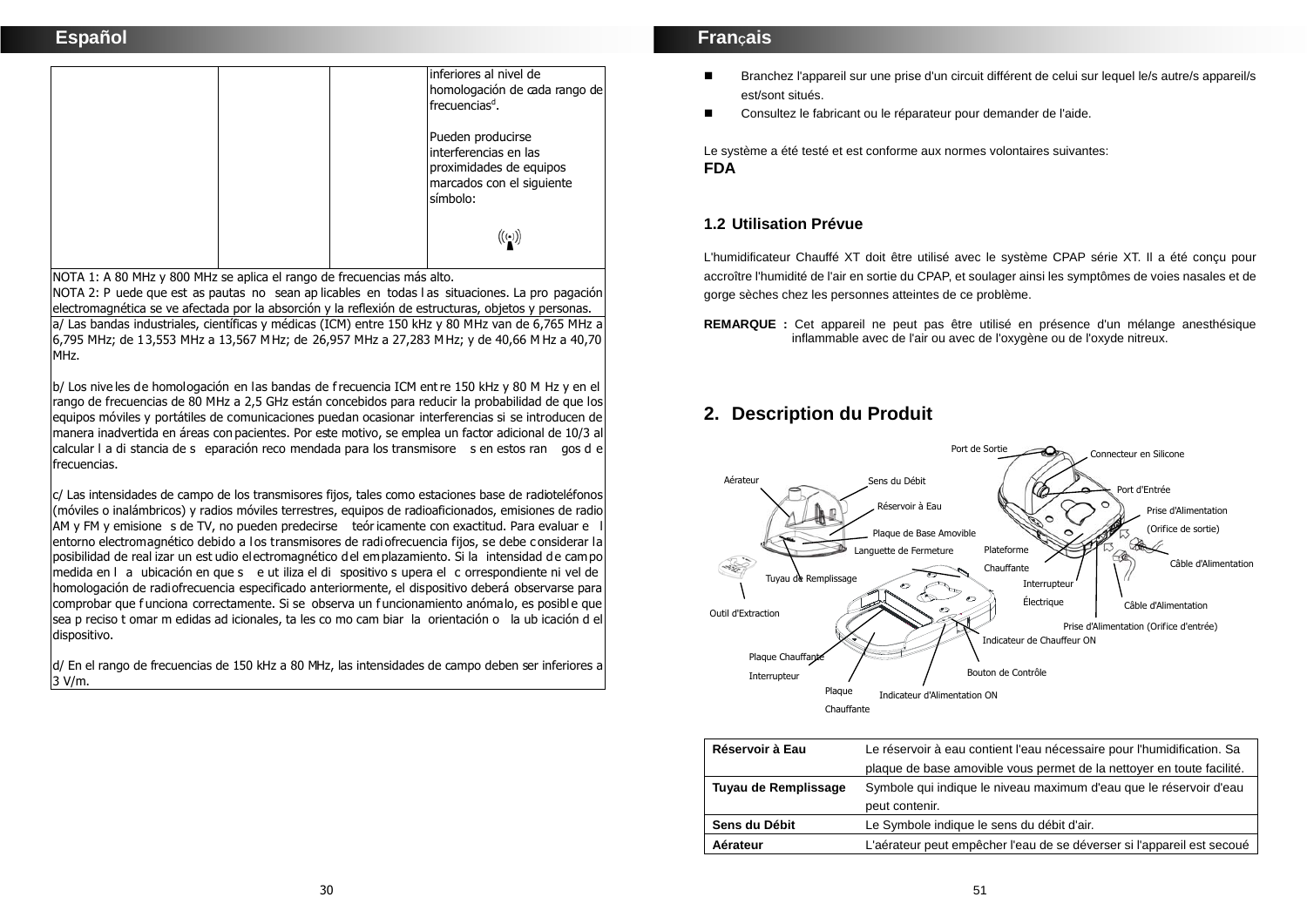Branchement à la terre.



Tuyau de remplissage



Sens du débit d'air



Élimination des Équipements Électriques et Électroniques:

Ce produit doit être remis à un point de collecte pour le recyclage du matériel électrique et électronique. Pour de plus amples informations concernant le recyclage de ce produit, veuillez prendre contact avec votre distributeur local, le service de ramassage des déchets ménagers ou le détaillant auprès duquel vous avez acheté ce produit.

# **1. Introduction**

Ce manuel doit être utilisé pour réaliser le réglage initial du système et doit être conservé pour pouvoir être consulté ultérieurement.

## **1.1 Informations Générales**

Le système a été testé et est conforme aux normes suivantes :

EN60601-1 EN60601-1-2



### **Note d'avertissement d'EMC**

Cet appareil a été testé conforme aux limites définies pour les appareils médicaux dans la norme EN 60601-1-2. Ces limites ont été conçues pour fournir une protection raisonnable contre toute interférence nocive sur une installation médicale typique. Cet équipement crée, utilise et peut irradier de l'énergie de fréquence radio et, s'il n'est pas installé et utilisé conformément à ces consignes, peut produire des interférences nocives pour les autres appareils dans le voisinage. Il n'y a néanmoins aucune garantie qu'aucune interférence n'interviendra dans une installation particulière. Si cet appareil produit des interférences nocives sur d'autres appareils, ce que vous pouvez détecter en allumant et en éteignant l'appareil, nous vous conseillons de corriger les interférences avec l'une des actions suivantes :

- Réorientez ou déplacez l'appareil récepteur.
- Augmentez la séparation entre l'équipement.

## **Español**

**Distancias de separación recomendadas entre los equipos portátiles y móviles de comunicaciones por radiofrecuencia y este dispositivo.**  Este dispositivo está diseñado para su uso en un entorno electromagnético en que las alteraciones producidas por radi ofrecuencias radiadas estén controladas. E l cliente o el usuario del dispo sitivo pueden contribuir a evitar las interferencias electromagnéticas manteniendo la distancia mínima entre los equipos portátiles y móviles de comunicaciones por radiofrecuencia (transmisores) y el dispositivo recomendada a continuación, según la potencia de salida máxima de los equipos de comunicaciones.

| Potencia de salida                    | Distancia de separación según la frecuencia del transmisor m |                                   |                                                                                                     |  |
|---------------------------------------|--------------------------------------------------------------|-----------------------------------|-----------------------------------------------------------------------------------------------------|--|
| nominal máxima<br>del transmisor<br>W |                                                              | <b>800 MHz</b><br>$d=1,2\sqrt{P}$ | De 150 kHz a 80 MHz De 80 MHz a De 800 MHz a 2,5 GHz<br>$d = 1.2\sqrt{P}$ 900 MHz $d = 2.3\sqrt{P}$ |  |
| 0,01 0,12                             |                                                              | 0,12 0,23                         |                                                                                                     |  |
| 0,10,38                               |                                                              | 0,38                              | 0,73                                                                                                |  |
| 11,2                                  |                                                              | 1,2                               | 2,3                                                                                                 |  |
| 10 3,8                                |                                                              | 3,8                               | 7,3                                                                                                 |  |
| 100 12                                |                                                              | 12                                | 23                                                                                                  |  |

En el caso de transmisores con una potencia de salida nominal máxima no especificada más arriba,  $\vert$ la distancia de separación recom endada  $d$  en metros (m) puede calcularse utilizando la ecuación aplicable a la fr ecuencia d el tra nsmisor, d onde P es la p otencia d e salid a nom inal m áxima d el transmisor en vatios (W) según el fabricante del transmisor.

**Nota 1:** A 80 MHz y 800 M Hz se apl ica la distancia de separación correspondiente al rango de frecuencias más alto.

**Nota 2:** Pued e q ue estas p autas no sean ap licables en tod as la s sit uaciones. La p ropagación electromagnética se ve afectada por la absorción y la reflexión de estructuras, objetos y personas.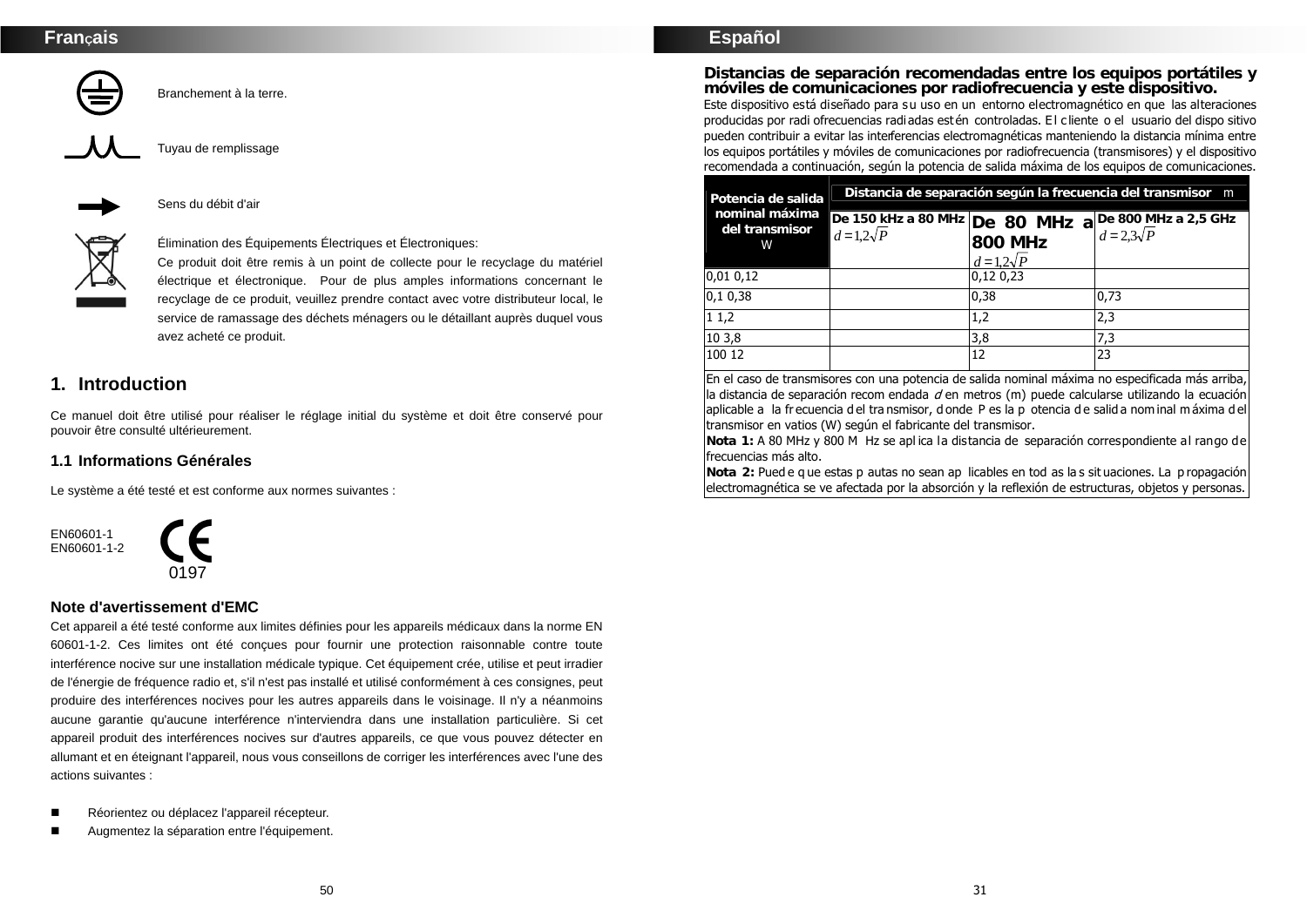# **CONSELHOS IMPORTANTES, CONSERVE ESTAS INSTRUÇÕES EM LUGAR SEGURO**

**LEIA A TOTALIDADE DAS INSTRUÇÕES ANTES DE USAR O HUMIDIFICADOR** 

#### **PERIGO – Para reduzir o risco de electrocussão:**

- Desligue sempre este aparelho depois de o ter usado.
- Não o utilize enquanto estiver a tomar banho.
- Não coloque nem conserve o aparelho num lugar do qual possa cair para o chão, para uma banheira ou para um lavatório.
- Não o coloque nem o deixe cair dentro de água nem em qualquer outro líquido.
- Não tente pegar num aparelho que tiver caído à água. Desligue-o imediatamente.
- Não toque na água nem noutros líquidos se o aparelho tiver caído para dentro deles. Desligue-o imediatamente.

#### **ADVERTÊNCIA – Para reduzir o risco de queimaduras, electrocussão, incêndio ou feridas a pessoas.**

- Não utilize um equipamento de CPAP (Continuous Positive Airway Pressure, Pressão positiva contínua na vias respiratórias, aparelho utilizado para o tratamento da apneia obstrutiva do sono) antes de instalar a máscara e o humidificador.
- Desligue o humidificador do equipamento CPAP quando não o estiver a utilizar, já que se penetrasse água no equipamento de CPAP poderia causar perigo de choques eléctricos ou provocar danos no equipamento de CPAP.
- Não o utilize se a água entrar em contacto com o equipamento de CPAP ou penetrar nos tubos.
- O humidificador térmico XT (9S-006) não deve ser utilizado com pacientes nos quais tenha sido praticado um bypass nas vias respiratórias supra-glóticas.
- Não coloque o humidificador térmico XT (9S-006) no chão.
- A saída acessória eléctrica do humidificador térmico XT só é aplicável para a série 9S-005 (XT) CPAP. Caso contrário, poderia causar perigo de choques eléctricos ou provocar danos no equipamento humidificador térmico XT.
- Não coloque mantas ou pecas de roupa sobre o humidificador.
- Não retire a câmara de água enquanto o humidificador estiver a aquecer. Não toque na placa térmica durante os 30 minutos seguintes à desligação do aparelho da tomada eléctrica geral.
- Não deixe este aparelho sem vigilância enquanto estiver ligado à corrente.
- Mantenha uma supervisão extrema quando utilizar este aparelho com ou perto de crianças ou inválidos.
- Este aparelho só deve ser utilizado para os fins descritos no presente manual. Utilize o aparelho unicamente segundo prescrição médica. Não utilize o equipamento com acessórios que não sejam os que se fornecem nesta embalagem. Entre em contacto com o seu distribuidor/ representante na UE se desejar mais informação.
- Não se deve pôr a funcionar este aparelho, se a) apresentar algum dano no cabo ou na ficha, b)

## **FranÇais**

fonctionne pas correctement, c) s'il a chuté ou a été endommagé, d) s'il est tombé dans l'eau. Retournez ce produit à un centre de réparation agréé ou à votre distributeur ou représentant UE pour qu'il soit contrôlé et réparé.

- Conservez le câble électrique à l'écart des surfaces chaudes.
- Ne bloquez jamais les orifices de ventilation de ce produit et ne ne placez pas sur une surface molle, comme un lit, où les orifices pourraient être bloqués.
- Cet appareil NE DOIT PAS être utilisé si la température ambiante est supérieure à 35°C (95°F) pour empêcher la température de l'air envoyé au masque nasal de dépasser 40ºC (104ºF).

#### **PRÉCAUTION -**

Utilisez l'humidificateur avec le système CPAP série XT et d'autres accessoires 510(k) certifiés CE.

#### **REMARQUE -**

La loi fédérale des USA n'autorise la vente de cet appareil que sur ordonnance délivrée par un médecin.

#### **REMARQUE, PRÉCAUTIONS ET AVERTISSEMENTS**

| <b>DANGER:</b>        | Danger indique une situation immédiatement dangereuse qui pourrait<br>entraîner la mort ou des blessures graves si elle n'est pas évitée.                          |
|-----------------------|--------------------------------------------------------------------------------------------------------------------------------------------------------------------|
| <b>AVERTISSEMENT:</b> | Danger indique une situation potentiellement dangereuse qui pourrait<br>entraîner la mort ou des blessures graves si elle n'est pas évitée.                        |
| <b>PRÉCAUTION:</b>    | Avertissement indique une situation potentiellement dangereuse qui pourrait<br>entraîner des dommages ou la destruction de l'appareil si elle n'est pas<br>évitée. |
| <b>REMARQUE:</b>      | Remarque indique des points auxquels il faut faire particulièrement attention.                                                                                     |

#### **SYMBOLES**



**Constructeur** 



Mandataire dans la communauté Européenne



Symbole "BF" indique que le produit est conforme au niveau de protection contre les électrocutions pour les équipements de type BF.



Attention, veuillez lire attentivement les instructions avant utilisation. **!**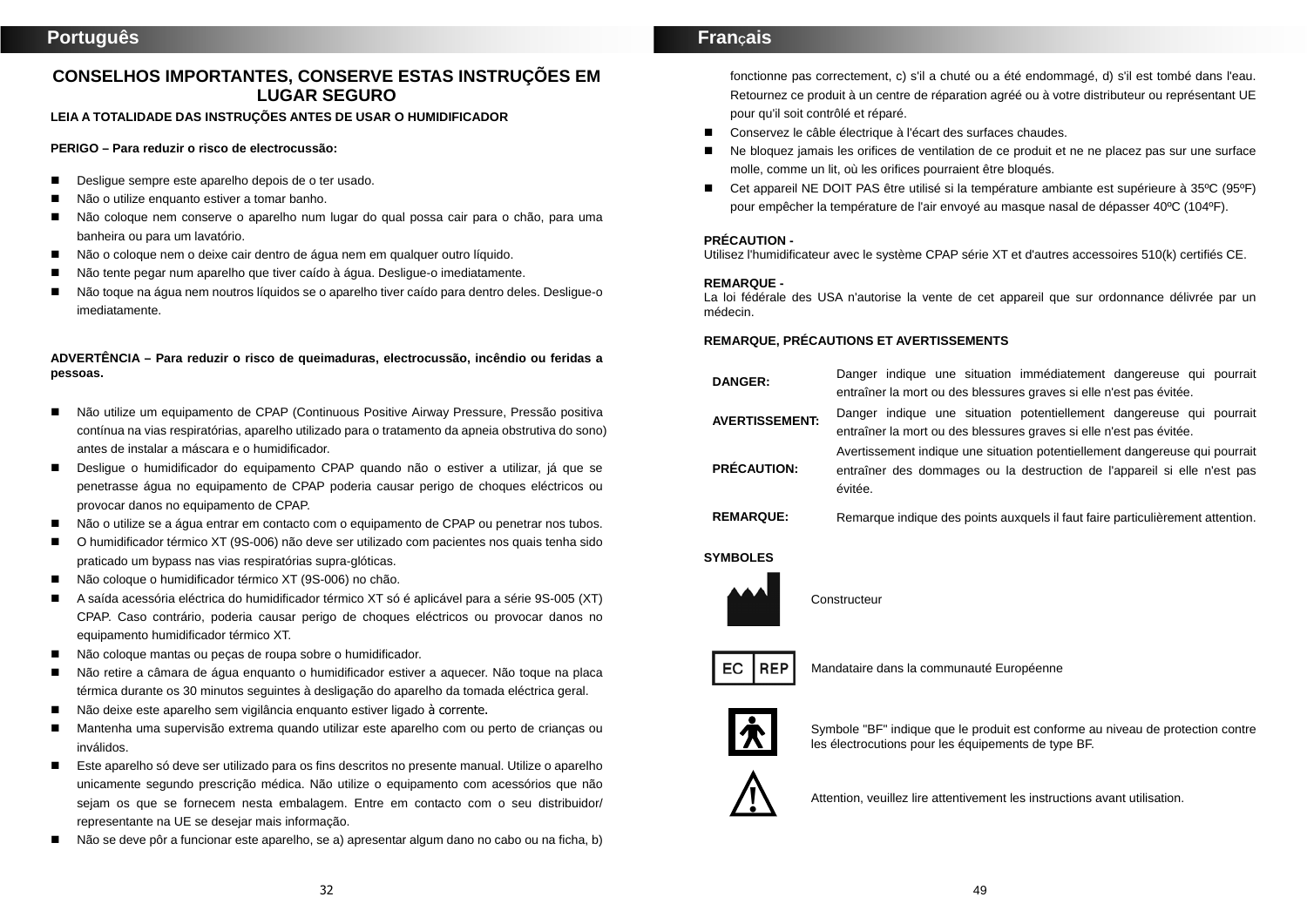# **SOIGNEUSEMENT CES INSTRUCTIONS. LISEZ ATTENTIVEMENT TOUTES LES INSTRUCTIONS AVANT D'UTILISER L'APPAREIL.**

#### **DANGER - Pour réduire le risque d'électrocution:**

- Débranchez toujours ce produit immédiatement après utilisation.
- Ne l'utilisez pas dans le bain.
- Ne placez pas ce produit et ne le rangez pas dans un endroit d'où il pourrait tomber ou être précipité dans une baignoire ou dans un évier.
- Ne le plongez pas dans de l'eau ou tout autre liquide.
- Ne saisissez pas un produit qui serait tombé dans l'eau. Débranchez immédiatement.
- Ne touchez pas l'eau ou d'autres liquides si l'appareil tombe dans de l'eau ou autre. Débranchez immédiatement.

#### **AVERTISSEMENT - Pour réduire le risque de brûlures, d'électrocution, d'incendie ou de blessures sur les personnes.**

- Ne faites pas fonctionner le CPAP (Système de Pression des Voies Respiratoires Positive Continue, qui est utilisée pour le traitement de l'Apnée Obstructive du Sommeil), avant d'installer le masque et l'humidificateur.
- Débranchez l'humidificateur de l'appareil CPAP lorsque vous ne l'utilisez pas, si de l'eau pénètre dans l'appareil CPAP, il peut se produire une électrocution ou des dommages sur l'appareil CPAP.
- Ne l'utilisez pas si de l'eau entre en contact avec l'appareil CPAP ou dans les tuyaux.
- L'Humidificateur Chauffé XT (9S-006) ne peut pas être utilisé pour des patients dont les voies supraglotiques ont été bypassées.
- N'utilisez pas l'Humidificateur Chauffé XT (9S-006) au sol.
- La sortie de l'Humidifacteur Chauffé XT ne peut s'appliquer que sur les appareils 9S-005(XT) série CPAP. Dans le cas contraire, il pourrait se produire une électrocution ou des dommages sur l'appareil Humidificateur Chauffé XT.
- Ne couvrez pas l'humidificateur avec une couverture ou des vêtements.
- Ne démontez pas le réservoir d'eau lorsque l'humidificateur chauffe. Ne touchez pas la plaque chauffante pendant les 30 minutes suivant le débranchement de l'appareil du circuit.
- Ce produit ne doit jamais être laissé sans surveillance lorsqu'il est branché.
- Un contrôle rigoureux est nécessaire lorsque ce produit est utilisé par, sur ou à proximité d'enfants ou de personnes.
- N'utilisez ce produit que pour l'application pour laquelle il a été conçu, comme indiqué dans ce manuel. Utilisez ce produit uniquement sur les conseils de votre médecin. N'utilisez pas l'équipement avec des accessoires autres que ceux fournis avec l'appareil. Prenez contact avec votre revendeur local / représentant pour l'UE pour toute information supplémentaire.
- N'utilisez jamais ce produit a) si un câble d'alimentation ou sa prise est endommagé, b) s'il ne

# **Português**

não funcionar correctamente, c) se tiver caído ou apresentar algum dano, d) se tiver caído à água. O aparelho deverá ser levado a um centro de reparação, a um distribuidor ou ao representante na UE do fabricante para que o examine e proceda à sua reparação.

- Mantenha o cabo afastado de fontes de calor e superfícies quentes.
- Não bloqueie nunca os orifícios de ar do presente aparelho nem permita que caiam ou se introduzam objectos pelos orifícios de ventilação de ar. Não coloque o aparelho sobre uma superfície mole, como uma cama ou um sofá, onde os orifícios de ar possam ser bloqueados.
- NÃO utilize este aparelho se a temperatura ambiente for superior a 35<sup>o</sup> C (95<sup>o</sup> F) para evitar que a temperatura do ar aplicado através da máscara nasal supere a temperatura de 41º C (104º F).

#### **PRECAUÇÃO –**

 Utilize o humidificador juntamente com o sistema de CPAP da série XT, e com todos os seus acessórios com a certificação CE ou 510(k).

#### **NOTA –**

 A legislação federal dos EUA exige a venda deste aparelho através de um médico, ou através de uma encomenda realizada por um médico.

# **EXPLICAÇÃO DE MARCAS DE NOTA, PRECAUÇÃO E ADVERTÊNCIA**

**PERIGO:** A marca de "Perigo" indica uma situação de perigo iminente que se não for evitado, poderia ocasionar feridas graves ou mesmo letais. **ADVERTÊNCIA:** A marca de "Advertência" indica uma situação de perigo potencial que se não for evitado, poderia ocasionar feridas graves ou mesmo letais. **PRECAUÇÃO:** A marca de "Precaução" indica uma situação de perigo potencial que, se não *for evitado, poderia ocasionar danos sérios no aparelho ou mesmo a sua* destruição. **NOTA:** A marca de "Nota" assinala alguns conselhos que o utilizador deveria seguir.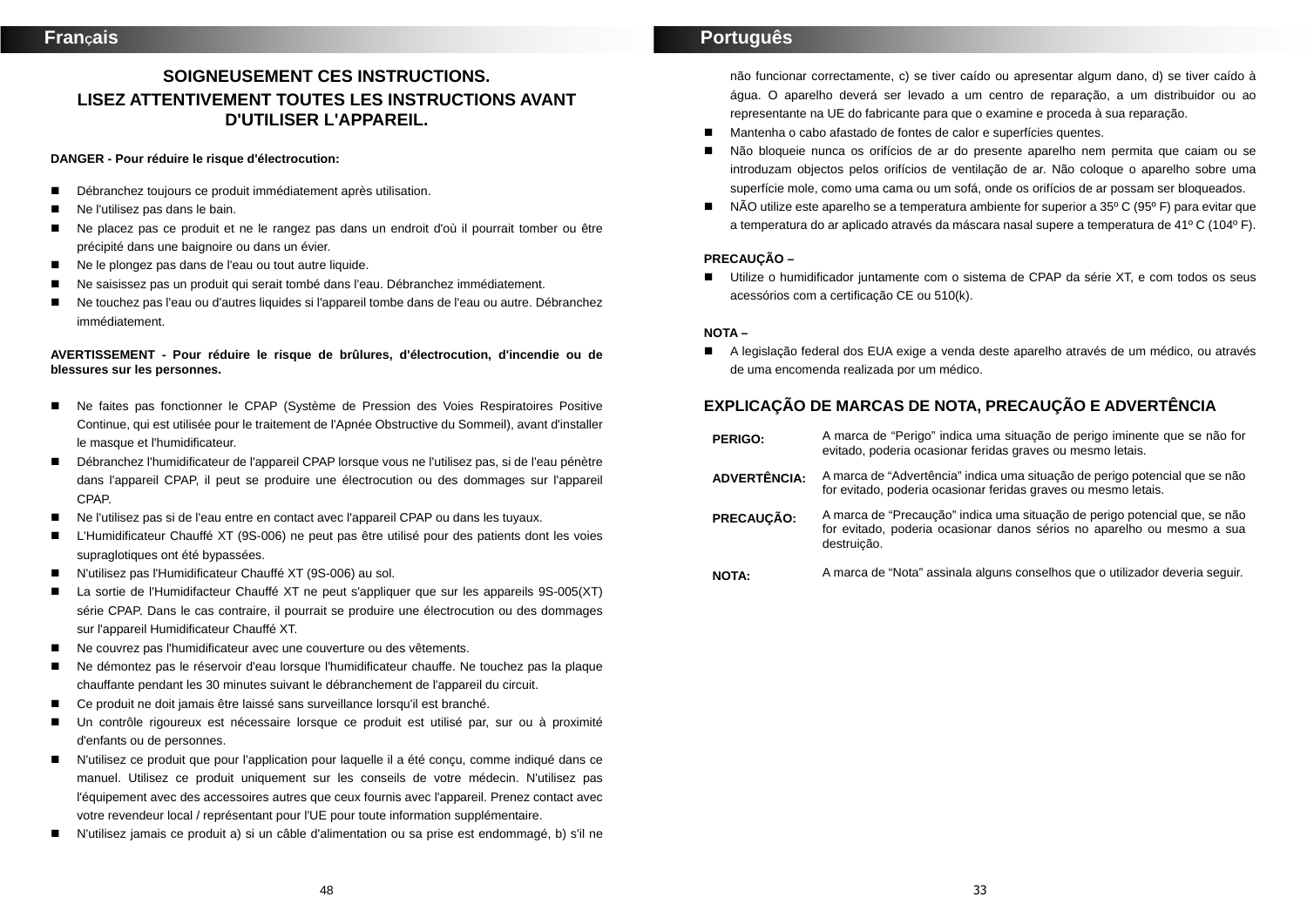#### **SÍMBOLOS**



Fabricante



Mandatário na comunidade Européia



O símbolo "BF" indica que este aparelho cumpre o grau de protecção contra choques eléctricos para equipamento do tipo BF.



Atenção, não se esqueça de ler as instruções antes de utilizar este aparelho.



Terminal ligado à terra.



Linha de enchimento.



Direcção do fluxo de ar.

#### Eliminação do equipamento eléctrico e electrónico (WEEE):

Este aparelho deverá ser levado para um ponto de recolha para reciclagem de equipamento eléctrico e electrónico. Se desejar mais informação sobre a reciclagem deste aparelho, entre em contacto com o seu gabinete municipal correspondente, serviço de eliminação de resíduos de origem doméstica ou o estabelecimento onde adquiriu o aparelho.

## **Português**

NOTA 1: A 80 MHz e 800 MHz, aplica-se o intervalo de frequência superior.

NOTA 2 : Es tas di rectrizes podem não <sup>s</sup> e a plicar em todas as <sup>s</sup> ituações. A propagação electromagnética é afectada pela absorção e reflexo das estruturas, objectos e pessoas.

a/ Bandas ISM (industrial, scientific and medical; industrial, científica e médica) entre 150 kHz e 80 MHz são de 6,765 MHz a 6,795 MHz;13,553 MHz a 13,567 MHz; 26,957 MHz a 27,283 MHz; a 40,66 MHz a 40,70 MHz.

b/ Os níveis de compatibilidade nas bandas de frequência ISM entre 150 kHz e 80 MHz e no intervalo de frequência de 80 MHz a 2,5 GHz têm por finalidade diminuir a possibilidade de interferências por parte de equipamento de comunicação móvel/portátil caso este seja inadvertidamente levado para as áreas reservadas aos doentes. Por este motivo, um factor adicional de 10/3 é usado para calcular a distância recomendada para os transmissores nesses intervalos de frequência.

c/ A potência de campo dos transmissores fixos como, por exemplo, estações base para telemóveis e telefones sem fios e para telefones de linha fixa móveis, rádios amadores, estações de rádio AM e FM e esta ções d e t elevisão não p odem, teor icamente, ser p revistas com p recisão. Para aval iar o ambiente electromagnético devido a transmissores RF fixos, deve ser considerada a realização de um teste el ectromagnético. Se a po tência de c ampo medi da no local em que o di spositivo é us ado exceder o nível de compatibilidade RF acima, o dispositivo deve ser verificado para se determinar se está a funcionar normalmente. Se for detectado um funcionamento anómalo, podem ser necessárias medidas adicionais tais como a reorientação ou reposicionamento do dispositivo.

d/ Nos intervalos de frequência acima dos 150 kHz a 80 MHz, a potência do campo deve ser inferior a 3 V/m.

**Distâncias recomendada entre equipamento de comunicação portátil e RF móvel e este dispositivo**

Este dispositivo destina-se a ser utilizado em ambientes electromagnéticos com as interferências RF radiadas sob controlo. O utilizador deste dispositivo pode evitar as interferências electromagnéticas mantendo uma distância mínima entre o equipamento de comunicação portátil (transmissores) e este dispositivo tal como recomendado em baixo e segundo a potência de saída máxima do equipamento de comunicação.

| Potência de saída<br>máxima | Distância segundo a frequência do transmissor m |                                                       |                   |  |
|-----------------------------|-------------------------------------------------|-------------------------------------------------------|-------------------|--|
| do transmissor<br>W         | 150 kHz a 80 MHz<br>$d=1,2\sqrt{P}$             | 80 MHz a 800 MHz 800 MHz a 2,5 GHz<br>$d=1,2\sqrt{P}$ | $d = 2.3\sqrt{P}$ |  |
| 0,010,12                    |                                                 | 0,12,0,23                                             |                   |  |
| 0,10,38                     |                                                 | 0,38                                                  | 0,73              |  |
| 11,2                        |                                                 | 1,2                                                   | 2,3               |  |
| 10 3,8                      |                                                 | 3,8                                                   | 7,3               |  |
| 100 12                      |                                                 | 12                                                    | 23                |  |

No cas o d os tra nsmissores com uma p otência d e saí da máxi ma não l istada acima, a distância  $r$ ecomendada  $d$  em metros (m) pode ser determinada usando a equação aplicável à frequência do transmissor, em que P é a potência de sa ída máxima d o transmissor em watt s (W) se gundo o fabricante do mesmo.

**Nota 1:** A 80 MHz e 800 MHz, aplica-se o intervalo de frequência superior para a distância. **Nota 2:** Estas di rectrizes po dem não <sup>s</sup> e apli car em to das as <sup>s</sup> ituações. A p ropagação electromagnética é afectada pela absorção e reflexo das estruturas, objectos e pessoas.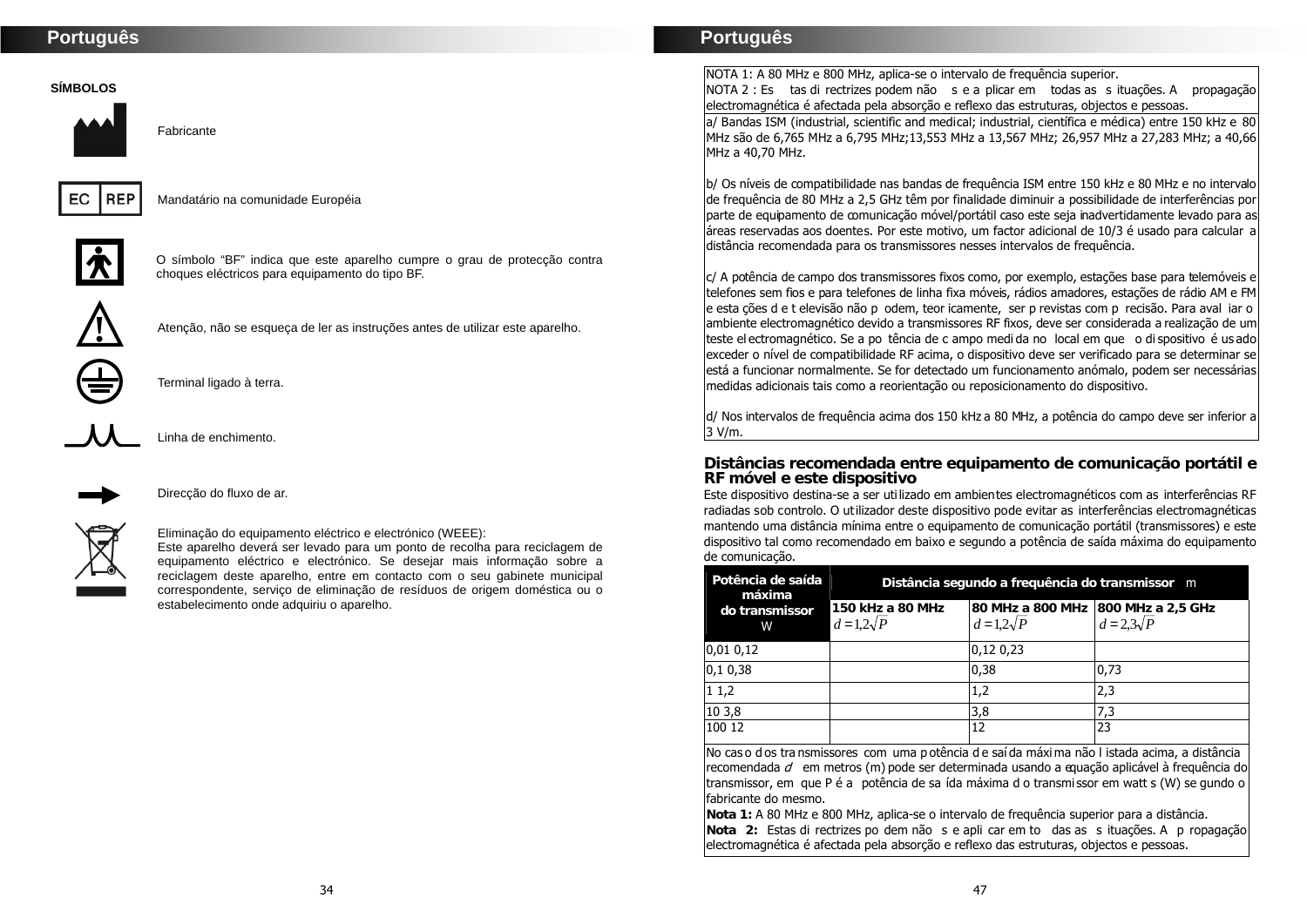**Directrizes e declaração do fabricante – Imunidade electromagnética:** Este dispositivo destina-se a ser utilizado em ambientes electromagnéticos tal como especificado em baixo. O utilizador deste dispositivo deve certificar-se de que o mesmo é utilizado no tipo de ambiente a que se destina.

| Teste de imunidade                         | Nível de teste<br>IEC60601                 | Compatibilidade | Ambiente electromagnético -<br><b>Directrizes</b>                                                                                                                                                                                                                             |
|--------------------------------------------|--------------------------------------------|-----------------|-------------------------------------------------------------------------------------------------------------------------------------------------------------------------------------------------------------------------------------------------------------------------------|
|                                            |                                            |                 | O equipamento de<br>comunicação portátil e RF<br>móvel não deve ser usado<br>próximo de qualquer parte<br>deste dispositivo, incluindo os<br>cabos, e tendo em atenção a<br>distância recomendada<br>calculada segundo a equação<br>aplicável à frequência do<br>transmissor. |
|                                            |                                            |                 | Distância recomendada<br>$d = 1.2\sqrt{P}$ 150 kHz a 80 MHz                                                                                                                                                                                                                   |
|                                            | 3 Vrms150 kHz a                            |                 | $d = 1, 2\sqrt{P}$ 150 kHz a 80 MHz<br>$d = 2.3\sqrt{P}$ 80 MHz a 2,5 G MHz                                                                                                                                                                                                   |
| Radiofrequência conduzida<br>IEC 61000-4-6 | 80 MHz fora das<br>bandas ISM <sup>a</sup> | 3 Vrms          | P é a potência de saída máxima<br>do transmissor em watts (W)<br>segundo o fabricante do                                                                                                                                                                                      |
| Radiofrequência radiada<br>IEC 61000-4-3   | 3 V/m 80 MHz a<br>$2,5$ GHz                | 3 V/m           | mesmo e d é a distância<br>recomendada em metros (m). <sup>b</sup>                                                                                                                                                                                                            |
|                                            |                                            |                 | A potência do campo dos<br>transmissores RF, tal como<br>determinada por um teste<br>electromagnético do local <sup>c</sup> ,<br>deve ser inferior ao nível de<br>compatibilidade em cada<br>intervalo da freguência <sup>d</sup> .                                           |
|                                            |                                            |                 | Podem existir interferências nas<br>proximidades do equipamento<br>assinalado com o símbolo<br>sequinte:                                                                                                                                                                      |
|                                            |                                            |                 | $\left(\left(\begin{smallmatrix} \cdot & \cdot \end{smallmatrix}\right)\right)$                                                                                                                                                                                               |

## **Português**

# **1. Introdução**

Este manual deverá ser utilizado para a configuração inicial do sistema, devendo além disso ser conservado para fins de consulta.

#### **1.1 Informação geral**

Este sistema passou as provas pertinentes e foi aprovado em conformidade com a normativa seguinte.



#### **EMC - Declaração de Advertência**

Este aparelho foi testado e cumpre com os limites de aparelhos médicos do EN 60601-1-2:2001. Estes limites estão concebidos para proporcionar uma protecção razoável contra interferências prejudiciais de uma típica instalação médica. Este dispositivo gera, utiliza e pode difundir energia de frequência e, senão for instalada e utilizada de acordo com as instruções, pode gerar pequenas interferências noutros aparelhos que estejam perto. Não obstante, não há garantia que a interferência não ocorra numa determinada instalação. Se este aparelho causa interferências prejudiciais a outros aparelhos, poderão ser determinados desligando ou ligando o equipamento, convida-se o utilizador a ser ele quem corrija a interferência com uma ou várias das medidas a seguir apresentadas:

- Recolocar e reorientar o aparelho receptor.
- Aumentar a distância entre aparelho e aparelho.
- Ligar o aparelho a uma tomada diferente do resto dos aparelhos.

■ Consulte com o seu fabricante ou o seu servico técnico correspondente para obter mais ajuda. O sistema foi submetido a prova e autorizado pelas normas seguintes:

#### **FDA**

#### **1.2 Uso pretendido**

O humidificador térmico XT foi pensado para ser utilizado com os sistemas de CPAP da série XT. Foi concebido para aumentar a humidade do ar do CPAP, evitando desta forma os sintomas de secura nasal e da garganta que determinadas pessoas poderiam experimentar.

#### **NOTA: Equipamento não é adequado para ser utilizado na presença de uma mistura anestésica inflamável com ar ou com oxigénio ou óxido nitroso.**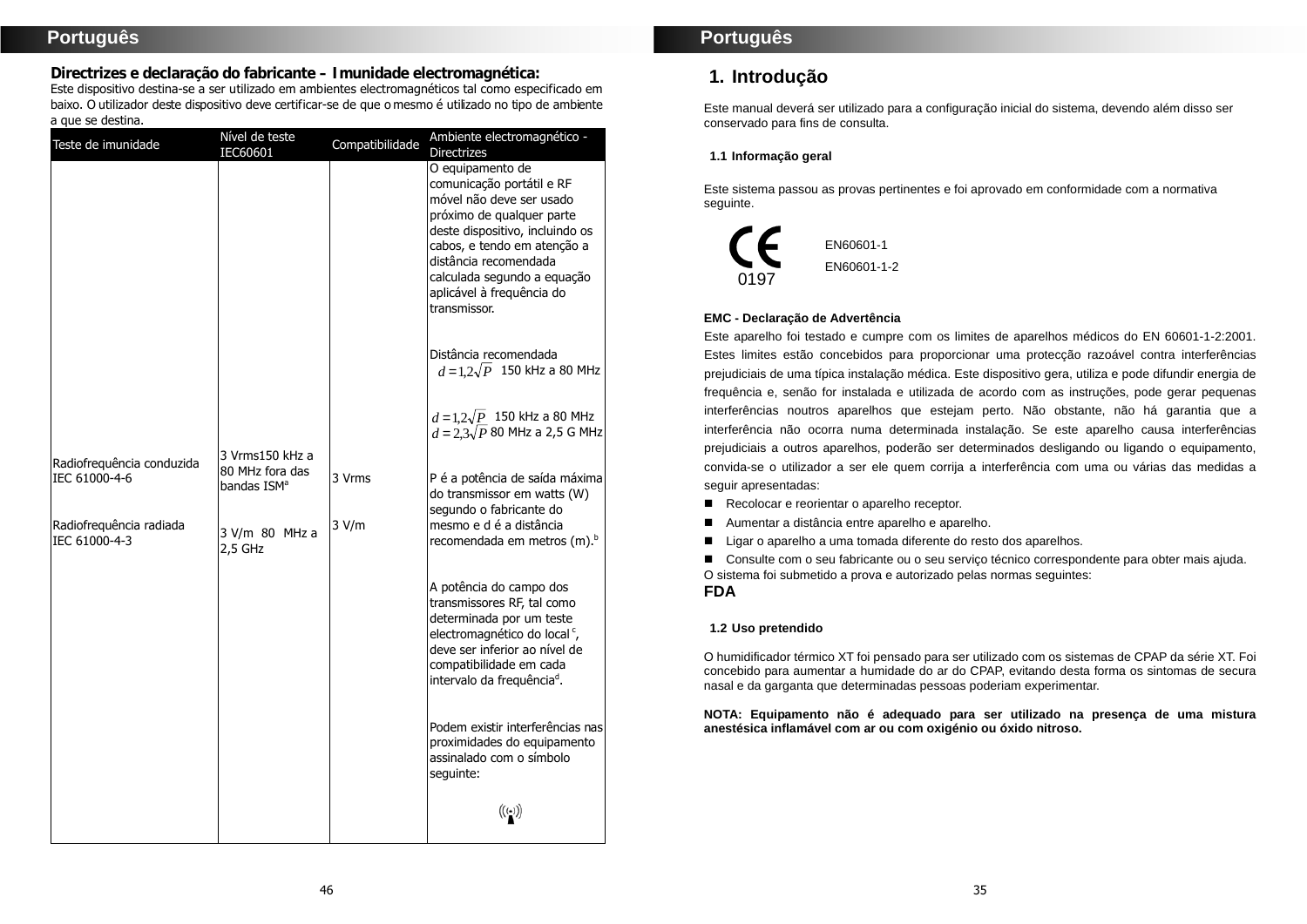# **2. Descrição do aparelho**



| Câmara de áqua         | A câmara de água contém no seu interior a água para a                 |
|------------------------|-----------------------------------------------------------------------|
|                        | humidificação. A sua placa base amovível permite uma cómoda           |
|                        | limpeza.                                                              |
| Linha de enchimento    | Este símbolo indica o nível máximo de água que pode conter a          |
|                        | câmara de água.                                                       |
| Direccão do fluxo      | Este símbolo indica a direcção de fluxo de ar                         |
| <b>Deflector</b>       | O deflector pode evitar o derrame de água por uma incorrecta          |
|                        | agitação.                                                             |
| Utensílio de extracção | Permite abrir a câmara de água para a limpeza.                        |
| Placa térmica          | Aquece a água na câmara de água.                                      |
| Patilha de bloqueio    | Retém o dispositivo CPAP no seu lugar.                                |
| Interruptor de placa   | Quando se pressiona o interruptor contra a câmara de água, a placa    |
| térmica                | térmica comecará a funcionar.                                         |
| Selector de controlo   | Este selector de controlo, graduado entre 1 e 6, é utilizado para     |
|                        | regular a temperatura da placa térmica entre 30° C e 60° C.           |
| Indicador de           | Quando está aceso, significa que o humidificador está ligado e pronto |
| alimentação ligada     | para funcionar.                                                       |
| (LED verde)            |                                                                       |
| Indicador de           | Quando está aceso, significa que o aquecedor está ligado.             |
| aquecedor ligado (LED  |                                                                       |
| amarelo)               |                                                                       |
| Entrada com união de   | Ligação à saída do aparelho de CPAP.                                  |
| silicone               |                                                                       |
| Saída                  | Serve para ligar o tubo flexível.                                     |
| Cabo de alimentação    | Serve para ligar a uma tomada que forneça a alimentação eléctrica ao  |
| CА                     | humidificador térmico.                                                |
| <b>Conector de</b>     | Serve para ligar o cabo de alimentação de CA.                         |
| alimentação (entrada)  |                                                                       |

# **Português**

|                                                                            | por 5 segundos | por 5 segundos | alimentação ininterrupta ou<br>através de bateria.                                                                                                |
|----------------------------------------------------------------------------|----------------|----------------|---------------------------------------------------------------------------------------------------------------------------------------------------|
| Frequência-potência<br>(50/60 Hz) dos campos<br>magnéticos<br>IEC61000-4-8 | $3$ A/m        | $3$ A/m        | A frequência-potência dos<br>campos magnéticos deve<br>apresentar valores<br>característicos para<br>estabelecimentos comerciais<br>ou hospitais. |
| $NOTA: UT$ é a tensão a.c. da rede antes da aplicação do teste de nível    |                |                |                                                                                                                                                   |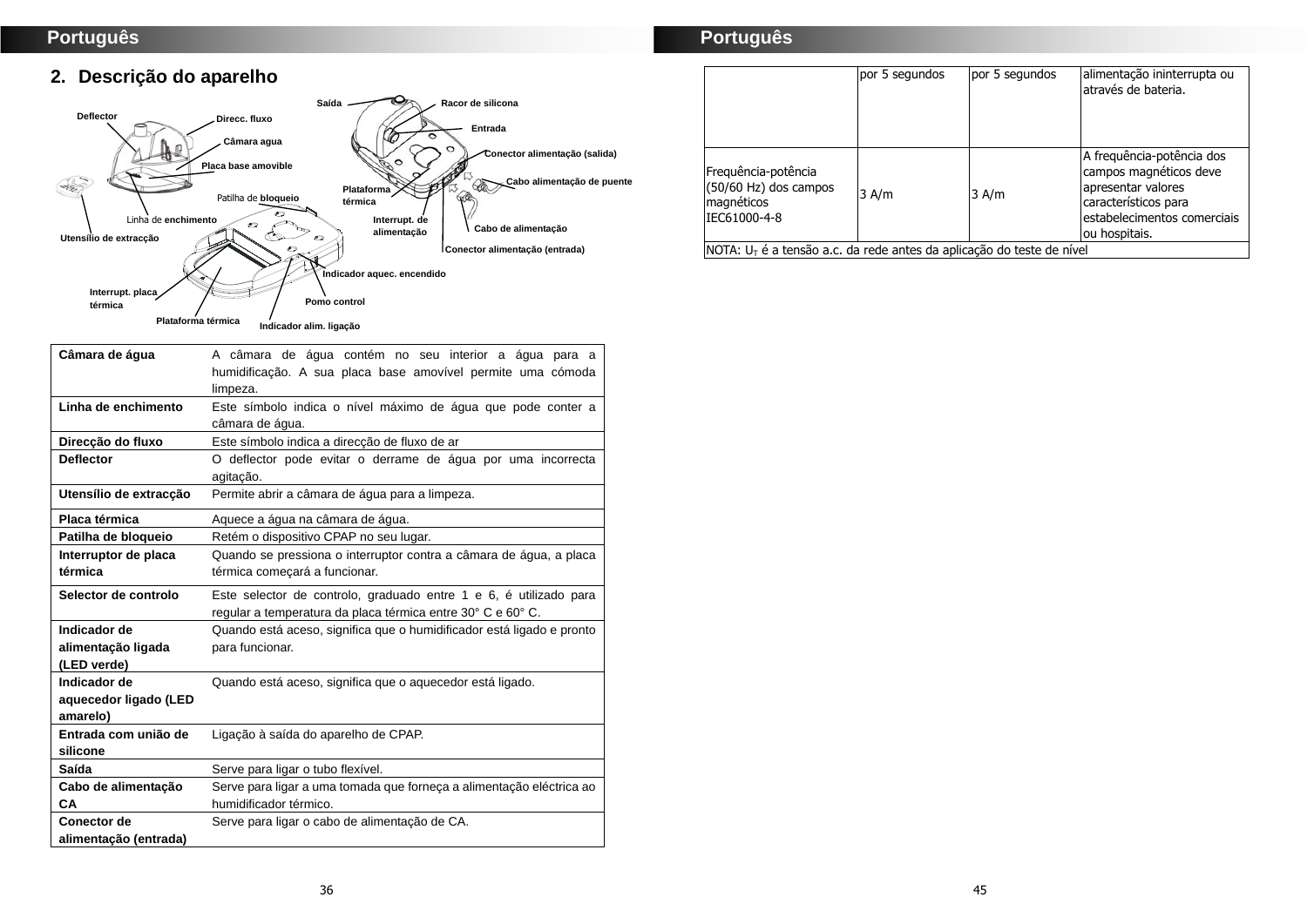# **Apêndice A: Informação CEM**

**Directrizes e declaração do fabricante – Emissões electromagnéticas:**

Este dispositivo destina-se a ser utilizado em ambientes electromagnéticos tal como especificado em baixo. O utilizador deste dispositivo deve certificar-se de que o mesmo é utilizado no tipo de ambiente a que se destina.

| Teste de emissões                                   | Compatibilidade | Ambiente electromagnético - Directrizes                                                                                                         |
|-----------------------------------------------------|-----------------|-------------------------------------------------------------------------------------------------------------------------------------------------|
| Emissões harmónicas Classe A<br>IEC61000-3-2        |                 | Dispositivo adequado para utilização em todo o tipo de                                                                                          |
| Flutuação da tensão /<br>cintilação<br>IEC61000-3-3 | Compatível      | estabelecimentos inclu indo casa s p articulares b em<br>como es tabelecimentos de at endimento ao público e<br>ligados à rede de baixa tensão. |

**Directrizes e declaração do fabricante – Imunidade electromagnética:**

Este dispositivo destina-se a ser utilizado em ambientes electromagnéticos tal como especificado em baixo. O utilizador deste dispositivo deve certificar-se de que o mesmo é utilizado no tipo de ambiente a que se destina.

| Teste de imunidade                                                                                                           | Nível de teste<br>IEC60601                                                                                                                                    | Compatibilidade                                                                                                                                                                                                                                 | Ambiente electromagnético -<br><b>Directrizes</b>                                                                                                                                                                                                                                                                                                                                                                                                                                |
|------------------------------------------------------------------------------------------------------------------------------|---------------------------------------------------------------------------------------------------------------------------------------------------------------|-------------------------------------------------------------------------------------------------------------------------------------------------------------------------------------------------------------------------------------------------|----------------------------------------------------------------------------------------------------------------------------------------------------------------------------------------------------------------------------------------------------------------------------------------------------------------------------------------------------------------------------------------------------------------------------------------------------------------------------------|
| Descargas de electricidade<br>estática IEC61000-4-2                                                                          | Contacto $\pm 6$ kV<br>Ar $\pm 8$ kV                                                                                                                          | Contacto ±6 kV<br>Ar $\pm 8$ kV                                                                                                                                                                                                                 | O chão deve ser de madeira,<br>cimento ou mosaicos de<br>cerâmica. Se o chão estiver<br>coberto por material sintético,<br>a humidade relativa deve ser<br>de pelo menos 30%.                                                                                                                                                                                                                                                                                                    |
| Corte eléctrico rápido /<br>interrupção<br>IEC61000-4-4                                                                      | ±2 kV na rede<br>eléctrica<br>±1 kV para<br>entrada/saída de<br>alimentação                                                                                   | ±2 kV na rede<br>eléctrica<br>±1 kV para<br>entrada/saída de<br>alimentação                                                                                                                                                                     | A qualidade da alimentação<br>proveniente da rede deve<br>corresponder à alimentação<br>típica fornecida a<br>estabelecimentos comerciais<br>e a hospitais                                                                                                                                                                                                                                                                                                                       |
| Picos<br>IEC61000-4-5                                                                                                        | ±1 kV no modo<br>diferencial<br>±2 kV no modo<br>comum                                                                                                        | $±1$ kV no modo<br>diferencial<br>±2 kV no modo<br>comum                                                                                                                                                                                        | A qualidade da alimentação<br>proveniente da rede deve<br>corresponder à alimentação<br>típica fornecida a<br>estabelecimentos comerciais<br>e a hospitais                                                                                                                                                                                                                                                                                                                       |
| Quebras de tensão, cortes<br>de curta duração e<br>variações de tensão no<br>fornecimento de<br>alimentação<br>IEC61000-4-11 | $<$ 5 % U <sub>T</sub> (quebra<br>$de > 95 \%$ em $U_T$ )<br>por 0,5 ciclo<br>ciclos<br>ciclos<br><5 % U <sub>T</sub> (quebra<br>de >95 % em U <sub>T</sub> ) | $<$ 5 % U <sub>T</sub> (quebra<br>$de > 95 \%$ em $U_T$ )<br>por 0,5 ciclo<br>40 % U <sub>r</sub> (quebra de 40 % U <sub>r</sub> (quebra de típica fornecida a<br>ciclos<br>ciclos<br>$<$ 5 % U <sub>T</sub> (quebra<br>$de > 95 \%$ em $U_T$ ) | A qualidade da alimentação<br>proveniente da rede deve<br>corresponder à alimentação<br>60 % em U <sub>T</sub> ) por 5 (60 % em U <sub>T</sub> ) por 5 (estabelecimentos comerciais<br>e a hospitais Se o utilizador<br>70 % $U_T$ (quebra de 70 % $U_T$ (quebra de deste dispositivo requerer um<br>30 % em U <sub>r</sub> ) por 25 30 % em U <sub>r</sub> ) por 25 funcionamento contínuo,<br>recomendamos-lhe que o<br>dispositivo seja alimentado<br>através de uma forma de |

# **Português**

| Cabo de ponte de<br>alimentação | Liga o humidificador térmico e o aparelho de CPAP. |
|---------------------------------|----------------------------------------------------|
| Conector de                     | Serve para ligar o cabo de ponte de alimentação.   |
| alimentação (saída)             |                                                    |
| Interruptor de                  | Liga ou desliga o humidificador térmico XT.        |
| alimentação                     |                                                    |

# **3. Instalação**

## **Configuração**



- 1. Colocar o dispositivo CPAP na plataforma térmica. Posicionar o aparelho de CPAP para que as quatro pernas se adaptem às quatro zonas com as suas ranhuras na plataforma, e que a patilha de borracha da parte posterior da plataforma se introduza na ranhura da parte posterior do equipamento de CPAP (atrás do conector de alimentação), fixando o aparelho de forma segura no seu sítio.
- 2. Colocar o CPAP e a plataforma do aquecedor numa superfície lisa e a um nível inferior ao da altura do utilizador.



alimentação (saída) da parte posterior do aquecedor e à entrada de CA da parte posterior do aparelho de CPAP. NOTA: Só o operário poderá ligar um aparelho de

3. Ligar o cabo de ponte de alimentação ao conector de

CPAP da série 9S-005 a este conector de saída de alimentação.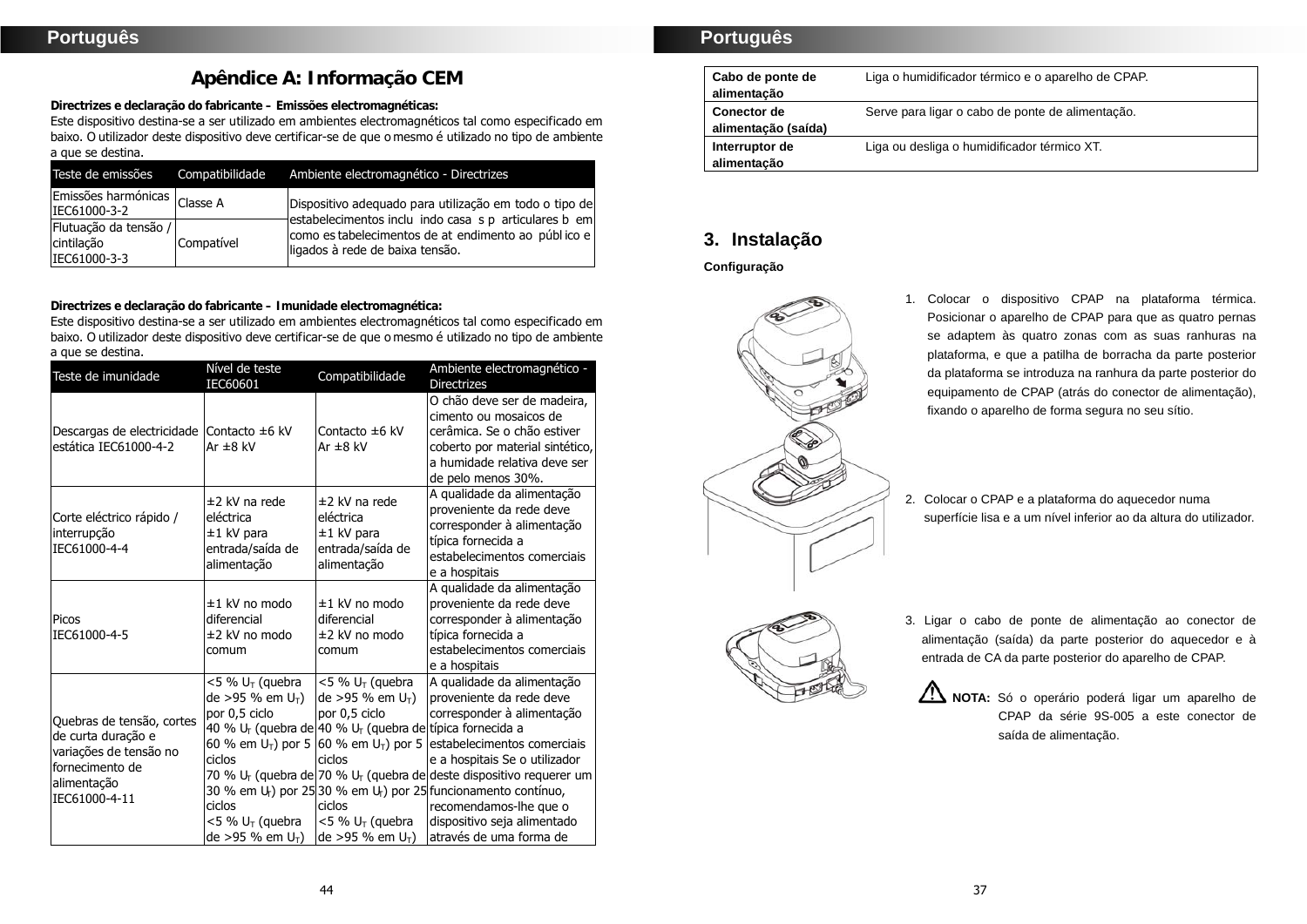

- 4. Ligar o cabo de alimentação de CA ao conector de alimentação (entrada) da parte posterior do aquecedor, e ligá-lo à tomada de alimentação principal.
	- **NOTA:** 1. Comprovar que o humidificador térmico é adequado para a tensão de alimentação local.
		- 2. A tomada também deve possuir uma função de elemento de desligação.

# **4. Funcionamento**

**Instruções de funcionamento Uso diário**



- 1. Ligue o aquecedor pressionando o interruptor de ligar/desligar na parte posterior da plataforma do aquecedor. Acender-se-á o indicador de alimentação do aquecedor (luz verde).
- 2. Encha a câmara de água até à linha de en chimento com água destilada (aprox. 450 ml).

**INSTRUÇÕES DE LIGAÇÃO À TERRA** 

Este aparelho deverá estar ligado à terra. Se se produzir um curto-circuito eléctrico, a ligação à terra reduz o risco de choques eléctricos graças ao cabo de escape para a corrente eléctrica. Este aparelho está equipado com um cabo que leva um fio de ligação à terra, com uma ficha com ligação à terra. A dita ficha macho deverá ir ligada a uma tomada eléctrica fêmea correctamente instalada e provida da ligação à terra correspondente.

**PERIGO! – Se não se utilizar correctamente a ficha com a ligação à terra, correr-se-á o risco de sofrer choques eléctricos.** 

Se for necessária a substituição ou reparação do cabo ou da ficha, não ligue o fio de ligação à terra a nenhum terminal de folha plana. O fio de ligação à terra é o fio com isolamento que tem uma superfície externa de cor verde, com ou sem faixas amarelas.

Comprove que se compreenderam bem as instruções de ligação à terra com um electricista ou pessoal de reparação qualificado, e consulte qualquer dúvida que puder surgir sobre a correcta ligação à terra do aparelho.

Se for necessário utilizar uma extensão, utilize unicamente extensões de 3 fios que tenham uma ficha com ligação à terra de três folhas, e um receptáculo de 3 ranhuras que admita a ficha que leva o aparelho. Substitua ou repare o cabo se estiver danificado.

# **MÉTODO DE LIGAÇÃO À TERRA (Só para sistemas de 120 V)**

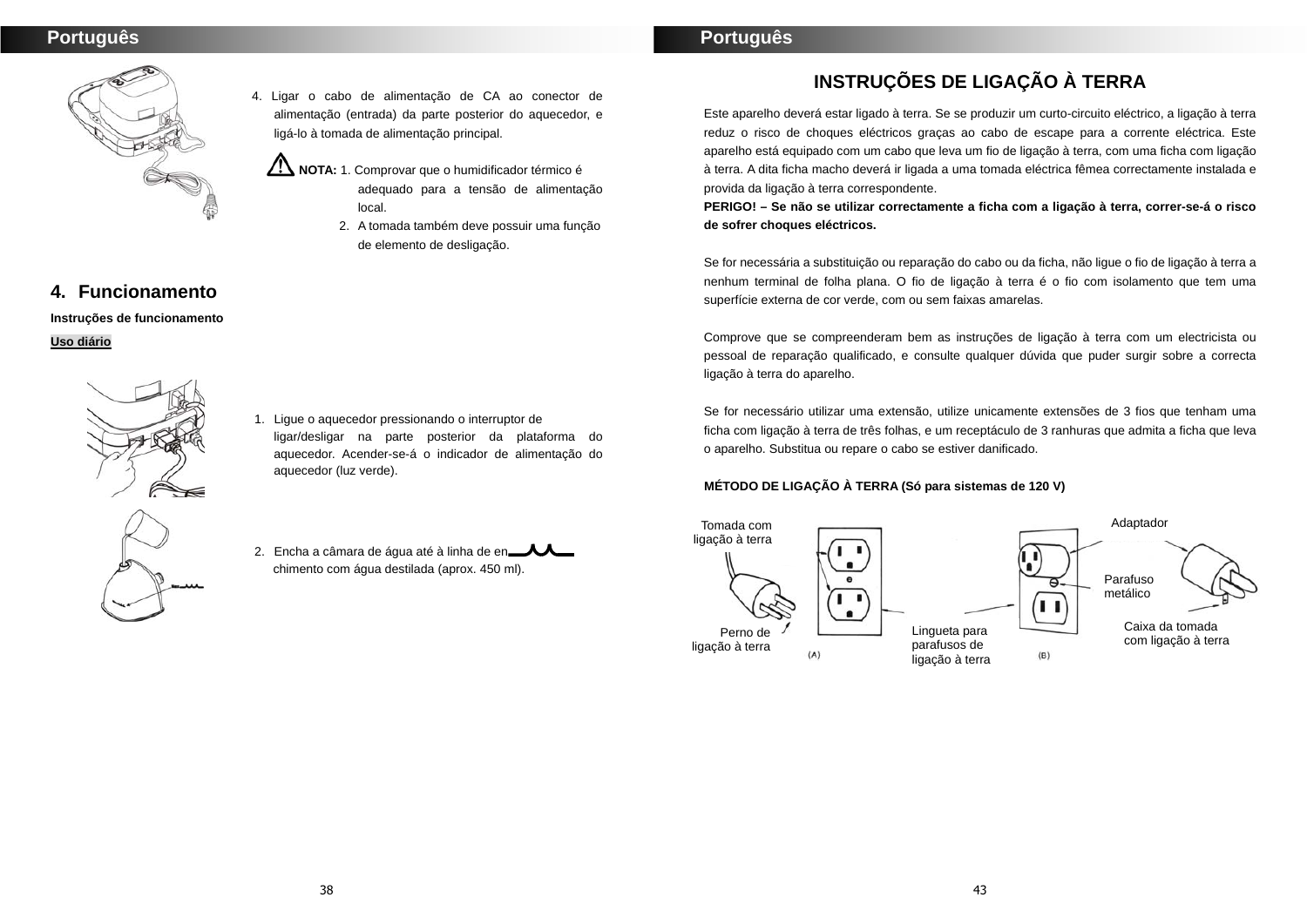# **8 Descrição técnica**

| <b>Elemento</b>       | Especificação                                               |  |
|-----------------------|-------------------------------------------------------------|--|
| Nº de modelo          | 9S-006000                                                   |  |
| Requisitos de         |                                                             |  |
| potência:             |                                                             |  |
| (consultar a etiqueta | 120-240 VAC, 50/60Hz, 0.6-0.9A                              |  |
| com o regime do       |                                                             |  |
| aparelho)             |                                                             |  |
| Capacidade nominal    | T2A, 250 VAC                                                |  |
| dos fusíveis          |                                                             |  |
| <b>Dimensões</b>      | Aquecedor: 25.5 x 17.5 x 5 cm (10" x 6.9" x 1.97")          |  |
|                       | Câmara de água: 13.6 x 15 x 10.5 cm (5.36" x 5.91" x 4.14") |  |
| Peso                  | Aquecedor: 600g (1.32 lbs)                                  |  |
|                       | Câmara de água: 250g (0.55 lbs)                             |  |
| Capacidade de água    | 450 ml                                                      |  |
| Ajustes do aquecedor  | 70°C (158°F)                                                |  |
| Queda de pressão      | 0,2 cm H <sub>2</sub> O @ 60 LPM                            |  |
| Saída de humidade     | 10-40 mg H <sub>2</sub> O/L                                 |  |
|                       | Temperatura: 5°C - 35°C                                     |  |
| Ambiente operativo    | Humidade: 15%-95% RH                                        |  |
|                       | Pressão atmosférica: 609 - 768 mmHg                         |  |
| Ambiente de           | Temperatura: 15°C - 50°C                                    |  |
| transporte /          | Humidade: 10 % - 90 % HR                                    |  |
| armazenamento         | Pressão atmosférica: 609 - 768 mmHg                         |  |
|                       | Classe I, Tipo BF, IPX0                                     |  |
|                       | Peças aplicadas: Máscara nasal                              |  |
| Classificação         | Não adequada para o uso na presença de mistura anestésica   |  |
|                       | inflamável (Sem protecção AP/APG)                           |  |
|                       | Funcionamento contínuo.                                     |  |
| Norma cumprida        | EN 60601-1                                                  |  |
|                       | EN 60601-1-2                                                |  |
|                       | UL 60601-1                                                  |  |
|                       | C22.2 NO. 601.1                                             |  |

#### **NOTA:**

- 1. A especificação também serve para outras áreas que operem com o mesmo abastecimento eléctrico.
- 2. Consultar o distribuidor ou representante na UE se necessitar de documentação técnica complementar.



- 3. Pressione e introduza a câmara no seu sítio. Certifique-se de que a união de silicone da entrada se ajusta correctamente à tomada de ar do aparelho de CPAP.
	- **Nota:** Certifique-se de que se introduz a câmara de água até ao fundo, para que esteja em contacto com o interruptor da placa térmica. Ao mesmo tempo, acender-se-á o indicador de aquecedor ligado, assinalando assim que a placa do aquecedor está a começar a aquecer.
	- **Nota:** O aquecedor desligar-se-á automaticamente, quando se retirar a câmara de água da plataforma térmica.
- 4. Ligue o tubo flexível ao conector de saída da câmara de água.
- 5. Ligue a outra extremidade do tubo flexível à sua máscara.
- 6. Regule a temperatura para o valor desejado utilizando o selector de controlo.

O sistema já está pronto para ser utilizado. Leia as instruções de funcionamento do CPAP no manual de utilizador.

- **Perigo: Para evitar ocasionar danos ou a destruição do equipamento CPAP, ou mesmo o perigo de choques eléctricos, quando a câmara de água se encontrar ligada à saída do CPAP, NÃO introduza água pela saída da câmara de água. Os utilizadores** 
	- **deverão ter o cuidado de não encher a câmara de água para níveis superiores à marca de volume máximo depois de a ter retirado do aparelho aquecedor e do CPAP.**